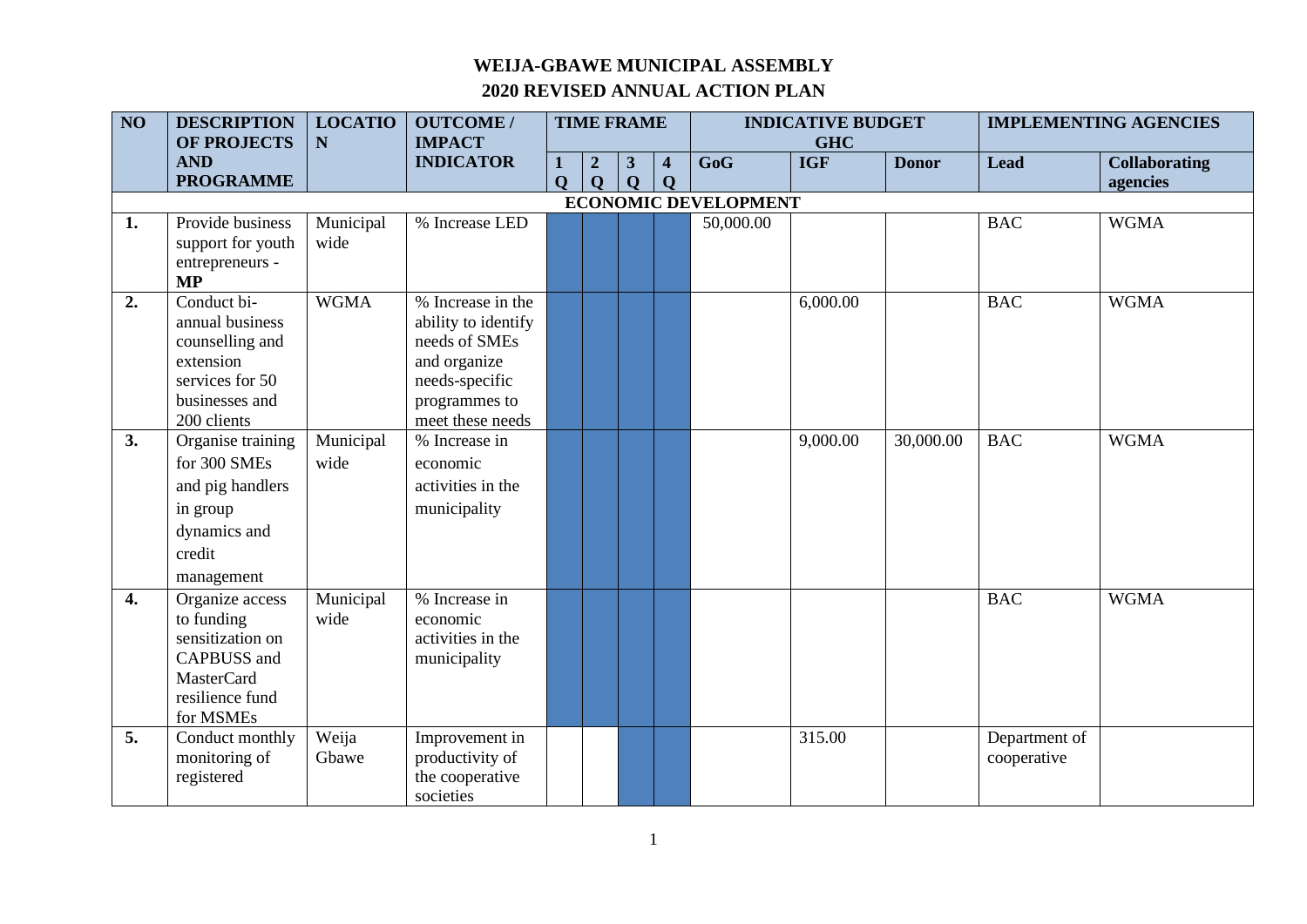| $\overline{NO}$ | <b>DESCRIPTION</b> | <b>LOCATIO</b> | <b>OUTCOME/</b>  | <b>TIME FRAME</b> |                  |              |                         | <b>INDICATIVE BUDGET</b> |            |              | <b>IMPLEMENTING AGENCIES</b> |                      |
|-----------------|--------------------|----------------|------------------|-------------------|------------------|--------------|-------------------------|--------------------------|------------|--------------|------------------------------|----------------------|
|                 | <b>OF PROJECTS</b> | $\mathbf N$    | <b>IMPACT</b>    |                   |                  |              |                         |                          | <b>GHC</b> |              |                              |                      |
|                 | <b>AND</b>         |                | <b>INDICATOR</b> |                   | $\boldsymbol{2}$ | $\mathbf{3}$ | $\overline{\mathbf{4}}$ | GoG                      | <b>IGF</b> | <b>Donor</b> | <b>Lead</b>                  | <b>Collaborating</b> |
|                 | <b>PROGRAMME</b>   |                |                  | $\mathbf{O}$      | $\mathbf Q$      | $\mathbf{Q}$ | Q                       |                          |            |              |                              | agencies             |
|                 | cooperative        |                |                  |                   |                  |              |                         |                          |            |              |                              |                      |
|                 | societies.         |                |                  |                   |                  |              |                         |                          |            |              |                              |                      |
| 6.              | Form groups of     | Weija          | % Increase of    |                   |                  |              |                         |                          | 1,800.00   |              | Department of                | Department of        |
|                 | youth in           | Gbawe          | youth in         |                   |                  |              |                         |                          |            |              | cooperative                  | Agric                |
|                 | Agriculture.       | Joma           | agriculture      |                   |                  |              |                         |                          |            |              |                              |                      |
| 7.              | Organize           | <b>WGMA</b>    | Improvement in   |                   |                  |              |                         | 6,460.00                 |            | 10,000.00    | Agric                        | <b>WGMA</b>          |
|                 | Management &       |                | agricultural     |                   |                  |              |                         |                          |            |              | Department                   |                      |
|                 | Technical          |                | service delivery |                   |                  |              |                         |                          |            |              |                              |                      |
|                 | Review             |                |                  |                   |                  |              |                         |                          |            |              |                              |                      |
|                 | /Performance       |                |                  |                   |                  |              |                         |                          |            |              |                              |                      |
|                 | meeting            |                |                  |                   |                  |              |                         |                          |            |              |                              |                      |
| 8.              | Train about 75     | Agric          | Improvement in   |                   |                  |              |                         | 1,500.00                 |            | 7,950.00     | Agric                        | <b>WGMA</b>          |
|                 | poultry and        | Department     | agricultural     |                   |                  |              |                         |                          |            |              | Department                   |                      |
|                 | livestock farmers  |                | growth and       |                   |                  |              |                         |                          |            |              |                              |                      |
|                 | on disease         |                | production       |                   |                  |              |                         |                          |            |              |                              |                      |
|                 | recognition,       |                |                  |                   |                  |              |                         |                          |            |              |                              |                      |
|                 | reporting and      |                |                  |                   |                  |              |                         |                          |            |              |                              |                      |
|                 | prevention by the  |                |                  |                   |                  |              |                         |                          |            |              |                              |                      |
|                 | end of the year    |                |                  |                   |                  |              |                         |                          |            |              |                              |                      |
|                 | (30 poultry        |                |                  |                   |                  |              |                         |                          |            |              |                              |                      |
|                 | farmers, 30 pig    |                |                  |                   |                  |              |                         |                          |            |              |                              |                      |
|                 | farmers and 15     |                |                  |                   |                  |              |                         |                          |            |              |                              |                      |
|                 | farmers on early   |                |                  |                   |                  |              |                         |                          |            |              |                              |                      |
|                 | detection and      |                |                  |                   |                  |              |                         |                          |            |              |                              |                      |
|                 | control of Fall    |                |                  |                   |                  |              |                         |                          |            |              |                              |                      |
|                 | Army Worm)         |                |                  |                   |                  |              |                         |                          |            |              |                              |                      |
| 9.              | Update database    | Agric          | Improvement in   |                   |                  |              |                         |                          | 437.50     |              | Agric                        | <b>WGMA</b>          |
|                 | for crops and      | Department     | agricultural     |                   |                  |              |                         |                          |            |              | Department                   |                      |
|                 | livestock farmers  |                | service delivery |                   |                  |              |                         |                          |            |              |                              |                      |
|                 | in the             |                |                  |                   |                  |              |                         |                          |            |              |                              |                      |
|                 | Municipality       |                |                  |                   |                  |              |                         |                          |            |              |                              |                      |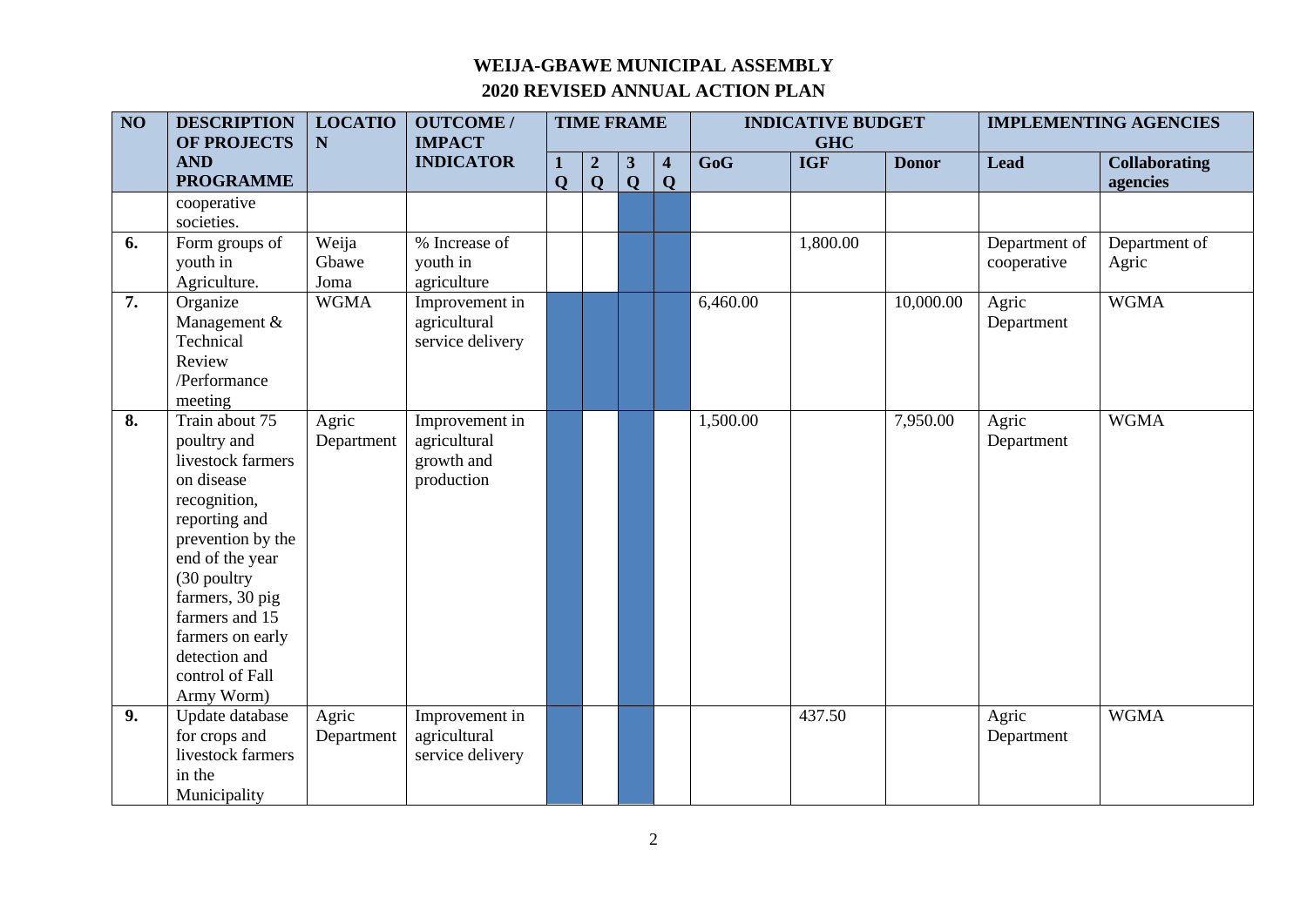| $\overline{NO}$   | <b>DESCRIPTION</b>   | <b>LOCATIO</b> | <b>OUTCOME/</b>  | <b>TIME FRAME</b> |                  |                | <b>INDICATIVE BUDGET</b> |          |            | <b>IMPLEMENTING AGENCIES</b> |             |                      |
|-------------------|----------------------|----------------|------------------|-------------------|------------------|----------------|--------------------------|----------|------------|------------------------------|-------------|----------------------|
|                   | OF PROJECTS          | ${\bf N}$      | <b>IMPACT</b>    |                   |                  |                |                          |          | <b>GHC</b> |                              |             |                      |
|                   | <b>AND</b>           |                | <b>INDICATOR</b> | 1                 | $\boldsymbol{2}$ | $\mathbf{3}$   | $\overline{\mathbf{4}}$  | GoG      | <b>IGF</b> | <b>Donor</b>                 | <b>Lead</b> | <b>Collaborating</b> |
|                   | <b>PROGRAMME</b>     |                |                  | $\mathbf{O}$      | $\mathbf{Q}$     | $\overline{Q}$ | $\mathbf Q$              |          |            |                              |             | agencies             |
| 10.               | Promote PERD         | Agric          | Improvement in   |                   |                  |                |                          |          |            | 3,425.00                     | Agric       | <b>WGMA</b>          |
|                   | in the               | Department     | agricultural     |                   |                  |                |                          |          |            |                              | Department  |                      |
|                   | municipality by      |                | growth and       |                   |                  |                |                          |          |            |                              |             |                      |
|                   | supplying 500        |                | production       |                   |                  |                |                          |          |            |                              |             |                      |
|                   | coconut seedlings    |                |                  |                   |                  |                |                          |          |            |                              |             |                      |
|                   | to farmers,          |                |                  |                   |                  |                |                          |          |            |                              |             |                      |
|                   | institution and      |                |                  |                   |                  |                |                          |          |            |                              |             |                      |
|                   | households           |                |                  |                   |                  |                |                          |          |            |                              |             |                      |
| $\overline{11}$ . | Carry out routine    | Agric          | % Reduction in   |                   |                  |                |                          | 2,000.00 | 2,475.00   | 10,775.00                    | Agric       | <b>WGMA</b>          |
|                   | disease              | Department     | the outbreak of  |                   |                  |                |                          |          |            |                              | Department  |                      |
|                   | surveillance in      |                | infection and    |                   |                  |                |                          |          |            |                              |             |                      |
|                   | the district         |                | diseases among   |                   |                  |                |                          |          |            |                              |             |                      |
|                   | throughout the       |                | farm animals     |                   |                  |                |                          |          |            |                              |             |                      |
|                   | year and             |                |                  |                   |                  |                |                          |          |            |                              |             |                      |
|                   | vaccinate poultry    |                |                  |                   |                  |                |                          |          |            |                              |             |                      |
|                   | and livestock        |                |                  |                   |                  |                |                          |          |            |                              |             |                      |
|                   | against diseases.    |                |                  |                   |                  |                |                          |          |            |                              |             |                      |
|                   | [New Castle]         |                |                  |                   |                  |                |                          |          |            |                              |             |                      |
|                   | disease for          |                |                  |                   |                  |                |                          |          |            |                              |             |                      |
|                   | poultry, Rabies      |                |                  |                   |                  |                |                          |          |            |                              |             |                      |
|                   | for pets' dogs,      |                |                  |                   |                  |                |                          |          |            |                              |             |                      |
|                   | cats, donkeys,       |                |                  |                   |                  |                |                          |          |            |                              |             |                      |
|                   | Peste De Petite      |                |                  |                   |                  |                |                          |          |            |                              |             |                      |
|                   | Ruminate for         |                |                  |                   |                  |                |                          |          |            |                              |             |                      |
|                   | 2,966 sheep and      |                |                  |                   |                  |                |                          |          |            |                              |             |                      |
|                   | 4,080 goats and      |                |                  |                   |                  |                |                          |          |            |                              |             |                      |
|                   | 4,266 cattle         |                |                  |                   |                  |                |                          |          |            |                              |             |                      |
|                   | against              |                |                  |                   |                  |                |                          |          |            |                              |             |                      |
|                   | Contagious           |                |                  |                   |                  |                |                          |          |            |                              |             |                      |
|                   | <b>Bovine Pleuro</b> |                |                  |                   |                  |                |                          |          |            |                              |             |                      |
|                   | Pneumonia]           |                |                  |                   |                  |                |                          |          |            |                              |             |                      |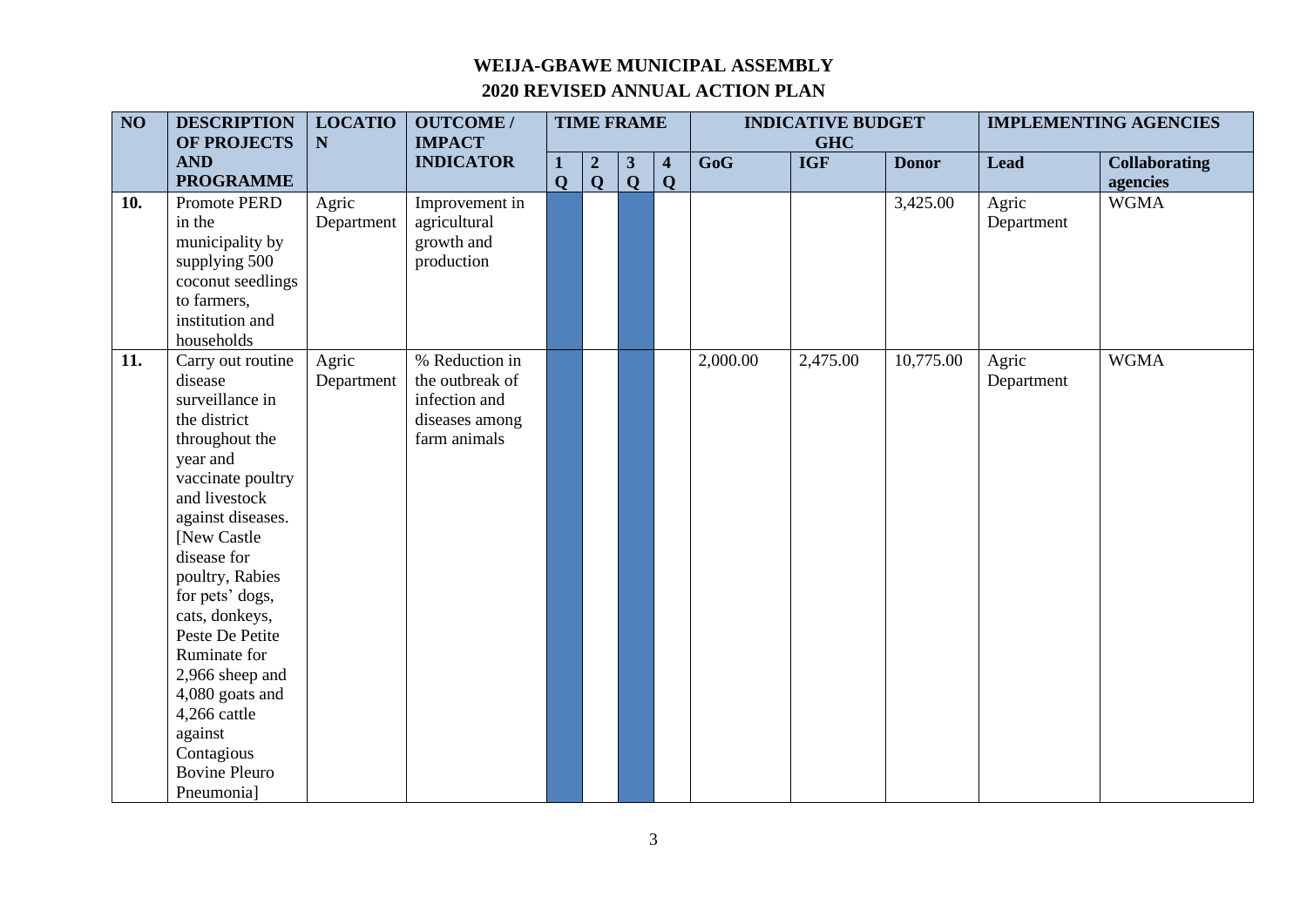| $\overline{NO}$ | <b>DESCRIPTION</b><br><b>OF PROJECTS</b>                                                                                                                                                        | <b>LOCATIO</b><br>$\mathbf N$ | <b>OUTCOME /</b><br><b>IMPACT</b>                                                    | <b>TIME FRAME</b> |                  |              |                         | <b>INDICATIVE BUDGET</b><br><b>GHC</b> |            |              | <b>IMPLEMENTING AGENCIES</b> |                      |
|-----------------|-------------------------------------------------------------------------------------------------------------------------------------------------------------------------------------------------|-------------------------------|--------------------------------------------------------------------------------------|-------------------|------------------|--------------|-------------------------|----------------------------------------|------------|--------------|------------------------------|----------------------|
|                 | <b>AND</b>                                                                                                                                                                                      |                               | <b>INDICATOR</b>                                                                     | 1                 | $\boldsymbol{2}$ | $\mathbf{3}$ | $\overline{\mathbf{4}}$ | $\overline{\text{GoG}}$                | <b>IGF</b> | <b>Donor</b> | <b>Lead</b>                  | <b>Collaborating</b> |
|                 | <b>PROGRAMME</b>                                                                                                                                                                                |                               |                                                                                      | $\mathbf 0$       | $\mathbf 0$      | $\mathbf{Q}$ | $\mathbf 0$             |                                        |            |              |                              | agencies             |
| 12.             | Promote the<br>cultivation of<br>improved cassava<br>varieties in the<br>municipality by<br>training AEAs                                                                                       | Municipal<br>wide             | Improvement in<br>agricultural<br>service delivery                                   |                   |                  |              |                         | 1,700.00                               |            |              | Agric<br>Department          | <b>WGMA</b>          |
| 13.             | Carry out anti-<br>rabies campaign<br>and vaccination<br>in the<br>Municipality                                                                                                                 | Vet. Dept                     | % Reduction in<br>the outbreak of<br>infection and<br>diseases among<br>farm animals |                   |                  |              |                         | 1,650.00                               |            | 750.00       | Agric<br>Department          | <b>WGMA</b>          |
| 14.             | Establish a<br>demonstration on<br>container grown<br>agriculture and<br>on tree crop<br>nursery<br>establishment<br>under the PERD<br>programme for<br>Staff, NABCO<br>Trainees and<br>Schools | Agric Dept                    | Improvement in<br>agricultural<br>service delivery                                   |                   |                  |              |                         | 2,085.00                               | 692.50     | 3,502.00     | Agric<br>Department          | <b>WGMA</b>          |
| 15.             | Organize farmer<br>field day on<br>rabbit and grass<br>cutter rearing                                                                                                                           | Agric<br>Department           | Improvement in<br>agricultural<br>growth and<br>production                           |                   |                  |              |                         | 2,175.00                               | 1,037.50   |              | Agric<br>Department          | <b>WGMA</b>          |
| 16.             | Establish a<br>quarantine and<br>veterinary base<br>and procure<br>vaccines and                                                                                                                 | Agric<br>Department           | % Reduction in<br>loss of farm<br>animals                                            |                   |                  |              |                         |                                        | 11,063.00  |              | Agric<br>Department          | <b>WGMA</b>          |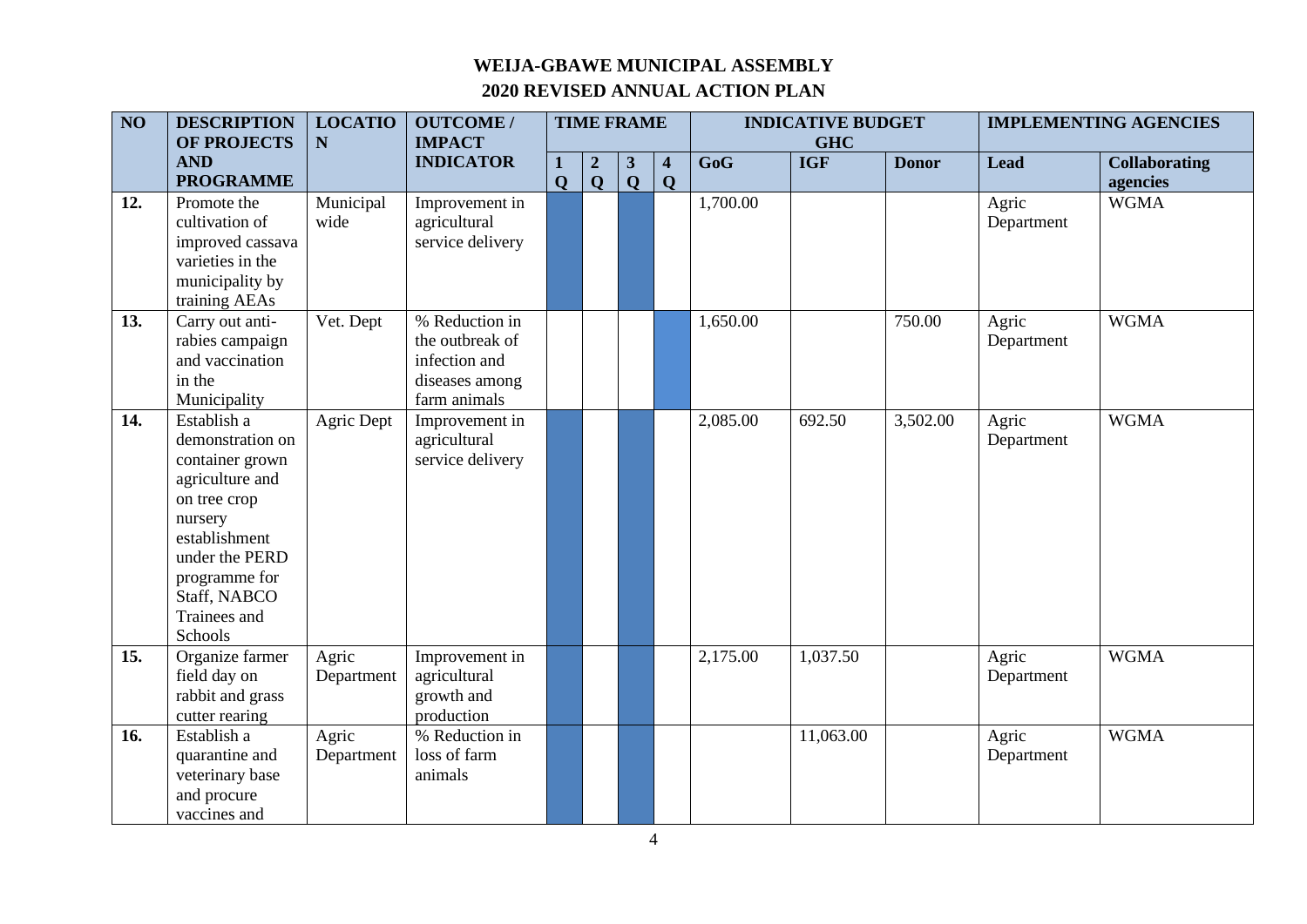| $\overline{NO}$ | <b>DESCRIPTION</b><br><b>OF PROJECTS</b>                                                                                                                 | <b>LOCATIO</b><br>${\bf N}$ | <b>OUTCOME/</b><br><b>IMPACT</b>                   |                  |                                         | <b>TIME FRAME</b>              |                              |          | <b>INDICATIVE BUDGET</b><br><b>GHC</b> |              |                     | <b>IMPLEMENTING AGENCIES</b>     |
|-----------------|----------------------------------------------------------------------------------------------------------------------------------------------------------|-----------------------------|----------------------------------------------------|------------------|-----------------------------------------|--------------------------------|------------------------------|----------|----------------------------------------|--------------|---------------------|----------------------------------|
|                 | <b>AND</b><br><b>PROGRAMME</b>                                                                                                                           |                             | <b>INDICATOR</b>                                   | 1<br>$\mathbf Q$ | $\overline{\mathbf{2}}$<br>$\mathbf{Q}$ | $\mathbf{3}$<br>$\overline{Q}$ | $\overline{\mathbf{4}}$<br>Q | GoG      | <b>IGF</b>                             | <b>Donor</b> | <b>Lead</b>         | <b>Collaborating</b><br>agencies |
|                 | veterinary<br>logistics                                                                                                                                  |                             |                                                    |                  |                                         |                                |                              |          |                                        |              |                     |                                  |
| 17.             | Conduct yield<br>studies on<br>selected<br>commodities<br>during the major<br>and minor<br>seasons                                                       | Agric<br>Department         | Improvement in<br>agricultural<br>service delivery |                  |                                         |                                |                              |          |                                        | 1,480.00     | Agric<br>Department | <b>WGMA</b>                      |
| 18.             | Monitor poultry<br>birds (layers,<br>broilers and<br>cockerels)<br>distributed to<br>farmers/<br>households                                              | Agric<br>Department         | Improvement in<br>agricultural<br>service delivery |                  |                                         |                                |                              |          | 448.00                                 |              | Agric<br>Department | <b>WGMA</b>                      |
| 19.             | Organize home<br>and farm visits                                                                                                                         | Agric<br>Department         | % Increase in<br>agricultural<br>service delivery  |                  |                                         |                                |                              |          |                                        | 22,000.00    | Agric<br>Department | <b>WGMA</b>                      |
| 20.             | Organize annual<br>stakeholder<br>meeting for all<br>government<br>flagship<br>agricultural<br>programmes-<br>Planting (PFJ,<br>RFJ, PERD,<br>1D1F, etc. | Agric<br>Department         | % Increase in<br>agricultural<br>service delivery  |                  |                                         |                                |                              | 2,150.00 |                                        | 1,800.00     | Agric<br>Department | <b>WGMA</b>                      |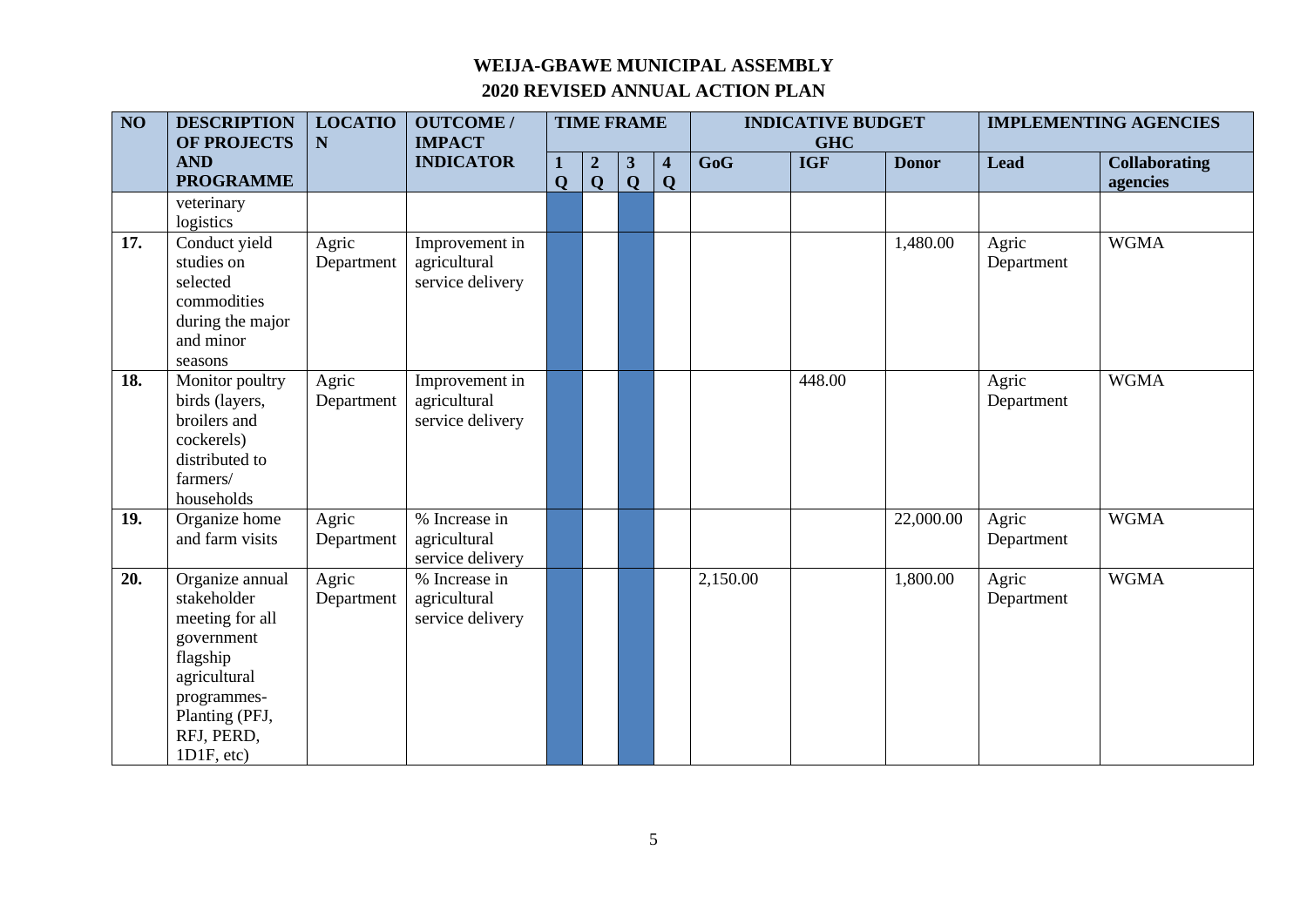| $\overline{NO}$ | <b>DESCRIPTION</b><br><b>OF PROJECTS</b>                                                                  | <b>LOCATIO</b><br>N | <b>OUTCOME/</b><br><b>IMPACT</b>                  | <b>TIME FRAME</b> |                                  |                              |                              |           | <b>INDICATIVE BUDGET</b><br><b>GHC</b> |              |                           | <b>IMPLEMENTING AGENCIES</b>     |
|-----------------|-----------------------------------------------------------------------------------------------------------|---------------------|---------------------------------------------------|-------------------|----------------------------------|------------------------------|------------------------------|-----------|----------------------------------------|--------------|---------------------------|----------------------------------|
|                 | <b>AND</b><br><b>PROGRAMME</b>                                                                            |                     | <b>INDICATOR</b>                                  | 1<br>$\mathbf 0$  | $\boldsymbol{2}$<br>$\mathbf{Q}$ | $\mathbf{3}$<br>$\mathbf{Q}$ | $\overline{\mathbf{4}}$<br>Q | GoG       | <b>IGF</b>                             | <b>Donor</b> | <b>Lead</b>               | <b>Collaborating</b><br>agencies |
| 21.             | Organize annual<br><b>RELC</b> review<br>and planning<br>session                                          | Agric<br>Department | % Increase in<br>agricultural<br>service delivery |                   |                                  |                              |                              | 2,000.00  |                                        | 18,000.00    | Agric<br>Department       | <b>WGMA</b>                      |
| 22.             | Organize farmers<br>Day celebration                                                                       | Agric<br>Department | % Increase in<br>agricultural<br>service delivery |                   |                                  |                              |                              | 40,000.00 |                                        |              | Agric<br>Department       | <b>WGMA</b>                      |
| 23.             | Organize<br>Monitoring visits<br>by MCE, MCD,<br>Agric Director &<br>Planning Officer                     | Municipal<br>wide   | % Increase in<br>agricultural<br>service delivery |                   |                                  |                              |                              |           |                                        | 9,457.00     | Agric<br>Department       | <b>WGMA</b>                      |
| 24.             | Compile, prepare<br>$&$ submit<br>quarterly,<br>midyear &<br>annual technical<br>and financial<br>reports | Agric<br>Department | % Increase in<br>agricultural<br>service delivery |                   |                                  |                              |                              |           |                                        | 921.50       | Agric<br>Department       | <b>WGMA</b>                      |
| 25.             | Prepare MAG<br><b>Annual Work</b><br>Plan and<br>Programme<br><b>Budget</b>                               | Agric<br>Department | % Increase in<br>agricultural<br>service delivery |                   |                                  |                              |                              |           |                                        | 945.00       | Agriculture<br>Department | <b>WGMA</b>                      |
| 26.             | Compile data on<br>all commercial<br>vehicles working<br>within the<br>Municipality                       | Municipal<br>wide   | Updated data on<br>all commercial<br>vehicles     |                   |                                  |                              |                              |           | 1,000.00                               |              | <b>STAT</b>               | MPCU/GPRTU                       |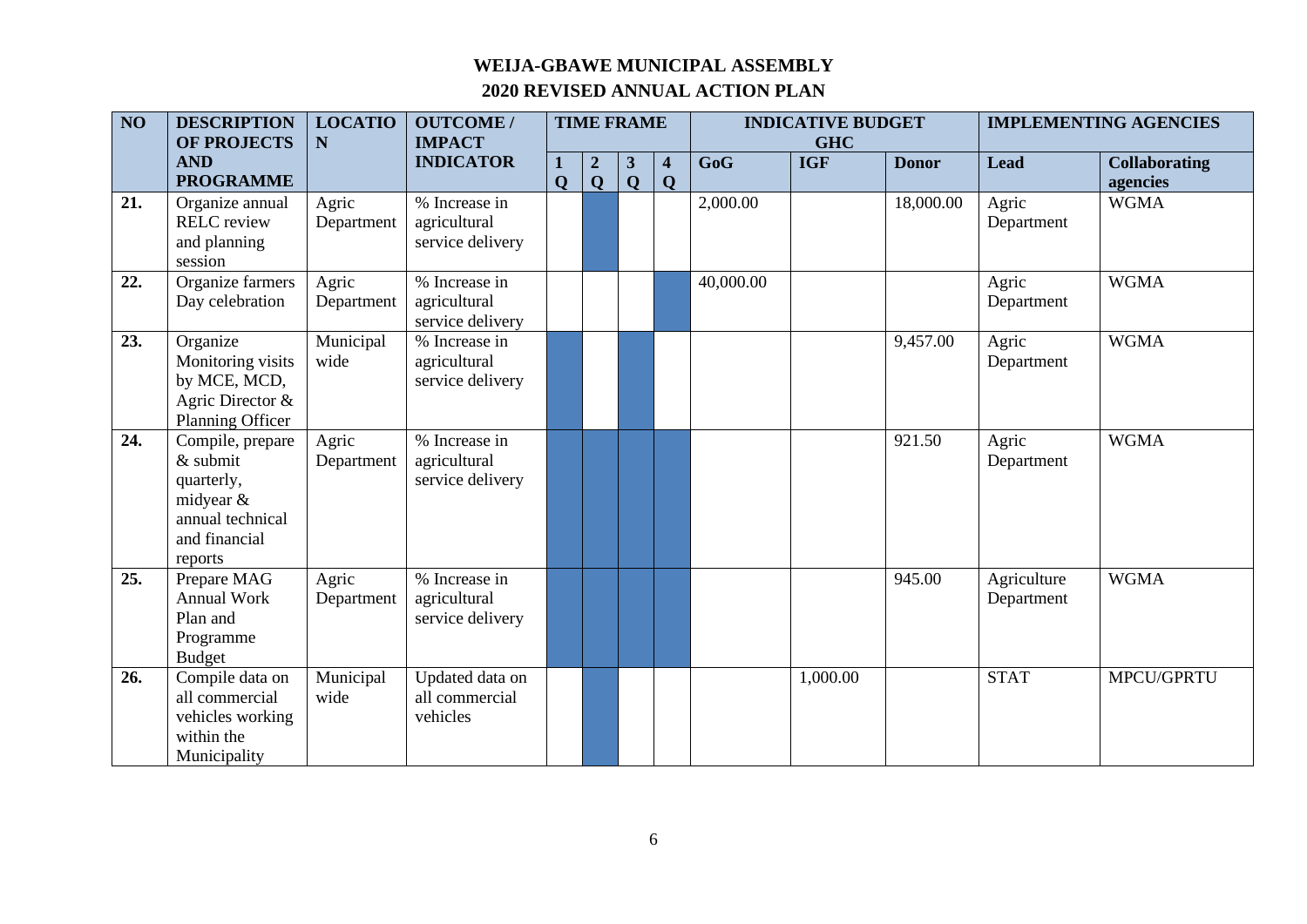| $\overline{NO}$ | <b>DESCRIPTION</b>                  | <b>LOCATIO</b> | <b>OUTCOME/</b>   | <b>TIME FRAME</b> |                  |                |                         | <b>INDICATIVE BUDGET</b>  |            |              | <b>IMPLEMENTING AGENCIES</b> |                          |
|-----------------|-------------------------------------|----------------|-------------------|-------------------|------------------|----------------|-------------------------|---------------------------|------------|--------------|------------------------------|--------------------------|
|                 | <b>OF PROJECTS</b>                  | N              | <b>IMPACT</b>     |                   |                  |                |                         |                           | <b>GHC</b> |              |                              |                          |
|                 | <b>AND</b><br><b>PROGRAMME</b>      |                | <b>INDICATOR</b>  | 1                 | $\boldsymbol{2}$ | 3              | $\overline{\mathbf{4}}$ | $\overline{\text{GoG}}$   | <b>IGF</b> | <b>Donor</b> | <b>Lead</b>                  | <b>Collaborating</b>     |
|                 |                                     |                |                   | $\mathbf{O}$      | $\mathbf Q$      | $\overline{Q}$ | $\mathbf Q$             |                           |            |              |                              | agencies                 |
| 27.             | Train 80 women                      | Municipal      | % Increase in     |                   |                  |                |                         |                           | 3,000.00   |              | SW&CD                        | <b>WGMA</b>              |
|                 | in alternative<br>livelihood skills | wide           | <b>LED</b>        |                   |                  |                |                         |                           |            |              |                              |                          |
| 28.             | <b>Implement EU</b>                 | <b>WGMA</b>    | Improvement in    |                   |                  |                |                         |                           |            |              | <b>MPCU</b>                  | <b>OLIVES &amp; EU</b>   |
|                 | project on                          |                | local economy     |                   |                  |                |                         |                           |            |              |                              |                          |
|                 | Sustainable                         |                |                   |                   |                  |                |                         |                           |            |              |                              |                          |
|                 | Economic                            |                |                   |                   |                  |                |                         |                           |            |              |                              |                          |
|                 | Development                         |                |                   |                   |                  |                |                         |                           |            |              |                              |                          |
| 29.             | Support PWDs in                     | Municipal      | Betterment in the |                   |                  |                |                         |                           |            | 146,256.8    | SW & CD                      | <b>DFMC</b>              |
|                 | the area of start-                  | wide           | lives of PWDs     |                   |                  |                |                         |                           |            | $\theta$     |                              |                          |
|                 | ups, top-ups,                       |                |                   |                   |                  |                |                         |                           |            |              |                              |                          |
|                 | apprenticeship,                     |                |                   |                   |                  |                |                         |                           |            |              |                              |                          |
|                 | etc                                 |                |                   |                   |                  |                |                         |                           |            |              |                              |                          |
| 30.             | Build capacity of                   | Municipal      | Betterment in the |                   |                  |                |                         |                           |            | 4,075.00     | SW & CD                      | <b>Business Advisory</b> |
|                 | 70 PWDs                             | wide           | lives of PWDs     |                   |                  |                |                         |                           |            |              |                              | Centre                   |
| 31.             | Organize                            | <b>WGMA</b>    | % Increase in     |                   |                  |                |                         | 9,100.00                  |            |              | <b>MPCU</b>                  | <b>BAC</b>               |
|                 | quarterly LED                       |                | economic          |                   |                  |                |                         |                           |            |              |                              |                          |
|                 | meetings                            |                | activities        |                   |                  |                |                         |                           |            |              |                              |                          |
|                 |                                     |                |                   |                   |                  |                |                         | <b>SOCIAL DEVELOPMENT</b> |            |              |                              |                          |
| 32.             | Organize Arts                       | Mallam         | Improvement in    |                   |                  |                |                         |                           | 6,000.00   |              | Culture                      | <b>BAC/</b> Assembly     |
|                 | and Crafts                          | Gbawe          | livelihood of the |                   |                  |                |                         |                           |            |              |                              | Members                  |
|                 | training                            | Weija          | residents         |                   |                  |                |                         |                           |            |              |                              |                          |
|                 | programme in                        | Oblogo         |                   |                   |                  |                |                         |                           |            |              |                              |                          |
|                 | nose masks, hand                    |                |                   |                   |                  |                |                         |                           |            |              |                              |                          |
|                 | sanitizers and                      |                |                   |                   |                  |                |                         |                           |            |              |                              |                          |
|                 | soap making                         |                |                   |                   |                  |                |                         |                           |            |              |                              |                          |
| 33.             | <b>Educate</b> the                  | Weija          | % Increase in     |                   |                  |                |                         |                           | 1,100.05   |              | Department of                |                          |
|                 | public on the                       | Gbawe          | community         |                   |                  |                |                         |                           |            |              | cooperative                  |                          |
|                 | importance of                       | Joma           | development and   |                   |                  |                |                         |                           |            |              |                              |                          |
|                 | cooperative                         |                | employment        |                   |                  |                |                         |                           |            |              |                              |                          |
|                 | registration                        |                |                   |                   |                  |                |                         |                           |            |              |                              |                          |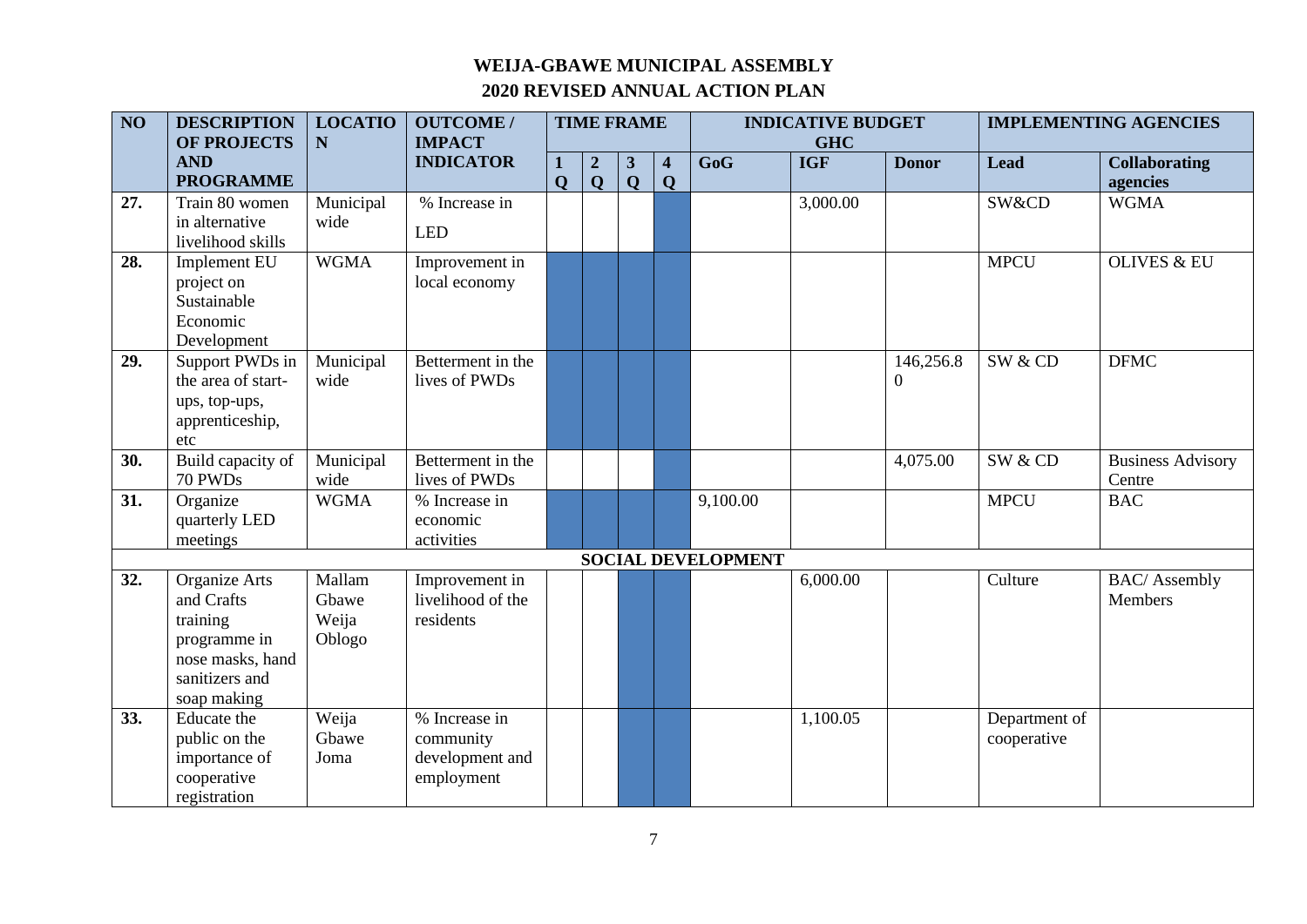| $\overline{NO}$ | <b>DESCRIPTION</b><br><b>OF PROJECTS</b>                                                                                                                                                        | <b>LOCATIO</b><br>$\mathbf N$    | <b>OUTCOME /</b><br><b>IMPACT</b>                                                 | <b>TIME FRAME</b> |                                 |                              |                                        | <b>INDICATIVE BUDGET</b><br><b>GHC</b> |            |              | <b>IMPLEMENTING AGENCIES</b> |                                           |
|-----------------|-------------------------------------------------------------------------------------------------------------------------------------------------------------------------------------------------|----------------------------------|-----------------------------------------------------------------------------------|-------------------|---------------------------------|------------------------------|----------------------------------------|----------------------------------------|------------|--------------|------------------------------|-------------------------------------------|
|                 | <b>AND</b><br><b>PROGRAMME</b>                                                                                                                                                                  |                                  | <b>INDICATOR</b>                                                                  | 1<br>$\mathbf{O}$ | $\boldsymbol{2}$<br>$\mathbf Q$ | $\mathbf{3}$<br>$\mathbf{Q}$ | $\overline{\mathbf{4}}$<br>$\mathbf Q$ | $\overline{\text{GoG}}$                | <b>IGF</b> | <b>Donor</b> | <b>Lead</b>                  | <b>Collaborating</b><br>agencies          |
|                 |                                                                                                                                                                                                 |                                  | opportunities in<br>the municipality.                                             |                   |                                 |                              |                                        |                                        |            |              |                              |                                           |
| 34.             | Organize six<br><b>TEDMAG</b><br>trainings for 26<br>staff                                                                                                                                      | Agric<br>Department              | Improvement in<br>agricultural<br>service delivery                                |                   |                                 |                              |                                        |                                        |            | 5,700.00     | Agric<br>Department          | <b>WGMA</b>                               |
| 35.             | Conduct a<br>sensitization<br>exercise with the<br>various<br>cooperative<br>wholesalers and<br>retailers on<br>sanitation<br>/Education on<br>COVID-19                                         | Weija<br>Gbawe<br>Joma<br>Oblogo | Improvement in<br>sanitation<br>practices amongst<br>wholesalers and<br>retailers |                   |                                 |                              |                                        |                                        | 1100.00    |              | Department of<br>cooperative | Environmental<br><b>Health Department</b> |
| 36.             | Train 15<br>participants in<br>post-harvest<br>management<br>Train 10 women<br>farmers on<br>processing of<br>seasonal fruits to<br>reduce post-<br>harvest losses by<br>the end of the<br>year | Agric<br>Department              | Improvement in<br>agricultural<br>growth and<br>development                       |                   |                                 |                              |                                        | 2,382.50                               |            | 1,388.00     | Agric<br>Department          | <b>WGMA</b>                               |
| 37.             | Educate 12<br>participants on<br>greenhouse<br>technology to                                                                                                                                    | Agric<br>Department              | % Increase in<br>measures to<br>control climate<br>change                         |                   |                                 |                              |                                        |                                        |            |              | Agric<br>Department          | <b>WGMA</b>                               |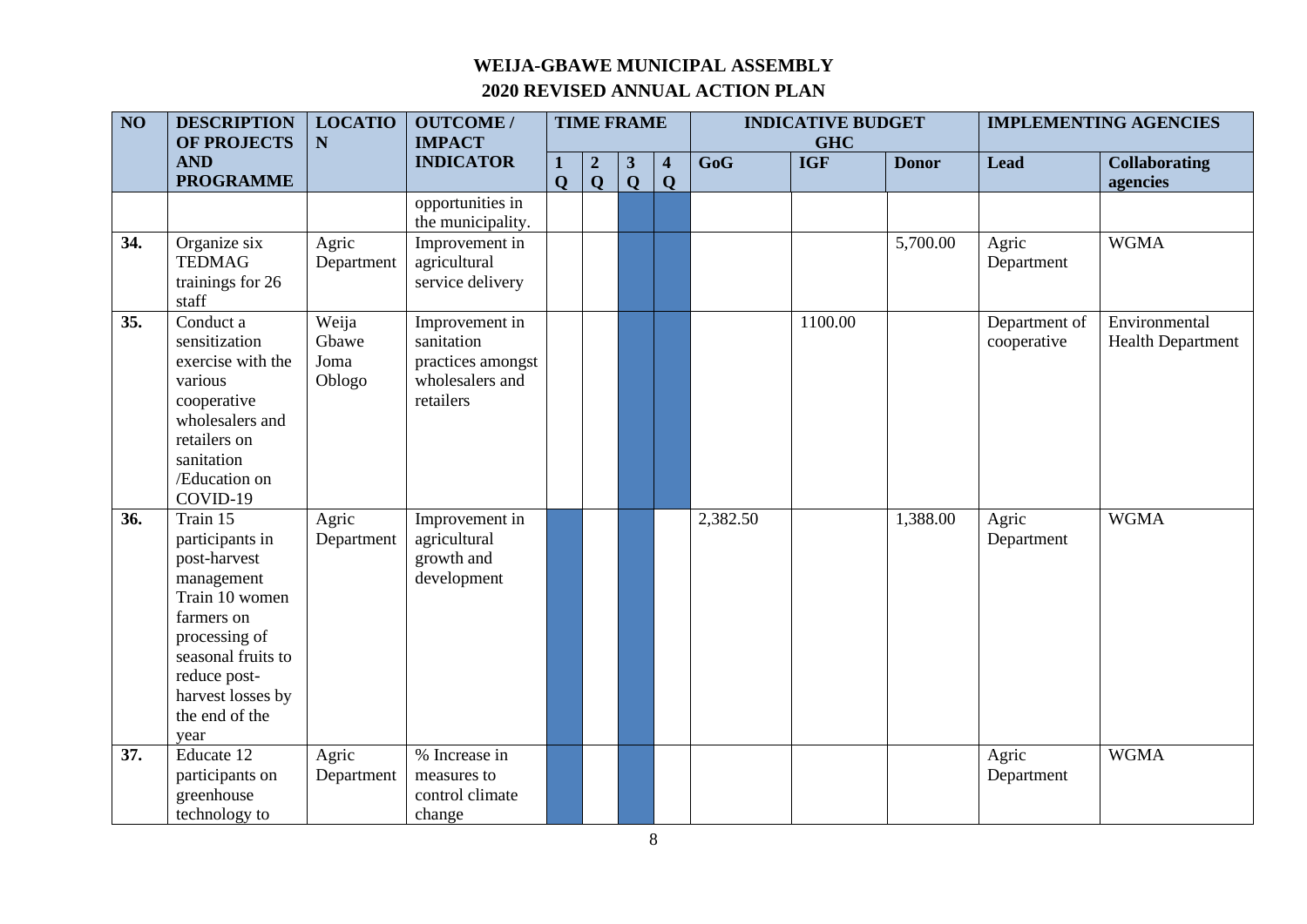| $\overline{NO}$ | <b>DESCRIPTION</b><br><b>OF PROJECTS</b>                                                                           | <b>LOCATIO</b><br>N | <b>OUTCOME/</b><br><b>IMPACT</b>                          |              | <b>TIME FRAME</b>                |                                |                                        |           | <b>INDICATIVE BUDGET</b><br><b>GHC</b> |              |                     | <b>IMPLEMENTING AGENCIES</b>     |
|-----------------|--------------------------------------------------------------------------------------------------------------------|---------------------|-----------------------------------------------------------|--------------|----------------------------------|--------------------------------|----------------------------------------|-----------|----------------------------------------|--------------|---------------------|----------------------------------|
|                 | <b>AND</b><br><b>PROGRAMME</b>                                                                                     |                     | <b>INDICATOR</b>                                          | $\mathbf{O}$ | $\boldsymbol{2}$<br>$\mathbf{O}$ | $\mathbf{3}$<br>$\overline{Q}$ | $\overline{\mathbf{4}}$<br>$\mathbf Q$ | GoG       | <b>IGF</b>                             | <b>Donor</b> | <b>Lead</b>         | <b>Collaborating</b><br>agencies |
|                 | mitigate climate<br>change by the<br>end of the year.                                                              |                     |                                                           |              |                                  |                                |                                        |           |                                        |              |                     |                                  |
| 38.             | Train 26 staff on<br>web-based<br>Monitoring &<br>Evaluation and<br>result oriented<br>reporting by end<br>of 2020 | Agric<br>Department | Improvement in<br>agriculture sector                      |              |                                  |                                |                                        | 1,220.00  |                                        | 1,220.00     | Agric<br>Department | <b>WGMA</b>                      |
| 39.             | Sensitize 10<br>farmers and 10<br>staff on climate<br>smart agriculture<br>by December<br>2020                     | Agric<br>Department | % Increase in<br>measures to<br>control climate<br>change |              |                                  |                                |                                        | 730.00    |                                        | 4,752.00     | Agric<br>Department | <b>WGMA</b>                      |
| 40.             | Organize a<br>training on food<br>safety practices<br>in pig/pork<br>production                                    | Agric<br>Department | Improvement in<br>agricultural<br>service delivery        |              |                                  |                                |                                        | 1,025.00  |                                        | 1,025.00     | Agric<br>Department | <b>WGMA</b>                      |
| 41.             | Organize<br>Independence<br>Day Anniversary<br>celebration                                                         | Municipal<br>wide   | Inculcation of<br>Ghanaian culture<br>in students         |              |                                  |                                |                                        | 16,000.00 |                                        |              | Education           |                                  |
| 42.             | Monitor the<br>activities of 136<br>Public & Private<br>schools for 11<br>weeks                                    | Municipal<br>wide   | Improvement in<br>the educational<br>sector               |              |                                  |                                |                                        | 11,800.00 |                                        |              | Education           | Municipal<br>Assembly            |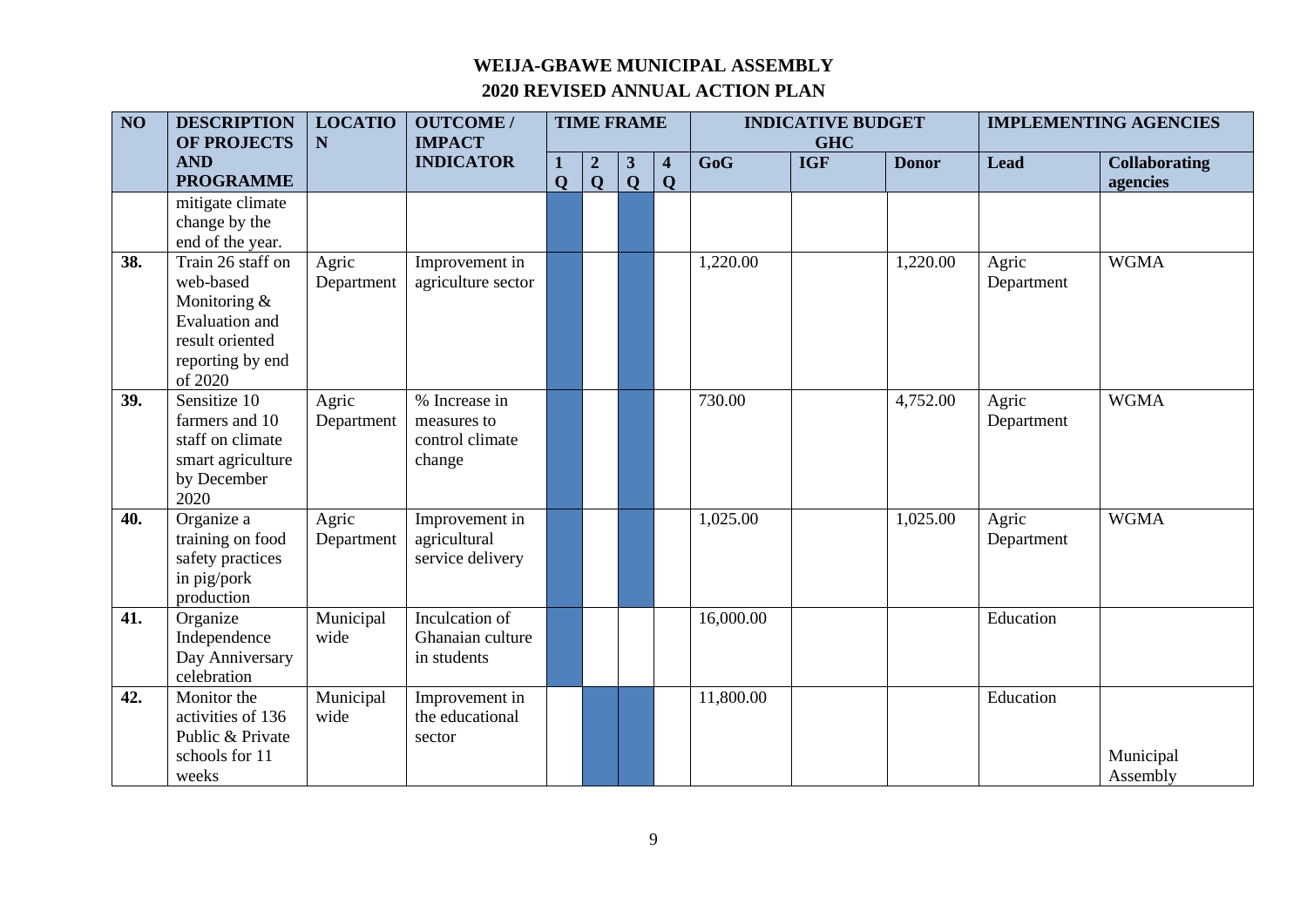| $\overline{NO}$ | <b>DESCRIPTION</b><br>OF PROJECTS                                              | <b>LOCATIO</b><br>N | <b>OUTCOME/</b><br><b>IMPACT</b>                                          | <b>TIME FRAME</b><br><b>INDICATIVE BUDGET</b><br><b>GHC</b> |                                  |                                         |                                        |          | <b>IMPLEMENTING AGENCIES</b> |              |             |                                  |
|-----------------|--------------------------------------------------------------------------------|---------------------|---------------------------------------------------------------------------|-------------------------------------------------------------|----------------------------------|-----------------------------------------|----------------------------------------|----------|------------------------------|--------------|-------------|----------------------------------|
|                 | <b>AND</b><br><b>PROGRAMME</b>                                                 |                     | <b>INDICATOR</b>                                                          | $\mathbf 0$                                                 | $\boldsymbol{2}$<br>$\mathbf{Q}$ | $\mathbf{3}$<br>$\overline{\mathbf{Q}}$ | $\overline{\mathbf{4}}$<br>$\mathbf 0$ | GoG      | <b>IGF</b>                   | <b>Donor</b> | <b>Lead</b> | <b>Collaborating</b><br>agencies |
| 43.             | Organize MEOC<br>Meetings                                                      | Municipal<br>wide   | Improvement in<br>the educational<br>sector                               |                                                             |                                  |                                         |                                        | 3,000.00 |                              |              | Education   | Municipal<br>Assembly            |
| 44.             | Organize<br>Municipal Mock                                                     | Municipal<br>wide   | % Increase in<br>students'<br>preparedness for<br><b>BECE</b>             |                                                             |                                  |                                         |                                        |          | 26,000.00                    |              | Education   | <b>MPCU</b>                      |
| 45.             | Conduct 2020<br><b>BECE</b>                                                    | Municipal<br>wide   | Improvement in<br>the educational<br>sector                               |                                                             |                                  |                                         |                                        | 8520.00  |                              |              | Education   | <b>MPCU</b>                      |
| 46.             | Organize Best<br>Teacher &<br><b>Worker Awards</b><br>for teachers<br>/workers | Municipal<br>wide   | % Increase in<br>productivity and<br>efficiency among<br>teachers         |                                                             |                                  |                                         |                                        | 15000.00 |                              |              | Education   | <b>MPCU</b>                      |
| 47.             | <b>Monitor School</b><br>Feeding<br>Programme                                  | Municipal<br>wide   | Enhancement in<br>efficiency and<br>effectiveness of<br>service provision |                                                             |                                  |                                         |                                        |          |                              |              | <b>MPCU</b> | <b>WGMA</b>                      |
| 48.             | Supervise Adult<br>literacy classes                                            | <b>WGMA</b>         | Enhancement in<br>reading and<br>writing                                  |                                                             |                                  |                                         |                                        |          | 500.00                       |              | <b>NFED</b> |                                  |
| 49.             | Organize<br>community entry<br>for batch 10 and<br>Batch 24 learners           | Assembly<br>Hall    | Enhancement in<br>reading and<br>writing                                  |                                                             |                                  |                                         |                                        |          | 1,000.00                     |              | <b>NFED</b> |                                  |
| 50.             | Commemorate<br>International<br>Literacy Day<br>Celebration<br>coupled with    | <b>WGMA</b>         | Improvement in<br>the educational<br>sector                               |                                                             |                                  |                                         |                                        |          | 5,000.00                     |              | <b>NFED</b> |                                  |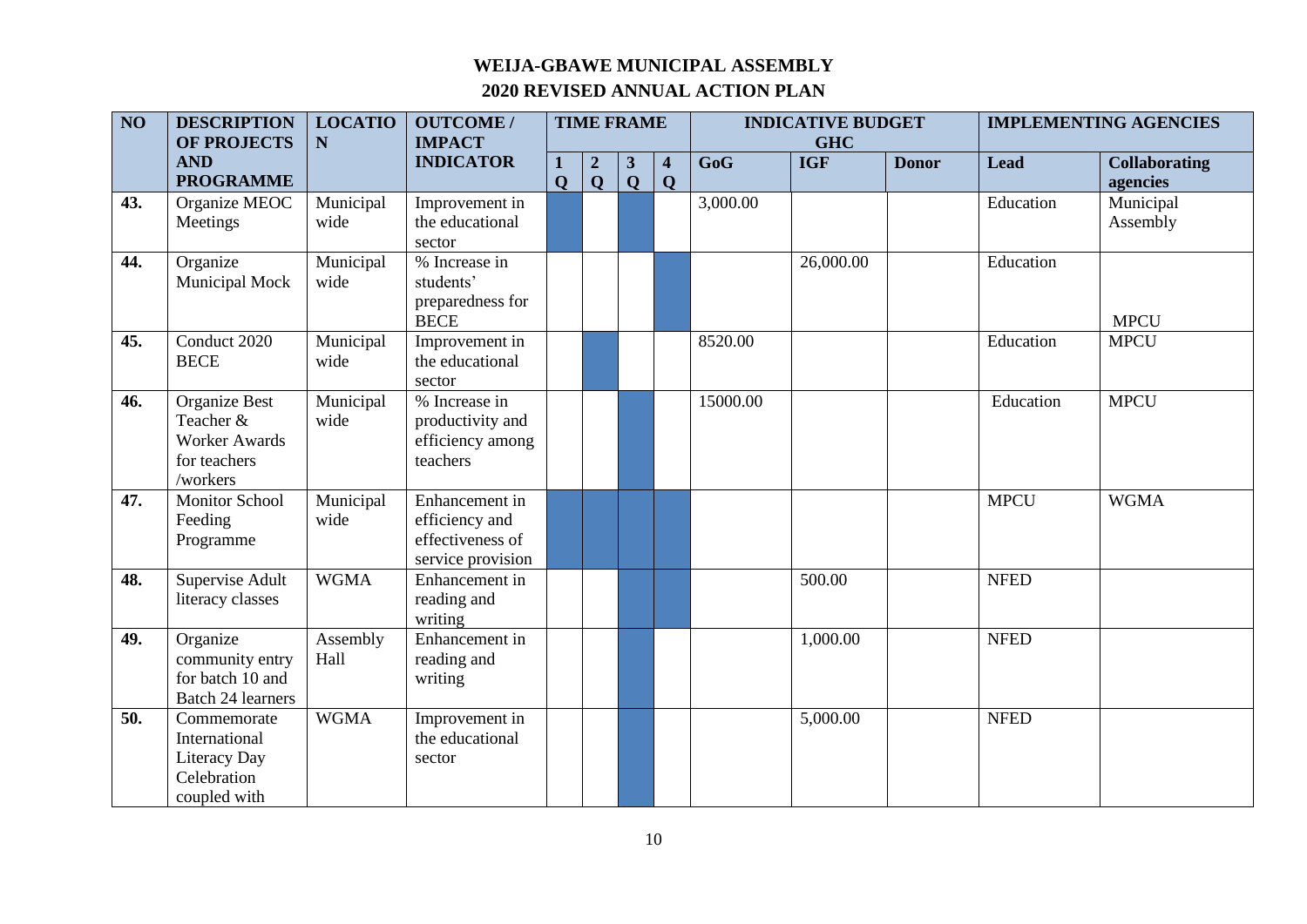| $\overline{NO}$ | <b>DESCRIPTION</b>                                                                               | <b>LOCATIO</b>                                                          | <b>OUTCOME/</b><br><b>IMPACT</b>             | <b>TIME FRAME</b> |                                 |                   |                   | <b>INDICATIVE BUDGET</b> |                          |              | <b>IMPLEMENTING AGENCIES</b>       |                                  |
|-----------------|--------------------------------------------------------------------------------------------------|-------------------------------------------------------------------------|----------------------------------------------|-------------------|---------------------------------|-------------------|-------------------|--------------------------|--------------------------|--------------|------------------------------------|----------------------------------|
|                 | <b>OF PROJECTS</b><br><b>AND</b><br><b>PROGRAMME</b>                                             | $\mathbf N$                                                             | <b>INDICATOR</b>                             | 1<br>$\mathbf 0$  | $\boldsymbol{2}$<br>$\mathbf Q$ | 3<br>$\mathbf{Q}$ | 4<br>$\mathbf{O}$ | GoG                      | <b>GHC</b><br><b>IGF</b> | <b>Donor</b> | <b>Lead</b>                        | <b>Collaborating</b><br>agencies |
|                 | graduation of<br>Batch 9 and<br>Batch 23 learners                                                |                                                                         |                                              |                   |                                 |                   |                   |                          |                          |              |                                    |                                  |
| 51.             | Monitor policy<br>implementation/3<br><b>Ts</b>                                                  | Weija and<br>Mallam                                                     | Improvement in<br>health service<br>delivery |                   |                                 |                   |                   |                          | 500.00                   |              | Municipal<br>Health<br>Directorate | <b>WGMA</b>                      |
| 52.             | Monitor stock of<br>vaccines and<br>logistics                                                    | Health<br>facilities &<br>outreach<br>centres at<br>Weija and<br>Mallam | Improvement in<br>health service<br>delivery |                   |                                 |                   |                   |                          |                          |              | Municipal<br>Health<br>Directorate | <b>WGMA</b>                      |
| 53.             | Organize<br>quarterly review<br>meetings with all<br>DCOs/CHNs                                   | Weija and<br>Mallam                                                     | Improvement in<br>health service<br>delivery |                   |                                 |                   |                   |                          | 250.00                   |              | Municipal<br>Health<br>Directorate | <b>WGMA</b>                      |
| 54.             | Compile data on<br>IPT (quarterly<br>validating of IPT<br>data)                                  | Weija and<br>Mallam                                                     | Proportion of IPT<br>data validated.         |                   |                                 |                   |                   |                          | 500.00                   |              | Municipal<br>Health<br>Directorate | <b>WGMA</b>                      |
| 55.             | Monitor<br>continuous<br>distribution of<br>LLINs to<br>beneficiaries<br>monthly or<br>quarterly | <b>WGMA</b>                                                             | % Reduction in<br>malaria cases<br>recorded  |                   |                                 |                   |                   |                          | 2,000.00                 |              | Municipal<br>Health<br>Directorate | <b>WGMA</b>                      |
| 56.             | Conduct<br>quarterly<br>monitoring and<br>supervision                                            | <b>WGMA</b>                                                             | % Increase in<br>quality health<br>delivery  |                   |                                 |                   |                   |                          | 4,000.00                 |              | Municipal<br>Health<br>Directorate | <b>WGMA</b>                      |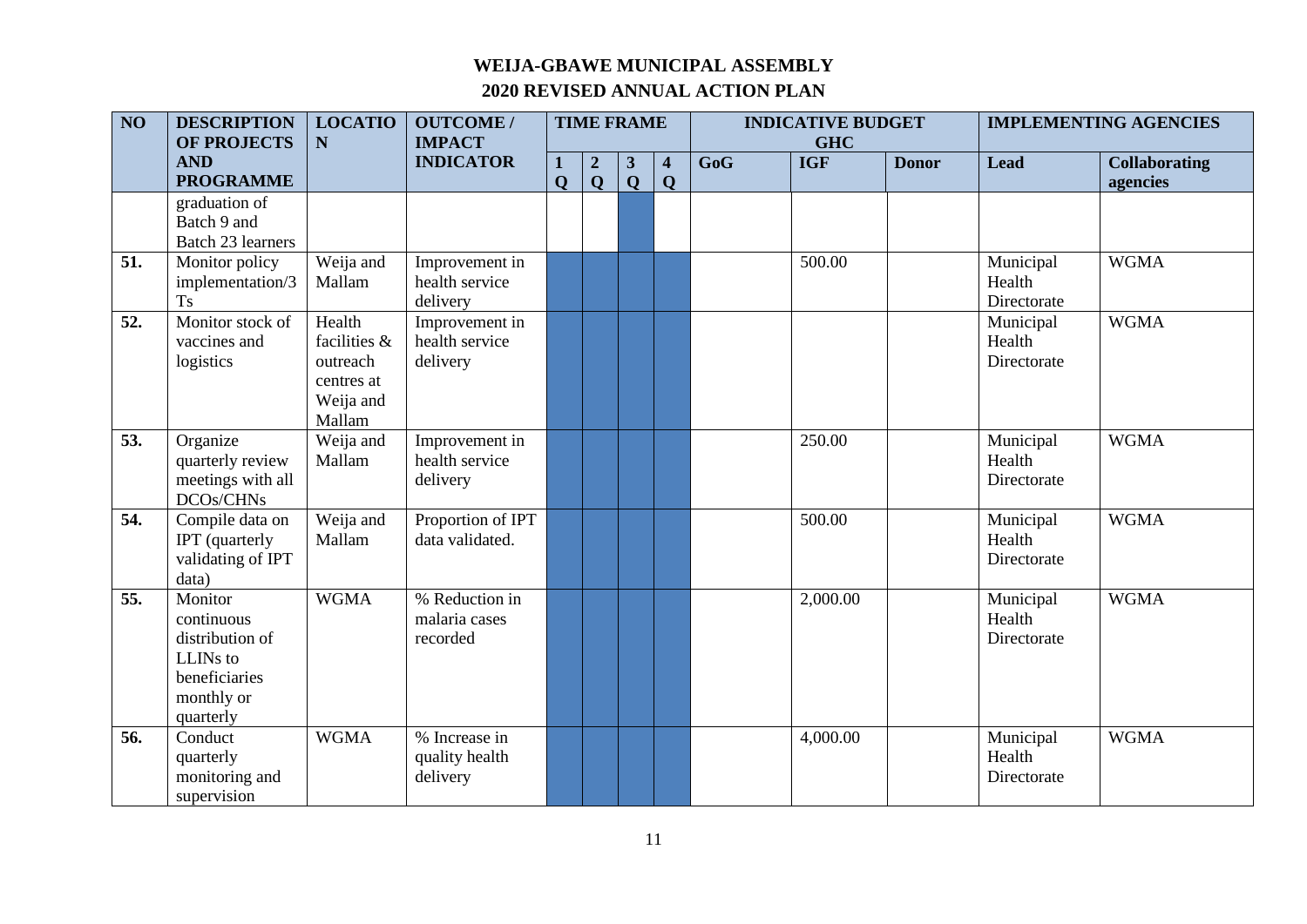| $\overline{NO}$ | <b>DESCRIPTION</b><br><b>OF PROJECTS</b>                                                                                    | <b>LOCATIO</b><br>N | <b>OUTCOME/</b><br><b>IMPACT</b>                     | <b>TIME FRAME</b> |                                 |                              |                                        | <b>INDICATIVE BUDGET</b><br><b>GHC</b> |            |              | <b>IMPLEMENTING AGENCIES</b>       |                                  |
|-----------------|-----------------------------------------------------------------------------------------------------------------------------|---------------------|------------------------------------------------------|-------------------|---------------------------------|------------------------------|----------------------------------------|----------------------------------------|------------|--------------|------------------------------------|----------------------------------|
|                 | <b>AND</b><br><b>PROGRAMME</b>                                                                                              |                     | <b>INDICATOR</b>                                     | $\mathbf Q$       | $\boldsymbol{2}$<br>$\mathbf Q$ | $\mathbf{3}$<br>$\mathbf{Q}$ | $\overline{\mathbf{4}}$<br>$\mathbf Q$ | GoG                                    | <b>IGF</b> | <b>Donor</b> | <b>Lead</b>                        | <b>Collaborating</b><br>agencies |
|                 | exercises in<br>thirty-eight health<br>facilities                                                                           |                     |                                                      |                   |                                 |                              |                                        |                                        |            |              |                                    |                                  |
| 57.             | Document and<br>report on AEFI                                                                                              | Weija and<br>Mallam | Enhancement in<br>quality report<br>writing skills   |                   |                                 |                              |                                        |                                        | 500.00     |              | Municipal<br>Health<br>Directorate | <b>WGMA</b>                      |
| 58.             | Organize<br>quarterly<br>officers'<br>meetings on<br>financial<br>validation                                                | <b>WGMA</b>         | Enhancement in<br>transparency and<br>accountability |                   |                                 |                              |                                        |                                        | 10,000.00  |              | Municipal<br>Health<br>Directorate | <b>WGMA</b>                      |
| 59.             | Carry out<br>monthly<br>assessment of A4<br>sheet, toners,<br>fuel, vehicle<br>maintenance cost,<br>usage,<br>replenishment | <b>WGMA</b>         | Enhancement in<br>judicious use<br>resources         |                   |                                 |                              |                                        |                                        | 82,000.00  |              | Municipal<br>Health<br>Directorate | <b>WGMA</b>                      |
| 60.             | Organize 4<br><b>HIV/AIDS</b><br>sensitization<br>within the<br>municipality                                                | <b>WGMA</b>         | % Decrease in<br>HIV/AIDS rate                       |                   |                                 |                              |                                        | 9,000.00                               |            |              | <b>MPCU</b>                        | <b>Health Directorate</b>        |
| 61.             | Implement on<br>quarterly basis,<br>planned capacity<br>building<br>interventions and<br>submit 4 quarter                   | HR Office           | Improvement in<br>capacity building                  |                   |                                 |                              |                                        |                                        | 127,490    |              | <b>HR</b><br>Department            |                                  |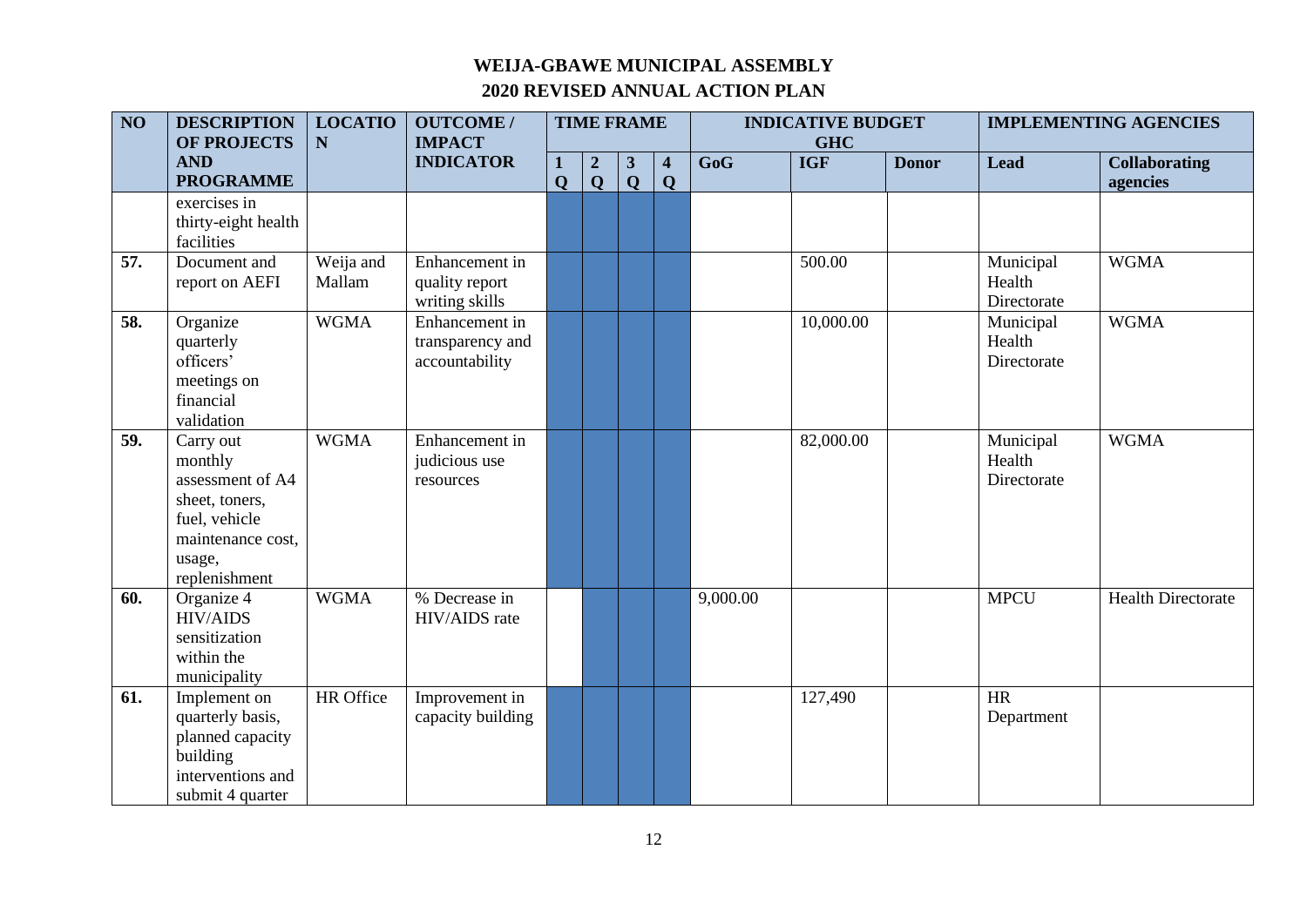| $\overline{NO}$ | <b>DESCRIPTION</b><br><b>OF PROJECTS</b>                                                                                              | <b>LOCATIO</b><br>$\mathbf N$ | <b>OUTCOME /</b><br><b>IMPACT</b>  | <b>TIME FRAME</b> |                                 |                              |                                        | <b>INDICATIVE BUDGET</b><br><b>GHC</b> |            |              | <b>IMPLEMENTING AGENCIES</b> |                                  |
|-----------------|---------------------------------------------------------------------------------------------------------------------------------------|-------------------------------|------------------------------------|-------------------|---------------------------------|------------------------------|----------------------------------------|----------------------------------------|------------|--------------|------------------------------|----------------------------------|
|                 | <b>AND</b><br><b>PROGRAMME</b>                                                                                                        |                               | <b>INDICATOR</b>                   | 1<br>$\mathbf Q$  | $\boldsymbol{2}$<br>$\mathbf Q$ | $\mathbf{3}$<br>$\mathbf{Q}$ | $\overline{\mathbf{4}}$<br>$\mathbf Q$ | $\overline{\text{GoG}}$                | <b>IGF</b> | <b>Donor</b> | <b>Lead</b>                  | <b>Collaborating</b><br>agencies |
|                 | reports on<br>capacity building<br>to OHLGS<br>through RCC by<br>the end of 31st<br>December, 2020                                    |                               |                                    |                   |                                 |                              |                                        |                                        |            |              |                              |                                  |
| 62.             | Validate and<br>work on staff's<br>salaries, both<br>GOG and IGF                                                                      | HR Office                     | Improvement in<br>service delivery |                   |                                 |                              |                                        |                                        | 600.00     |              | <b>HR</b><br>Department      |                                  |
| 63.             | Prepare and<br>submit 4<br>quarterly reports<br>on HRM<br>activities and<br>submit HRMIS<br>database backups<br>to RCC every<br>month | HR Office                     | Improvement in<br>service delivery |                   |                                 |                              |                                        |                                        |            |              | HR<br>Department             |                                  |
| 64.             | Conduct one<br>promotion<br>interview for<br>staff due for<br>promotions and<br>two other<br>recruitment<br>exercises.                | Assembly<br>Hall              | Improvement in<br>service delivery |                   |                                 |                              |                                        |                                        | 9,000      |              | <b>HR</b><br>Department      |                                  |
| 65.             | Organize<br>Retirement<br>ceremony and<br>Awards for staffs                                                                           | Assembly<br>Hall              | Improvement in<br>service delivery |                   |                                 |                              |                                        |                                        | 10,500     |              | HR<br>Department             |                                  |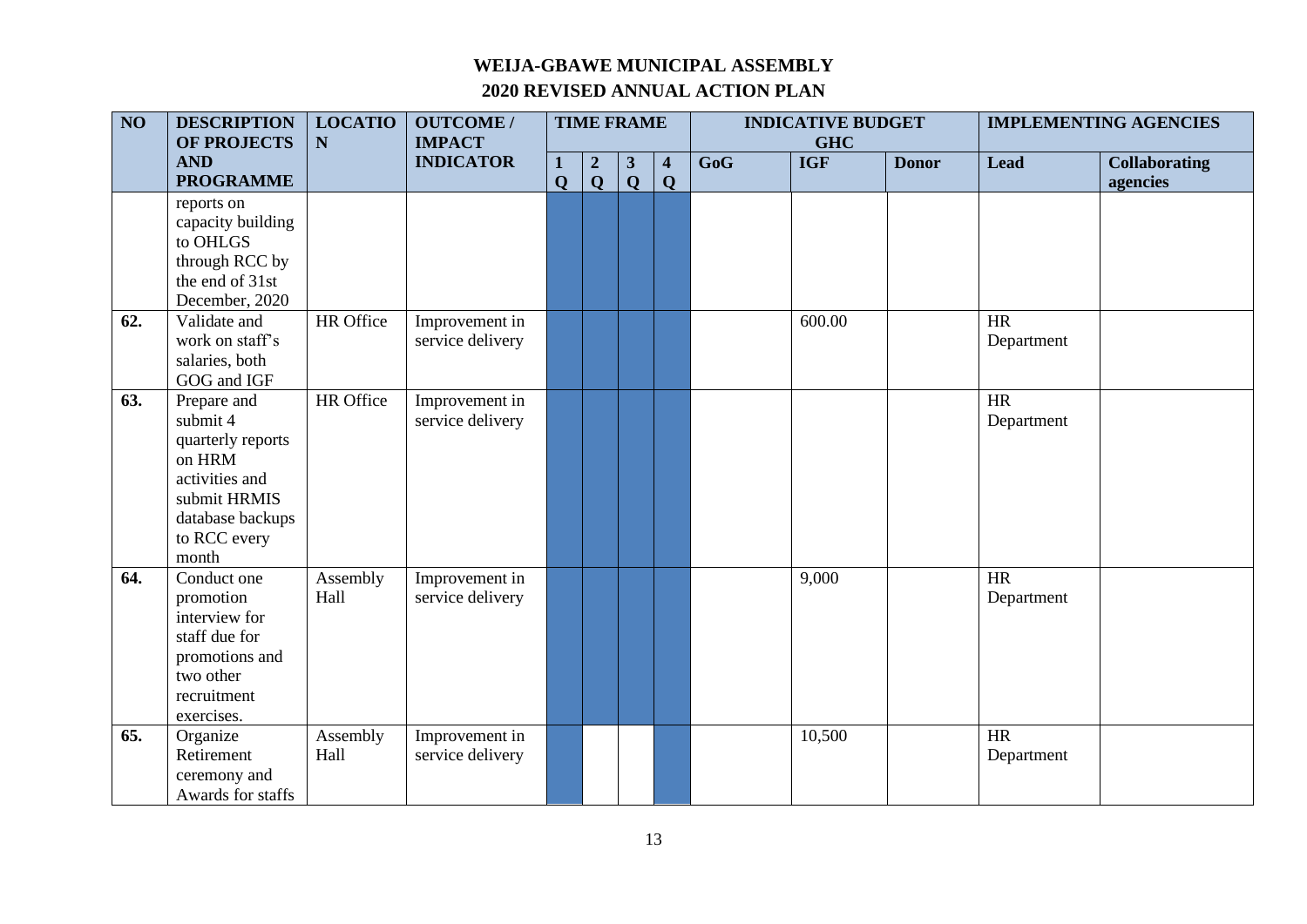| $\overline{NO}$ | <b>DESCRIPTION</b><br><b>OF PROJECTS</b>                                                                   | <b>LOCATIO</b><br>$\mathbf N$ | <b>OUTCOME/</b><br><b>IMPACT</b>                            |              | <b>TIME FRAME</b>               |                                |                  |                         | <b>INDICATIVE BUDGET</b><br><b>GHC</b> |              |                                                    | <b>IMPLEMENTING AGENCIES</b>     |
|-----------------|------------------------------------------------------------------------------------------------------------|-------------------------------|-------------------------------------------------------------|--------------|---------------------------------|--------------------------------|------------------|-------------------------|----------------------------------------|--------------|----------------------------------------------------|----------------------------------|
|                 | <b>AND</b><br><b>PROGRAMME</b>                                                                             |                               | <b>INDICATOR</b>                                            | $\mathbf{O}$ | $\boldsymbol{2}$<br>$\mathbf Q$ | $\mathbf{3}$<br>$\overline{Q}$ | 4<br>$\mathbf Q$ | $\overline{\text{GoG}}$ | <b>IGF</b>                             | <b>Donor</b> | <b>Lead</b>                                        | <b>Collaborating</b><br>agencies |
|                 | that will be<br>retiring in 2020                                                                           |                               |                                                             |              |                                 |                                |                  |                         |                                        |              |                                                    |                                  |
| 66.             | Supervise the<br>execution of<br>performance<br>management<br>tools and monitor<br>effective<br>compliance | <b>WGMA</b>                   | Enhancement in<br>capacity building                         |              |                                 |                                |                  |                         | 0.00                                   | $\bar{ }$    | <b>HR</b><br>Department/<br>Heads of<br>Department |                                  |
| 67.             | Sensitize the<br>public on<br>disability issues                                                            | Municipal<br>wide             | % Reduction in<br>stigmatization                            |              |                                 |                                |                  |                         |                                        | 2,000.00     | SW & CD                                            | <b>DFMC</b>                      |
| 68.             | Organize DFMC<br>quarterly<br>meetings                                                                     | Municipal<br>wide             | Improvement in<br>the welfare of<br><b>PWDs</b>             |              |                                 |                                |                  |                         |                                        | 3,500.00     | SW & CD                                            | <b>DFMC</b>                      |
| 69.             | <b>Monitor PWD</b><br>beneficiaries<br>assisted with<br>funds<br>$\overline{\mathbf{V}}$                   | Municipal<br>wide             | Betterment in the<br>lives of PWDs                          |              |                                 |                                |                  |                         |                                        | 2,000.00     | SW & CD                                            | <b>DFMC</b>                      |
| 70.             | Conduct social<br>enquiries on<br><b>PWDs</b><br>$\mathbf{V}$                                              | Municipal<br>wide             | Adequate data on<br><b>PWDs</b>                             |              |                                 |                                |                  |                         |                                        | 2,400.00     | SW & CD                                            | <b>DFMC</b>                      |
| 71.             | Conduct 150<br>arbitration to<br>address issues on<br>family<br>reconciliation,<br>maintenance,            | Municipal<br>wide             | % Reduction in<br>gender-based<br>violence<br>interventions |              |                                 |                                |                  |                         | 2,000.00                               |              | SW & CD                                            | COURT,<br><b>DOVVSU</b>          |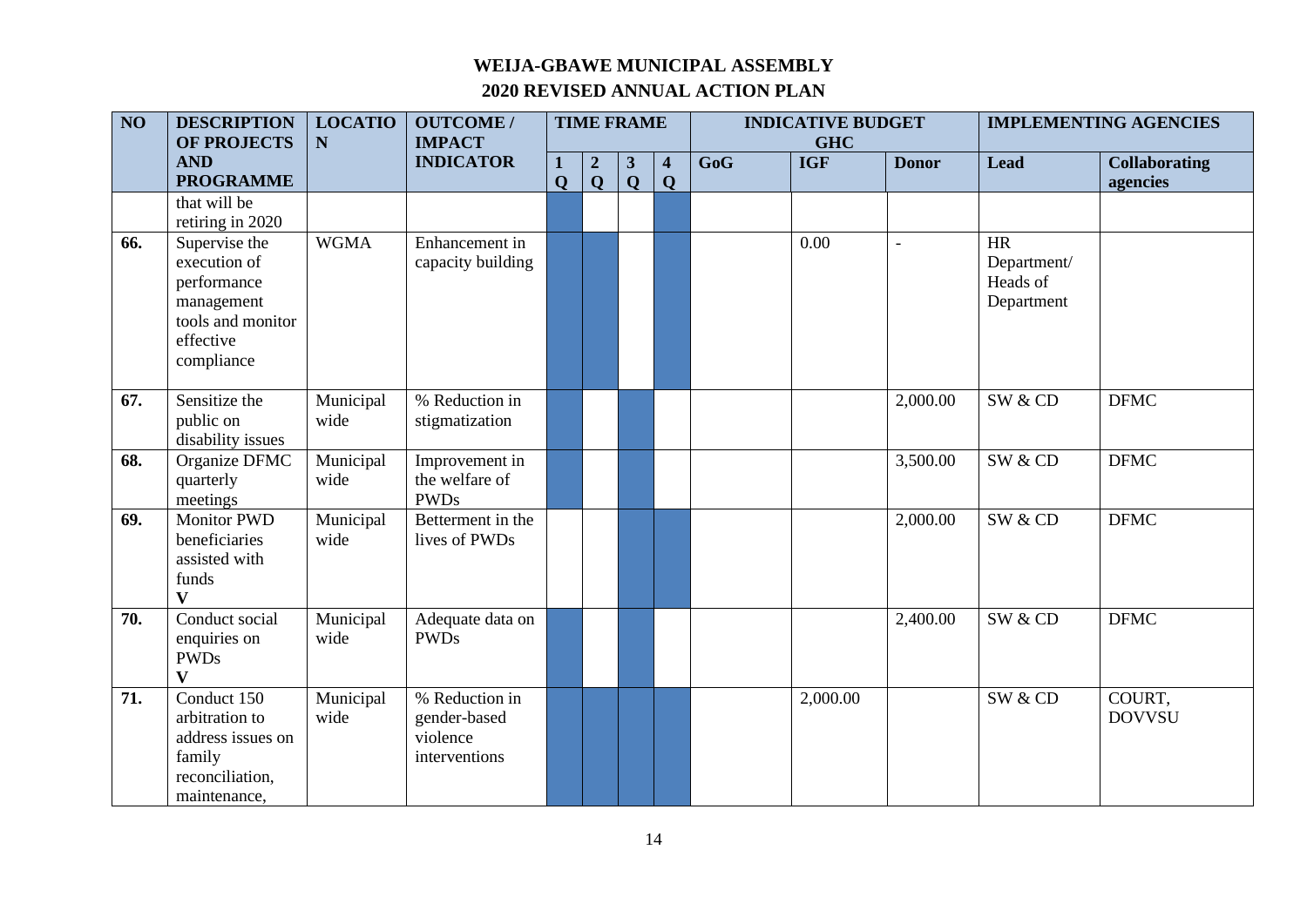| $\overline{NO}$ | <b>DESCRIPTION</b><br>OF PROJECTS                                                                                                    | <b>LOCATIO</b><br>N | <b>OUTCOME/</b><br><b>IMPACT</b>                              | <b>TIME FRAME</b> |                                  |                                         | <b>INDICATIVE BUDGET</b><br><b>GHC</b> |          |            | <b>IMPLEMENTING AGENCIES</b> |             |                                  |
|-----------------|--------------------------------------------------------------------------------------------------------------------------------------|---------------------|---------------------------------------------------------------|-------------------|----------------------------------|-----------------------------------------|----------------------------------------|----------|------------|------------------------------|-------------|----------------------------------|
|                 | <b>AND</b><br><b>PROGRAMME</b>                                                                                                       |                     | <b>INDICATOR</b>                                              | $\mathbf Q$       | $\boldsymbol{2}$<br>$\mathbf{Q}$ | $\mathbf{3}$<br>$\overline{\mathbf{Q}}$ | $\overline{\mathbf{4}}$<br>Q           | GoG      | <b>IGF</b> | <b>Donor</b>                 | <b>Lead</b> | <b>Collaborating</b><br>agencies |
|                 | custody, paternity<br>and access<br>G                                                                                                |                     |                                                               |                   |                                  |                                         |                                        |          |            |                              |             |                                  |
| 72.             | <b>Conduct follows</b><br>ups on clients                                                                                             | Municipal<br>wide   | Improvement in<br>productivity                                |                   |                                  |                                         |                                        |          | 2,000.00   |                              | SW & CD     |                                  |
| 73.             | Organize study<br>group and mass<br>meetings for<br>awareness/educat<br>ion, information<br>dissemination<br>and campaign<br>drivers | Municipal<br>wide   | % Improvement<br>in need-base<br>social<br>intervention       |                   |                                  |                                         |                                        | 6,000.00 |            |                              | SW & CD     | <b>WGMA</b>                      |
| 74.             | Organize<br>sensitization on<br>child protection<br>issues like<br>violence, neglect,<br>abuse and<br>discrimination                 | Municipal<br>wide   | % Reduction in<br>child abuse                                 |                   |                                  |                                         |                                        | 5,000.00 | 2,000.00   |                              | SW & CD     | <b>NCCE</b>                      |
| 75.             | Sensitize the<br>public on foster<br>parenting                                                                                       | Municipal<br>wide   | % Reduction in<br>child abuse and<br>child<br>homelessness    |                   |                                  |                                         |                                        | 6,000.00 |            |                              | SW & CD     |                                  |
| 76.             | Re-unite missing<br>children and<br>abandoned babies<br>with families and<br>children's homes                                        | Municipal<br>wide   | % Reduction in<br>child abuse and<br>increase child<br>safety |                   |                                  |                                         |                                        |          | 1,000.00   |                              | SW & CD     | DOVVSU, Court                    |
| 77.             | Organize women,<br>children and                                                                                                      | Municipal<br>wide   | % Reduction in<br>child abuse                                 |                   |                                  |                                         |                                        | 7,200.00 |            |                              | SW & CD     | Committee<br>Members             |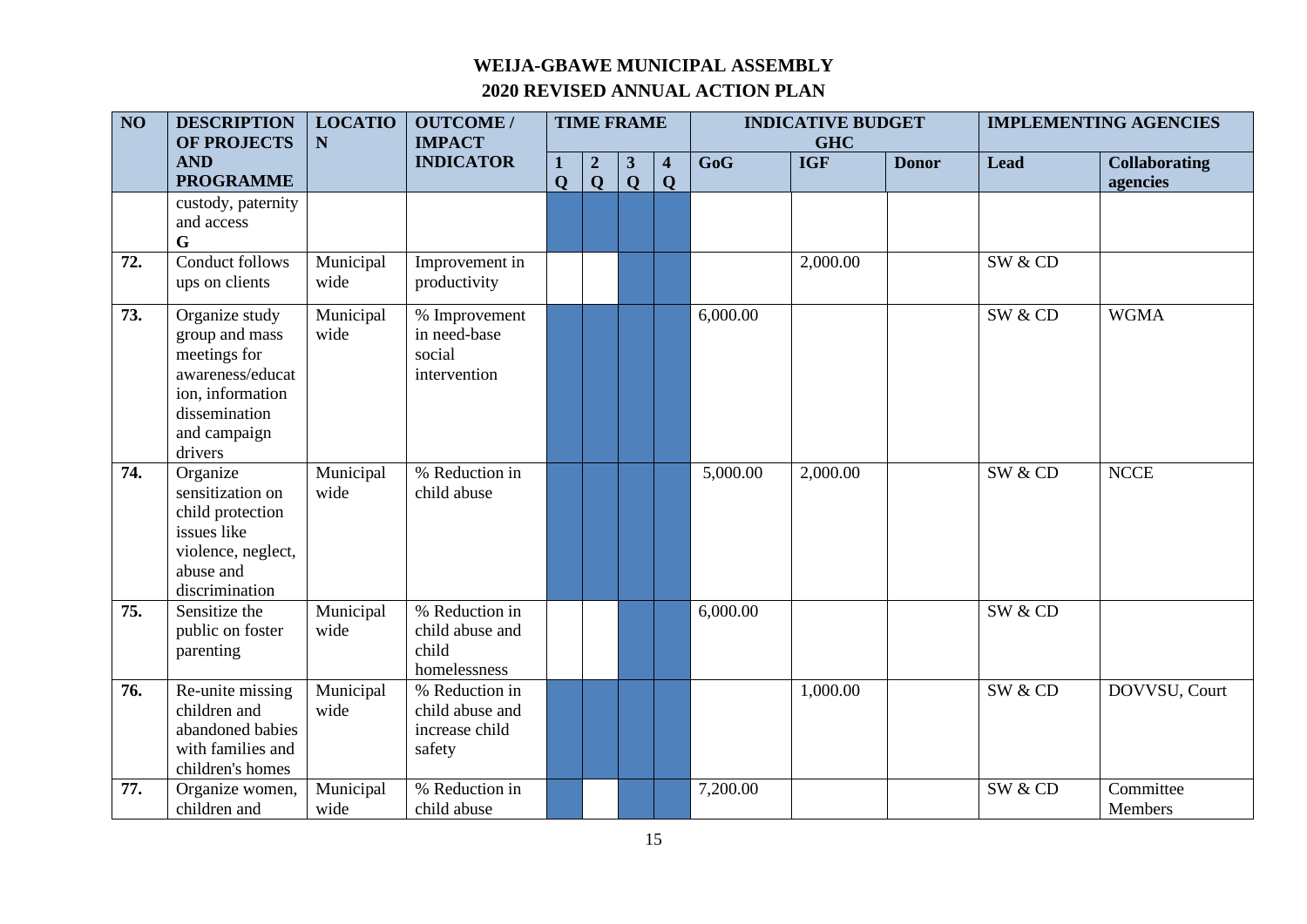| $\overline{NO}$ | <b>DESCRIPTION</b><br><b>OF PROJECTS</b>                                                                                                                       | <b>LOCATIO</b><br>$\mathbf N$ | <b>OUTCOME/</b><br><b>IMPACT</b>                            | <b>TIME FRAME</b> |                  |                         | <b>INDICATIVE BUDGET</b><br><b>GHC</b> |          |            | <b>IMPLEMENTING AGENCIES</b> |             |                      |
|-----------------|----------------------------------------------------------------------------------------------------------------------------------------------------------------|-------------------------------|-------------------------------------------------------------|-------------------|------------------|-------------------------|----------------------------------------|----------|------------|------------------------------|-------------|----------------------|
|                 | <b>AND</b>                                                                                                                                                     |                               | <b>INDICATOR</b>                                            |                   | $\boldsymbol{2}$ | $\mathbf{3}$            | $\overline{\mathbf{4}}$                | GoG      | <b>IGF</b> | <b>Donor</b>                 | <b>Lead</b> | <b>Collaborating</b> |
|                 | <b>PROGRAMME</b>                                                                                                                                               |                               |                                                             | $\mathbf{O}$      | $\mathbf Q$      | $\overline{\mathbf{Q}}$ | $\mathbf Q$                            |          |            |                              |             | agencies             |
|                 | youth committee<br>meeting                                                                                                                                     |                               |                                                             |                   |                  |                         |                                        |          |            |                              |             |                      |
| 78.             | Organize social<br>services sub-<br>committee<br>meeting                                                                                                       | Municipal<br>wide             | % Improvement<br>in fair justice in<br>court                |                   |                  |                         |                                        | 7,200.00 |            |                              | SW & CD     | Committee<br>Members |
| 79.             | Undertake<br>sensitisation<br>campaigns on the<br>need for the<br>construction of<br>household toilet<br>to help attain<br>open defecation<br>free (ODF)status | Municipal<br>Wide             | % Reduction in<br><b>ODF</b>                                |                   |                  |                         |                                        |          |            | 26,000.00                    | Env. Health |                      |
| 80.             | Procure sanitary<br>tools and<br>cleaning<br>materials                                                                                                         | <b>WGMA</b>                   | % Reduction in<br>improper<br>sanitation in<br>municipality |                   |                  |                         |                                        |          |            |                              | Env. Health |                      |
| 81.             | Manage and<br>monitor the use<br>waste bins along<br>the ceremonial<br>streets                                                                                 | Municipal<br>Wide             | % Reduction in<br>indiscriminate<br>dumping of waste        |                   |                  |                         |                                        |          | 10800.00   |                              | Env. Health |                      |
| 82.             | Organize<br>quarterly clean<br>up exercises                                                                                                                    | Municipal<br>Wide             | Improvement in<br>human health and<br>wellbeing             |                   |                  |                         |                                        |          | 42000.00   |                              | Env. Health |                      |
| 83.             | Organize medical<br>screening and<br>educate food                                                                                                              | Municipal<br>Wide             | % Reduction in<br>the outbreak<br>communicable<br>diseases  |                   |                  |                         |                                        |          | 3960.00    |                              | Env. Health |                      |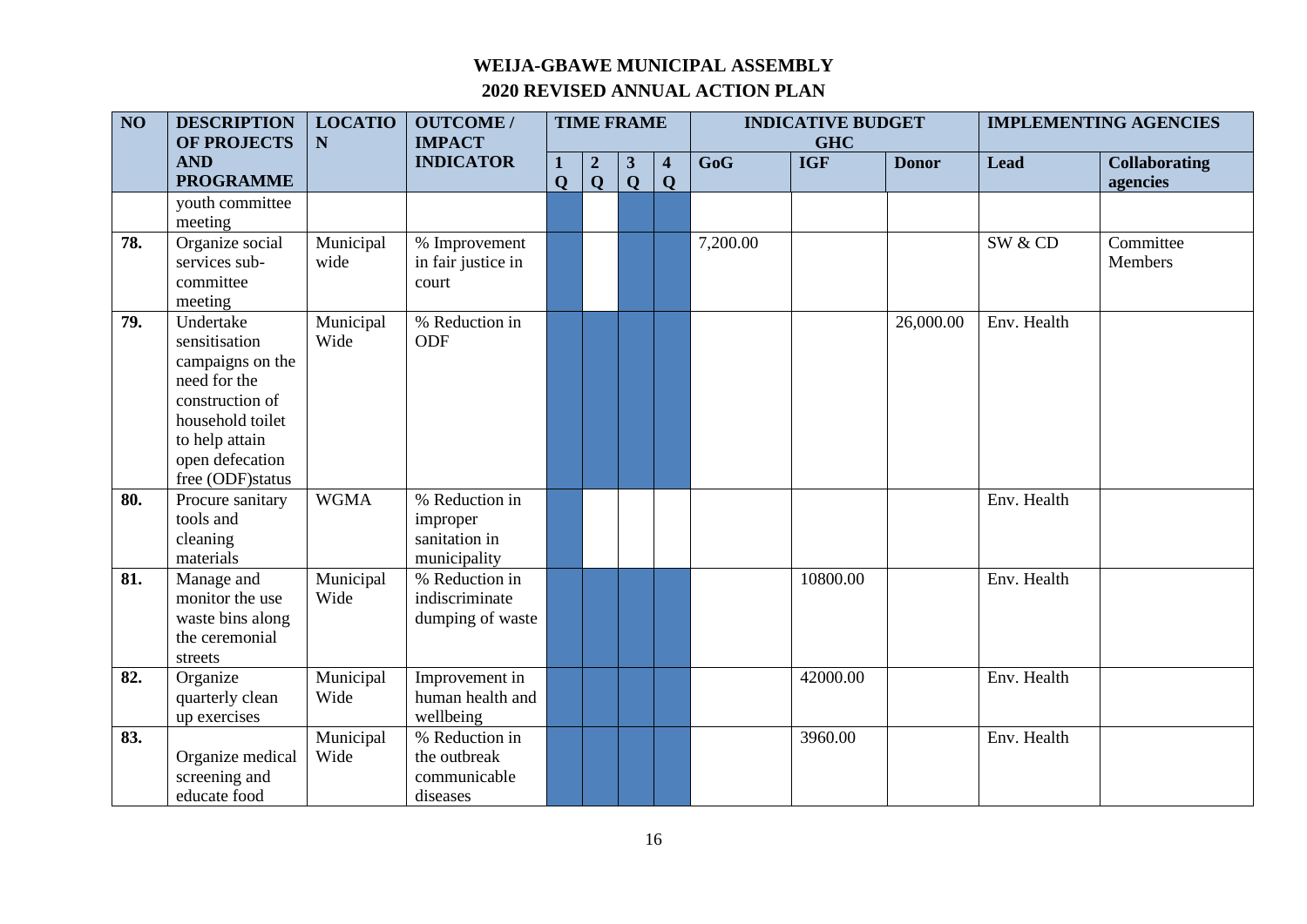| $\overline{NO}$ | <b>DESCRIPTION</b><br><b>OF PROJECTS</b>                                                                                                 | <b>LOCATIO</b><br>N                                                          | <b>OUTCOME/</b><br><b>IMPACT</b>                     | <b>TIME FRAME</b> |                                 |                                | <b>INDICATIVE BUDGET</b><br><b>GHC</b> |                         |            | <b>IMPLEMENTING AGENCIES</b> |                                    |                                  |
|-----------------|------------------------------------------------------------------------------------------------------------------------------------------|------------------------------------------------------------------------------|------------------------------------------------------|-------------------|---------------------------------|--------------------------------|----------------------------------------|-------------------------|------------|------------------------------|------------------------------------|----------------------------------|
|                 | <b>AND</b><br><b>PROGRAMME</b>                                                                                                           |                                                                              | <b>INDICATOR</b>                                     | $\mathbf Q$       | $\boldsymbol{2}$<br>$\mathbf Q$ | $\mathbf{3}$<br>$\overline{Q}$ | $\overline{\mathbf{4}}$<br>$\mathbf Q$ | $\overline{\text{GoG}}$ | <b>IGF</b> | <b>Donor</b>                 | <b>Lead</b>                        | <b>Collaborating</b><br>agencies |
|                 | vendors /<br>handlers                                                                                                                    |                                                                              |                                                      |                   |                                 |                                |                                        |                         |            |                              |                                    |                                  |
| 84.             | Organize<br>sanitation sub-<br>committee<br>meetings                                                                                     | <b>WGMA</b>                                                                  | Improvement in<br>sanitation                         |                   |                                 |                                |                                        |                         | 6440.00    |                              | Env. Health                        |                                  |
| 85.             | <b>Train Disease</b><br>Control<br>Officers/Commu<br>nity Health<br>Nurses on proper<br>stock<br>management and<br>vaccine<br>estimation | Health<br>facilities<br>and<br>outreach<br>centres at<br>Weija and<br>Mallam | Improvement in<br>health service<br>delivery         |                   |                                 |                                |                                        |                         | 2,000.00   |                              | Municipal<br>Health<br>Directorate | <b>WGMA</b>                      |
| 86.             | Provide RDTs<br>and SP<br>throughout the<br>year                                                                                         | Weija and<br>Mallam                                                          | % Increase in the<br>response to<br>malaria          |                   |                                 |                                |                                        |                         | 2,500.00   |                              | Municipal<br>Health<br>Directorate | <b>WGMA</b>                      |
| 87.             | Counsel and test<br>for TB/HIV at 3<br>urban slums and<br>screen all<br>diabetic patients<br>and relatives of<br>index clients for<br>TB | Weija and<br>Mallam                                                          | % Increase in the<br>awareness of TB<br>and HIV      |                   |                                 |                                |                                        |                         | 2,000.00   |                              | Municipal<br>Health<br>Directorate | <b>WGMA</b>                      |
| 88.             | Train 50 staff on<br><b>HIV/AIDS</b><br>campaign and<br>management                                                                       | Weija and<br>Mallam                                                          | % Increase in the<br>awareness of<br><b>HIV/AIDS</b> |                   |                                 |                                |                                        |                         | 2,000.00   |                              | Municipal<br>Health<br>Directorate | <b>WGMA</b>                      |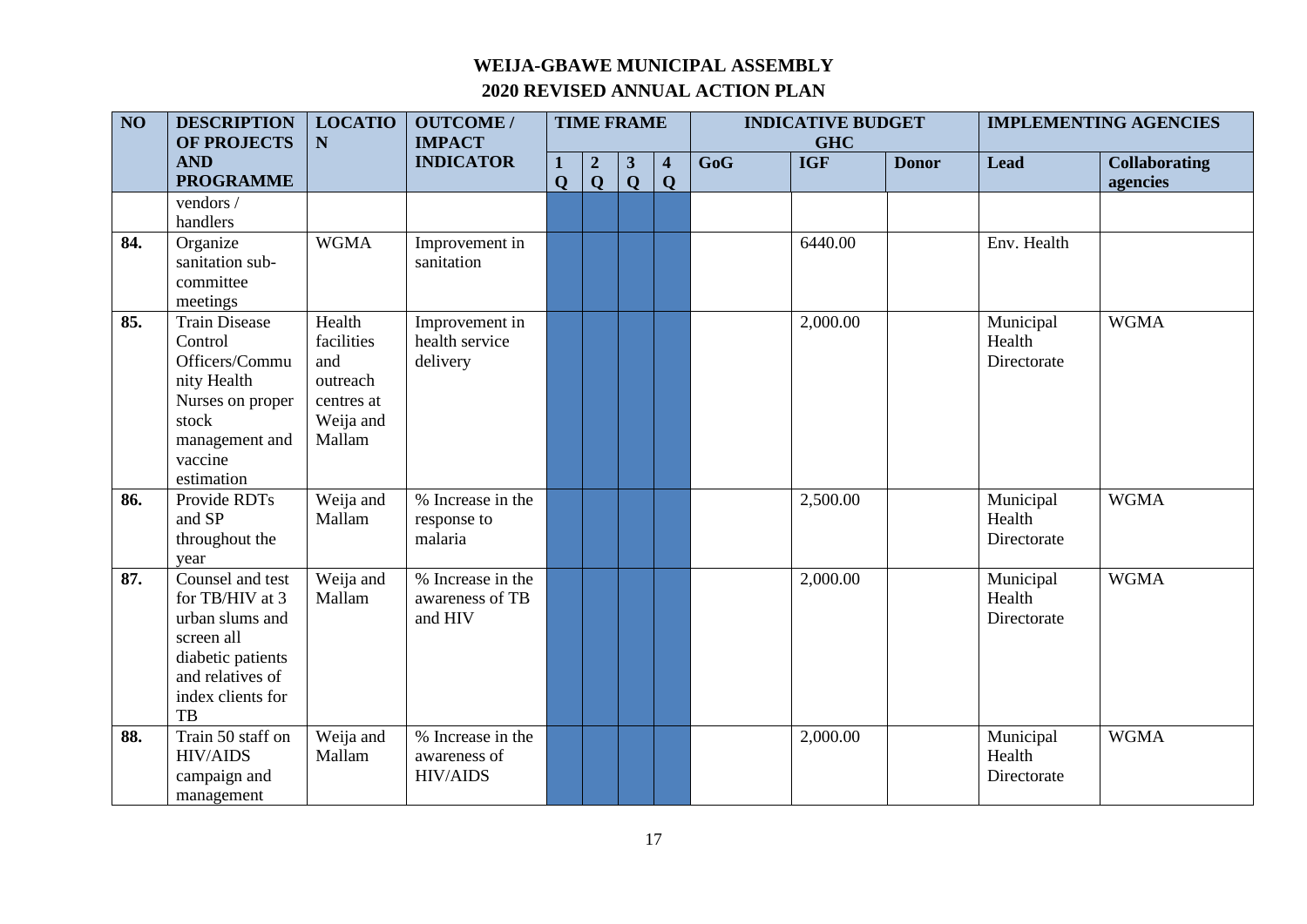| $\overline{NO}$ | <b>DESCRIPTION</b>                                                                                                                                  | <b>LOCATIO</b>                                                               | <b>OUTCOME/</b>                                  |             |                                 | <b>TIME FRAME</b> |                         |     | <b>INDICATIVE BUDGET</b> |              |                                    | <b>IMPLEMENTING AGENCIES</b> |
|-----------------|-----------------------------------------------------------------------------------------------------------------------------------------------------|------------------------------------------------------------------------------|--------------------------------------------------|-------------|---------------------------------|-------------------|-------------------------|-----|--------------------------|--------------|------------------------------------|------------------------------|
|                 | OF PROJECTS<br><b>AND</b>                                                                                                                           | $\mathbf N$                                                                  | <b>IMPACT</b><br><b>INDICATOR</b>                |             |                                 | 3                 | $\overline{\mathbf{4}}$ | GoG | <b>GHC</b><br><b>IGF</b> | <b>Donor</b> | <b>Lead</b>                        | <b>Collaborating</b>         |
|                 | <b>PROGRAMME</b>                                                                                                                                    |                                                                              |                                                  | $\mathbf Q$ | $\boldsymbol{2}$<br>$\mathbf Q$ | $\mathbf{Q}$      | $\mathbf Q$             |     |                          |              |                                    | agencies                     |
| 89.             | Sensitize leaders<br>of prayer camps<br>and fetish homes<br>on TB                                                                                   | Weija and<br>Mallam                                                          | % Increase in the<br>awareness of TB             |             |                                 |                   |                         |     | 2,000.00                 |              | Municipal<br>Health<br>Directorate | <b>WGMA</b>                  |
| 90.             | Conduct two<br>community<br>durbars at<br>Masalachi and<br>Oblogo and<br>quarterly<br><b>HIV/AIDS</b><br>monitoring and<br>supervision<br>exercises | Health<br>facilities<br>and<br>outreach<br>centres at<br>Weija and<br>Mallam | % Increase in<br>awareness on<br><b>HIV/AIDS</b> |             |                                 |                   |                         |     | 2,600.00                 |              | Municipal<br>Health<br>Directorate | <b>WGMA</b>                  |
| 91.             | Organize child<br>health promotion<br>week                                                                                                          | Weija-<br>Gbawe                                                              | Improvement in<br>child health care              |             |                                 |                   |                         |     | 2,500.00                 |              | Municipal<br>Health<br>Directorate | <b>WGMA</b>                  |
| 92.             | <b>Educate residents</b><br>on early ANC<br>delivery and PNC<br>services                                                                            | Weija -<br>Gbawe                                                             | % Decrease in<br>child mortality                 |             |                                 |                   |                         |     | 2,500.00                 |              | Municipal<br>Health<br>Directorate | <b>WGMA</b>                  |
| 93.             | Intensify<br>Adolescent health<br>services on<br>family planning<br>services for<br>women in<br>fertility age                                       | Weija-<br>Gbawe                                                              | % Reduction in<br>teenage<br>pregnancy           |             |                                 |                   |                         |     | 2,500.00                 |              | Municipal<br>Health<br>Directorate | <b>WGMA</b>                  |
| 94.             | Embark on active<br><b>CMAM</b> case<br>search for under                                                                                            | Weija-<br>Gbawe                                                              | Improvement in<br>child health care              |             |                                 |                   |                         |     | 3,000.00                 |              | Municipal<br>Health<br>Directorate | <b>WGMA</b>                  |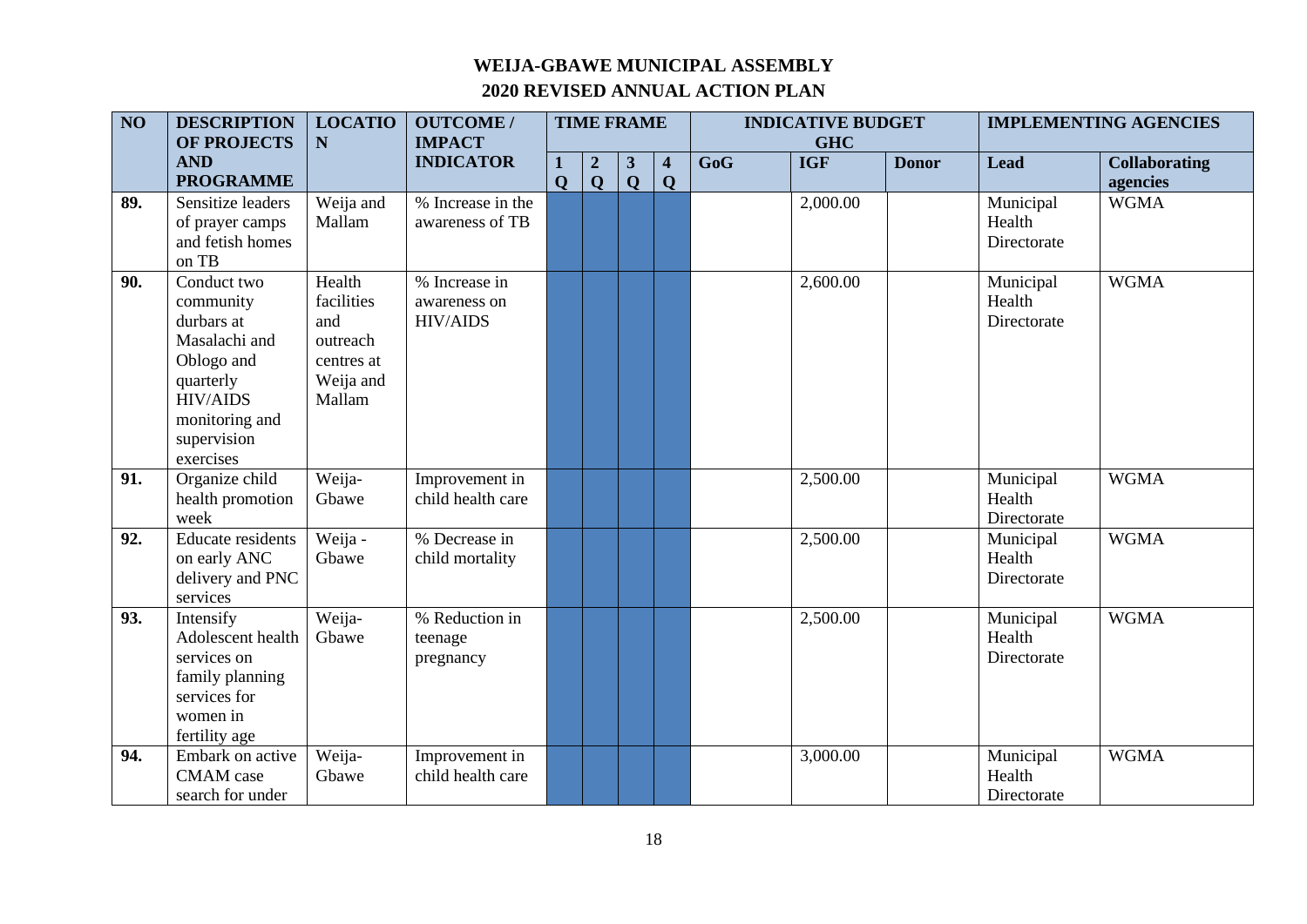| $\overline{NO}$ | <b>DESCRIPTION</b><br><b>OF PROJECTS</b>                                                                                                               | <b>LOCATIO</b><br>${\bf N}$ | <b>OUTCOME/</b><br><b>IMPACT</b>                                                               |              | <b>TIME FRAME</b><br>$\mathbf 1$   |                              |                              | <b>INDICATIVE BUDGET</b><br><b>GHC</b> |            |              | <b>IMPLEMENTING AGENCIES</b>       |                                                    |
|-----------------|--------------------------------------------------------------------------------------------------------------------------------------------------------|-----------------------------|------------------------------------------------------------------------------------------------|--------------|------------------------------------|------------------------------|------------------------------|----------------------------------------|------------|--------------|------------------------------------|----------------------------------------------------|
|                 | <b>AND</b><br><b>PROGRAMME</b>                                                                                                                         |                             | <b>INDICATOR</b>                                                                               | $\mathbf{O}$ | $\boldsymbol{2}$<br>$\overline{Q}$ | $\mathbf{3}$<br>$\mathbf{Q}$ | $\overline{\mathbf{4}}$<br>Q | GoG                                    | <b>IGF</b> | <b>Donor</b> | <b>Lead</b>                        | <b>Collaborating</b><br>agencies                   |
|                 | five children in<br>the population                                                                                                                     |                             |                                                                                                |              |                                    |                              |                              |                                        |            |              |                                    |                                                    |
| 95.             | Embark on active<br>case search on<br>communicable<br>diseases<br>conditions (AFP,<br>Meningitis,<br>Pertussis, fever,<br>Measles, yellow,<br>tetanus) | <b>WGMA</b>                 | % Reduction in<br>the outbreak of<br>communicable<br>diseases.                                 |              |                                    |                              |                              |                                        | 6,000.00   |              | Municipal<br>Health<br>Directorate | <b>WGMA</b>                                        |
| 96.             | Provide quarterly<br>screening for<br>inmates at<br>leprosarium and<br>health workers                                                                  | Weija and<br>Mallam         | % Increase in<br>awareness and<br>response to<br>leprosy                                       |              |                                    |                              |                              |                                        | 2,000.00   |              | Municipal<br>Health<br>Directorate | <b>WGMA</b>                                        |
| 97.             | Conduct half<br>yearly training<br>for Data clerks                                                                                                     | <b>WGMA</b>                 | Improvement in<br>health data                                                                  |              |                                    |                              |                              |                                        | 8,000.00   |              | Municipal<br>Health<br>Directorate | <b>WGMA</b>                                        |
| 98.             | Sensitize and<br>create awareness<br>on the need to<br>register all births<br>and deaths                                                               | Weija/Mall<br>am Tetegu     | Enhancement of<br>people's<br>knowledge on<br>importance of<br>birth and death<br>certificates |              |                                    |                              |                              |                                        | 6,000.00   |              | Births and<br>Deaths               | <b>Ga</b> Central Births<br>and Deaths<br>Registry |
| 99.             | Organize Mass<br>Registration                                                                                                                          | Gbawe                       | % Increase<br>registration                                                                     |              |                                    |                              |                              |                                        | 3,750.00   |              | <b>Births</b> and<br>Deaths        |                                                    |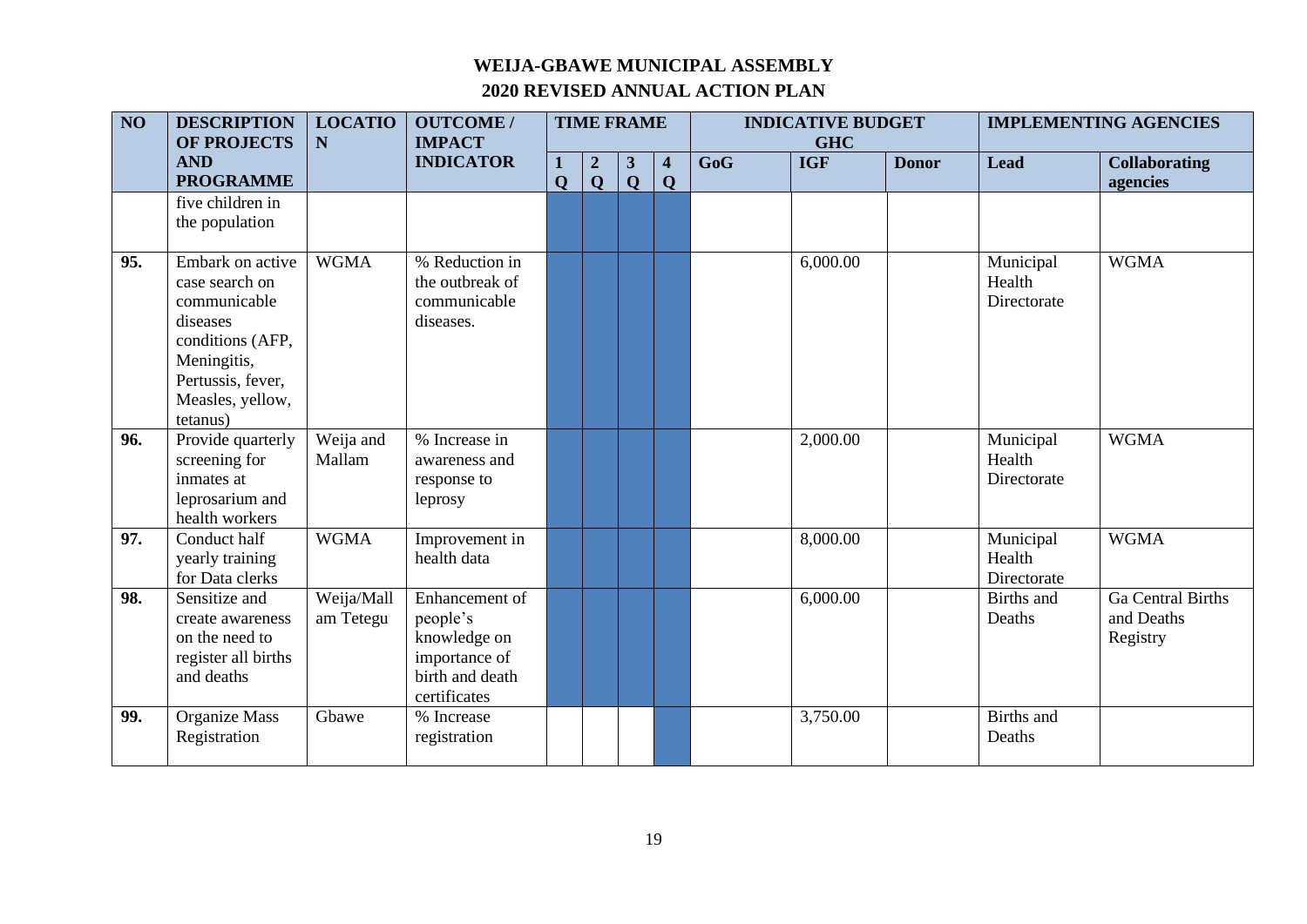| $\overline{NO}$ | <b>DESCRIPTION</b>                                                                                                          | <b>LOCATIO</b>                | <b>OUTCOME/</b>                                  | <b>TIME FRAME</b> |                         |                         |                         | <b>INDICATIVE BUDGET</b> |                          |              | <b>IMPLEMENTING AGENCIES</b>    |                       |
|-----------------|-----------------------------------------------------------------------------------------------------------------------------|-------------------------------|--------------------------------------------------|-------------------|-------------------------|-------------------------|-------------------------|--------------------------|--------------------------|--------------|---------------------------------|-----------------------|
|                 | <b>OF PROJECTS</b><br><b>AND</b>                                                                                            | N                             | <b>IMPACT</b><br><b>INDICATOR</b>                |                   | $\boldsymbol{2}$        | $\mathbf{3}$            | $\overline{\mathbf{4}}$ | GoG                      | <b>GHC</b><br><b>IGF</b> | <b>Donor</b> | <b>Lead</b>                     | <b>Collaborating</b>  |
|                 | <b>PROGRAMME</b>                                                                                                            |                               |                                                  | $\mathbf 0$       | $\overline{\mathbf{Q}}$ | $\overline{\mathbf{Q}}$ | $\mathbf Q$             |                          |                          |              |                                 | agencies              |
| 100.            | Purchase general<br>cleaning<br>materials                                                                                   | Weija                         | Improvement in<br>health and<br>wellbeing        |                   |                         |                         |                         |                          | 1,500.00                 |              | <b>ZC</b>                       |                       |
| 101.            | Conduct capacity<br>building<br>education on<br>post-election<br>violence and<br>other topical<br>issues for<br>commission. | <b>WGMA</b><br>(WEIJA<br>SCC) | % Increase in<br>strategies to<br>promote peace. |                   |                         |                         |                         |                          |                          |              | <b>NCCE</b>                     | <b>WGMA</b>           |
| 102.            | <b>Educate</b> and<br>sensitize<br>residents on<br>political and<br>electoral<br>tolerance.                                 | <b>WGMA</b><br>(WEIJA<br>SCC) | % Reduction in<br>post-election<br>violence.     |                   |                         |                         |                         |                          |                          |              | <b>NCCE</b>                     | <b>WGMA</b>           |
| 103.            | Organize<br>refresher training<br>for Staff on<br><b>GIFMIS Process</b>                                                     | <b>WGMA</b>                   | % Increase in<br>transparency                    |                   |                         |                         |                         |                          | 4,000.00                 |              | Finance<br>(Finance<br>officer) | <b>Internal Audit</b> |
|                 |                                                                                                                             |                               | ENVIRONMENT INFRASTRUCTURE AND HUMAN SETTLEMENTS |                   |                         |                         |                         |                          |                          |              |                                 |                       |
| 104.            | Engage 7 City<br>guards to manage<br>parking<br>enforcement and<br>assist road users<br>in the<br>Municipality.             | Municipal<br>wide             | Improvement in<br>road safety                    |                   |                         |                         |                         |                          | 5,000.00                 |              | Transport<br>Department         | Administration        |
| 105.            | Educate<br>commercial                                                                                                       | Municipal<br>wide             | Improvement in<br>road safety                    |                   |                         |                         |                         |                          | 2,000.00                 |              | Transport                       | <b>GPRTU</b>          |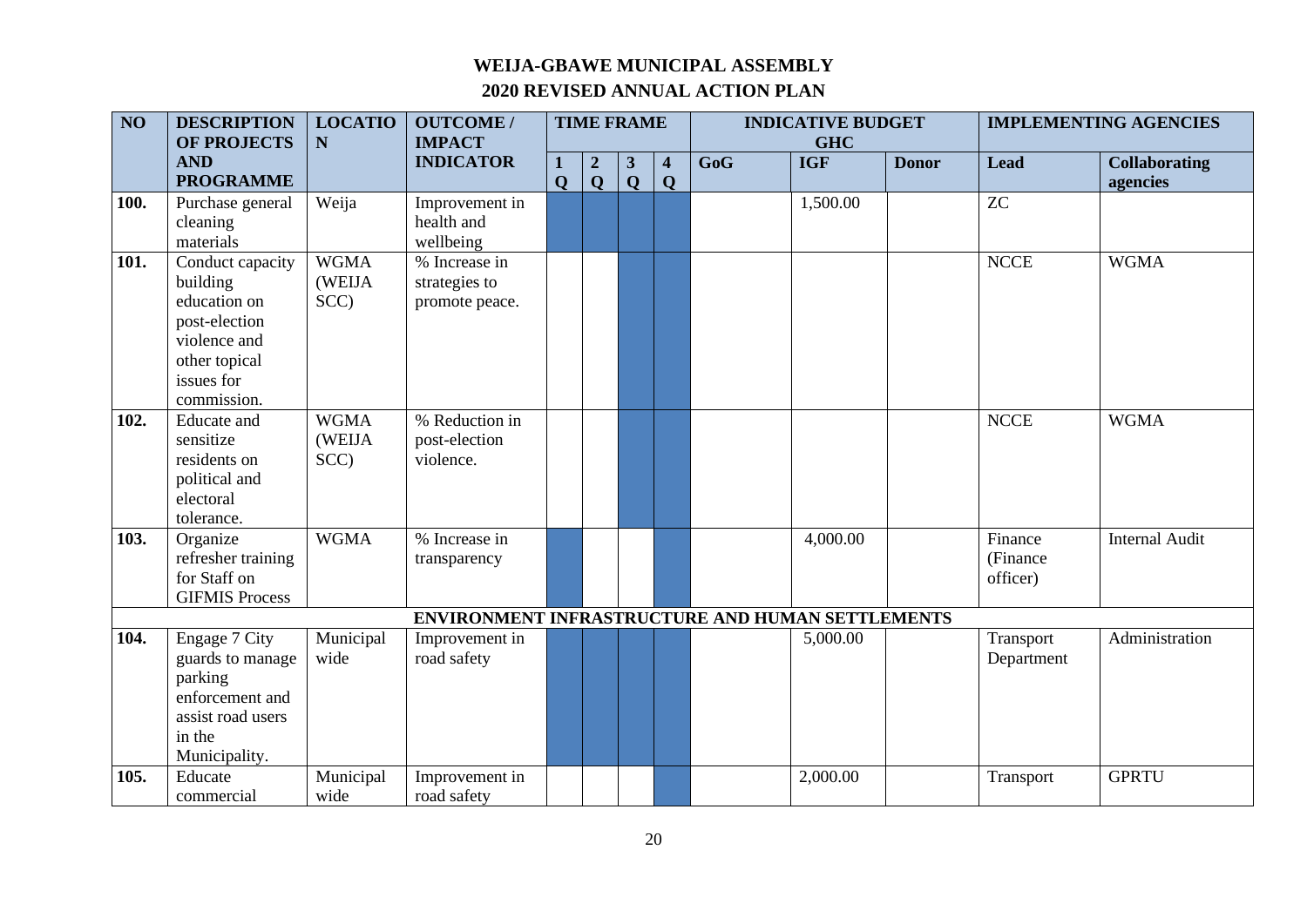| $\overline{NO}$ | <b>DESCRIPTION</b><br>OF PROJECTS                                                                                                          | <b>LOCATIO</b><br>${\bf N}$ | <b>OUTCOME/</b><br><b>IMPACT</b>                       |                  |                                  | <b>TIME FRAME</b>            |                                        |          | <b>INDICATIVE BUDGET</b><br><b>GHC</b> |              |             | <b>IMPLEMENTING AGENCIES</b>     |
|-----------------|--------------------------------------------------------------------------------------------------------------------------------------------|-----------------------------|--------------------------------------------------------|------------------|----------------------------------|------------------------------|----------------------------------------|----------|----------------------------------------|--------------|-------------|----------------------------------|
|                 | <b>AND</b><br><b>PROGRAMME</b>                                                                                                             |                             | <b>INDICATOR</b>                                       | 1<br>$\mathbf 0$ | $\boldsymbol{2}$<br>$\mathbf{Q}$ | $\mathbf{3}$<br>$\mathbf{Q}$ | $\overline{\mathbf{4}}$<br>$\mathbf Q$ | GoG      | <b>IGF</b>                             | <b>Donor</b> | <b>Lead</b> | <b>Collaborating</b><br>agencies |
|                 | drivers on road<br>safety                                                                                                                  |                             |                                                        |                  |                                  |                              |                                        |          |                                        |              |             |                                  |
| 106.            | Collect and<br>update MESSAP<br>Data                                                                                                       | Assembly                    | <b>Updated</b> data                                    |                  |                                  |                              |                                        |          | 15,500.00                              |              | Env. Health |                                  |
| 107.            | Manage and<br>monitor GAMA<br>projects, policies<br>and programmes.                                                                        | Municipal<br>Wide           | Improved<br>sanitation and<br>good hygiene             |                  |                                  |                              |                                        |          |                                        | 74,000.00    | Env. Health |                                  |
| 108.            | Engage<br>stakeholders of<br>public and<br>private schools<br>on reopening of<br>basic schools                                             | Municipal<br>wide           | Improvement in<br>quality of<br>education<br>delivered |                  |                                  |                              |                                        | 1,942.00 |                                        |              | Education   |                                  |
| 109.            | Monitor the<br>activities of Solid<br>Waste<br>Contractors and<br>organize meeting                                                         | <b>WGMA</b>                 | % Reduction in<br>indiscriminate<br>dumping of waste   |                  |                                  |                              |                                        |          | 960.00                                 |              | Env. Health |                                  |
| 110.            | Undertake<br>routine premises<br>inspection and<br>education,<br>monitor<br>Environment<br>Health activities<br>and prosecute<br>offenders | Municipal<br>Wide           | Improvement in<br>sanitation and<br>personal hygiene   |                  |                                  |                              |                                        |          |                                        |              | Env. Health |                                  |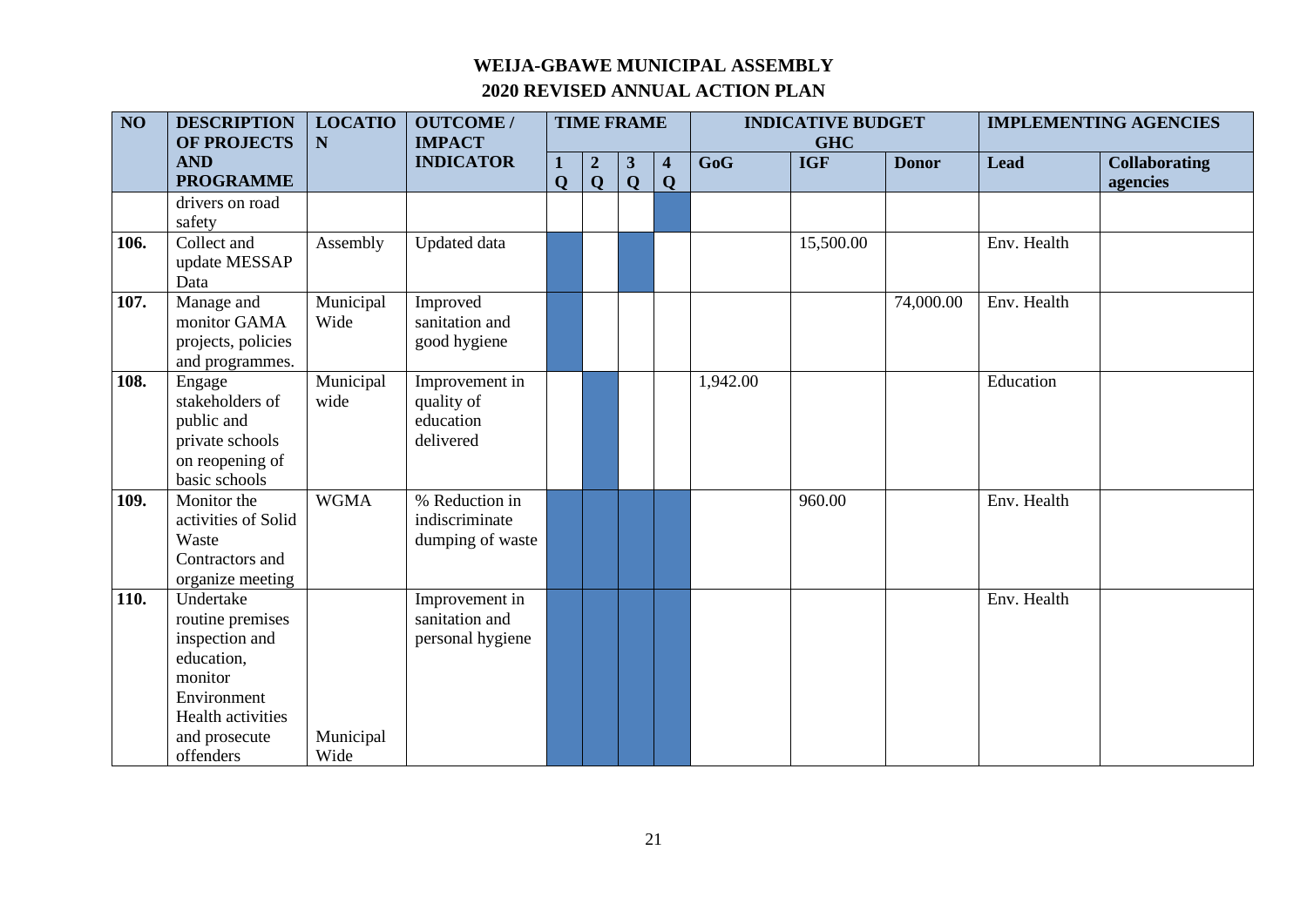| $\overline{NO}$ | <b>DESCRIPTION</b><br><b>OF PROJECTS</b>                                                       | <b>LOCATIO</b><br>N    | <b>OUTCOME/</b><br><b>IMPACT</b>                                                 |              |                                 | <b>TIME FRAME</b> |                                        |           | <b>INDICATIVE BUDGET</b><br><b>GHC</b> |              |                         | <b>IMPLEMENTING AGENCIES</b>     |
|-----------------|------------------------------------------------------------------------------------------------|------------------------|----------------------------------------------------------------------------------|--------------|---------------------------------|-------------------|----------------------------------------|-----------|----------------------------------------|--------------|-------------------------|----------------------------------|
|                 | <b>AND</b><br><b>PROGRAMME</b>                                                                 |                        | <b>INDICATOR</b>                                                                 | $\mathbf{O}$ | $\boldsymbol{2}$<br>$\mathbf Q$ | 3<br>$\mathbf{Q}$ | $\overline{\mathbf{4}}$<br>$\mathbf Q$ | GoG       | <b>IGF</b>                             | <b>Donor</b> | <b>Lead</b>             | <b>Collaborating</b><br>agencies |
| 111.            | Engage service<br>providers for the<br>maintenance of<br>Assembly<br>vehicles                  | <b>WGMA</b>            | % Reduction in<br>running costs of<br>vehicles                                   |              |                                 |                   |                                        |           | 60,000.00                              |              | Transport<br>Department | Procurement Unit                 |
| 112.            | <b>Educate</b> and<br>sensitize the<br>public on disaster<br>prevention and<br>mitigation      | Municipal<br>wide      | % Reduction in<br>the occurrence of<br>public disasters                          |              |                                 |                   |                                        | 13,000.00 | 3,400.00                               |              | <b>NADMO</b>            |                                  |
| 113.            | Celebrate World<br>Disaster Risk<br>Reduction week                                             | Municipal<br>wide      | % Increase in<br>public awareness<br>of disasters                                |              |                                 |                   |                                        | 5,600.00  | 4,000.00                               |              | <b>NADMO</b>            | <b>MPCU</b>                      |
| 114.            | Organize one<br>capacity building<br>training for 43<br><b>NADMO</b> staff                     | <b>NADMO</b><br>staffs | % Increase in<br>positive response<br>to disasters                               |              |                                 |                   |                                        | 6,880.00  | 2,000.00                               |              | <b>NADMO</b>            | <b>HR</b>                        |
| 115.            | Undertake<br>emergency<br>response, assess<br>the impact of<br>disasters and<br>provide relief | Municipal<br>Wide      | % Increase in the<br>number of<br>disaster victims<br>of rescued and<br>relieved |              |                                 |                   |                                        | 13,750.00 | 18,000.00                              |              | <b>NADMO</b>            | MPCU/Procuremen<br>t             |
| 116.            | Organize one<br>training for five<br>(5) Disaster<br><b>Volunteer Groups</b><br>(DVGs)         | Municipal<br>wide      | Improvement in<br>the response to<br>disasters                                   |              |                                 |                   |                                        | 8,000.00  | 2,000.00                               |              | <b>NADMO</b>            | HR                               |
| 117.            | <b>Organize Disaster</b><br>Technical                                                          | Municipal<br>Wide      | Formulation of<br>disaster risk<br>reduction policies                            |              |                                 |                   |                                        | 3,000.00  | 7,000.00                               |              | <b>NADMO</b>            | <b>MPCU</b>                      |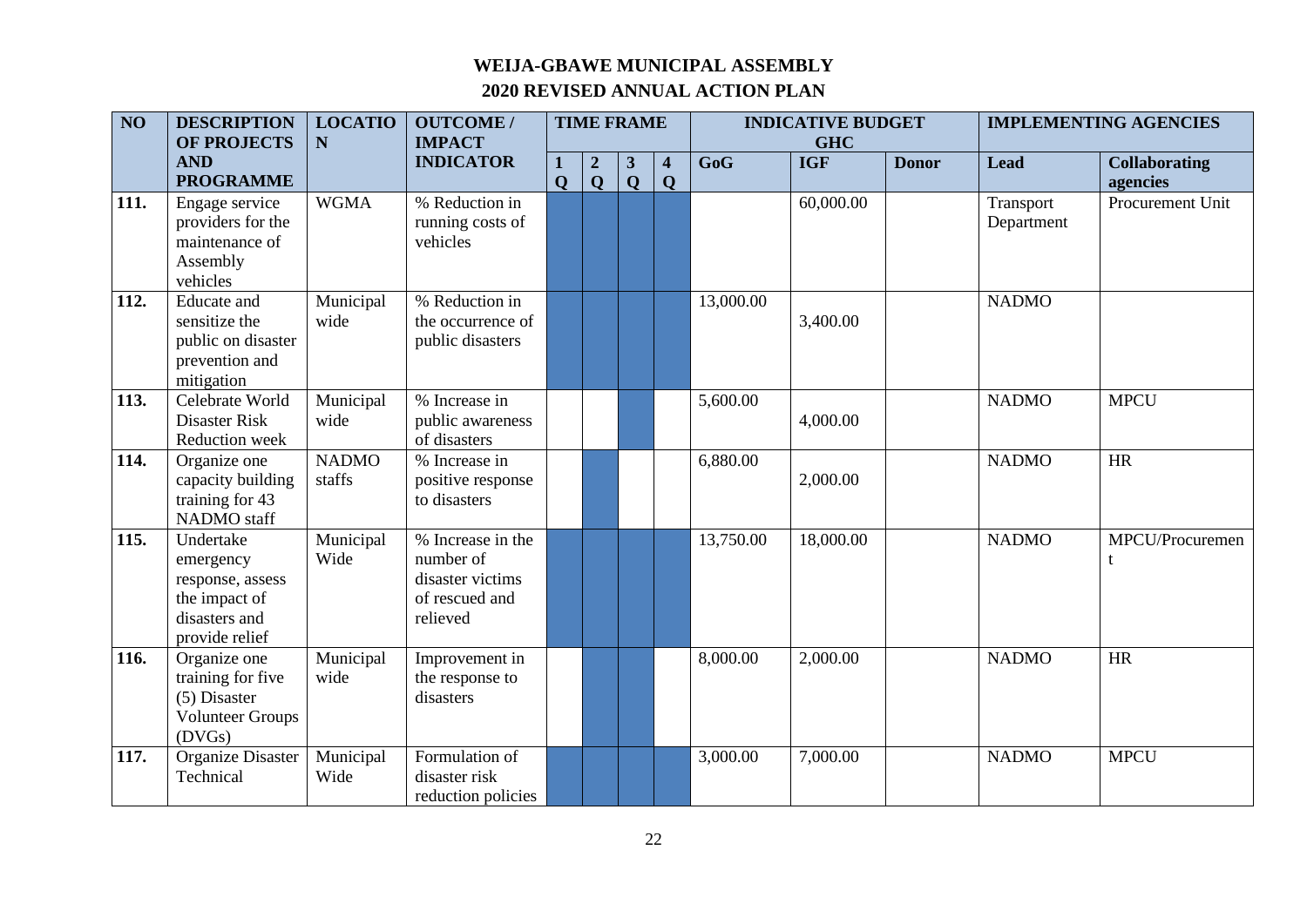| $\overline{NO}$ | <b>DESCRIPTION</b><br><b>LOCATIO</b><br><b>OF PROJECTS</b><br>N<br><b>AND</b>               |                   | <b>OUTCOME/</b><br><b>IMPACT</b>                                                                       |                   |                                  | <b>TIME FRAME</b>            |        |          | <b>INDICATIVE BUDGET</b><br><b>GHC</b> |              |              | <b>IMPLEMENTING AGENCIES</b>             |
|-----------------|---------------------------------------------------------------------------------------------|-------------------|--------------------------------------------------------------------------------------------------------|-------------------|----------------------------------|------------------------------|--------|----------|----------------------------------------|--------------|--------------|------------------------------------------|
|                 | <b>PROGRAMME</b>                                                                            |                   | <b>INDICATOR</b>                                                                                       | 1<br>$\mathbf{Q}$ | $\boldsymbol{2}$<br>$\mathbf{Q}$ | $\mathbf{3}$<br>$\mathbf{Q}$ | 4<br>Q | GoG      | <b>IGF</b>                             | <b>Donor</b> | <b>Lead</b>  | <b>Collaborating</b><br>agencies         |
|                 | Committee<br>meeting                                                                        |                   | to manage<br>disasters in the<br>municipality                                                          |                   |                                  |                              |        |          |                                        |              |              |                                          |
| 118.            | Organize public<br>durbar to create<br>awareness on<br>climate change<br>effects on society | Municipal<br>wide | % Increase in<br>awareness on<br>climate change                                                        |                   |                                  |                              |        | 3,600.00 | 5,000.00                               |              | <b>NADMO</b> | <b>MPCU</b>                              |
| 119.            | Dredge major<br>drains/Estuary in<br>the municipality                                       | Municipal<br>wide | % Reduction in<br>flooding                                                                             |                   |                                  |                              |        | 4,000.00 | 27,000.00                              |              | <b>NADMO</b> | MPCU/Works                               |
| 120.            | Prepare Disaster<br>Preparedness<br>Plan for the<br>Municipality                            | Municipal<br>wide | Formulation of<br>disaster risk<br>reduction policies<br>to manage<br>disasters in the<br>municipality |                   |                                  |                              |        |          | 7,000.00                               |              | <b>NADMO</b> |                                          |
| 121.            | <b>Plant Trees</b><br>within the<br>Municipality                                            | Wiaboman          | Reduction in the<br>evaporation                                                                        |                   |                                  |                              |        |          | 4,000.00                               |              | <b>NADMO</b> | <b>WGMA</b>                              |
| 122.            | Prepare One<br>Planning Scheme<br>for a fast-<br>developing area.                           | Tetegu            | Enhancement in<br>local land use<br>plan                                                               |                   |                                  |                              |        |          |                                        |              | <b>PPD</b>   | Budget Unit,<br>Finance Dept.<br>S.P.C.M |
| 123.            | Organize 4<br><b>Spatial Planning</b><br>Committee<br>meeting                               | Municipal<br>wide | Improvement in<br>development<br>control                                                               |                   |                                  |                              |        |          | 13,252.00                              |              | <b>PPD</b>   | Budget Unit,<br>Finance Dept.<br>S.P.C.M |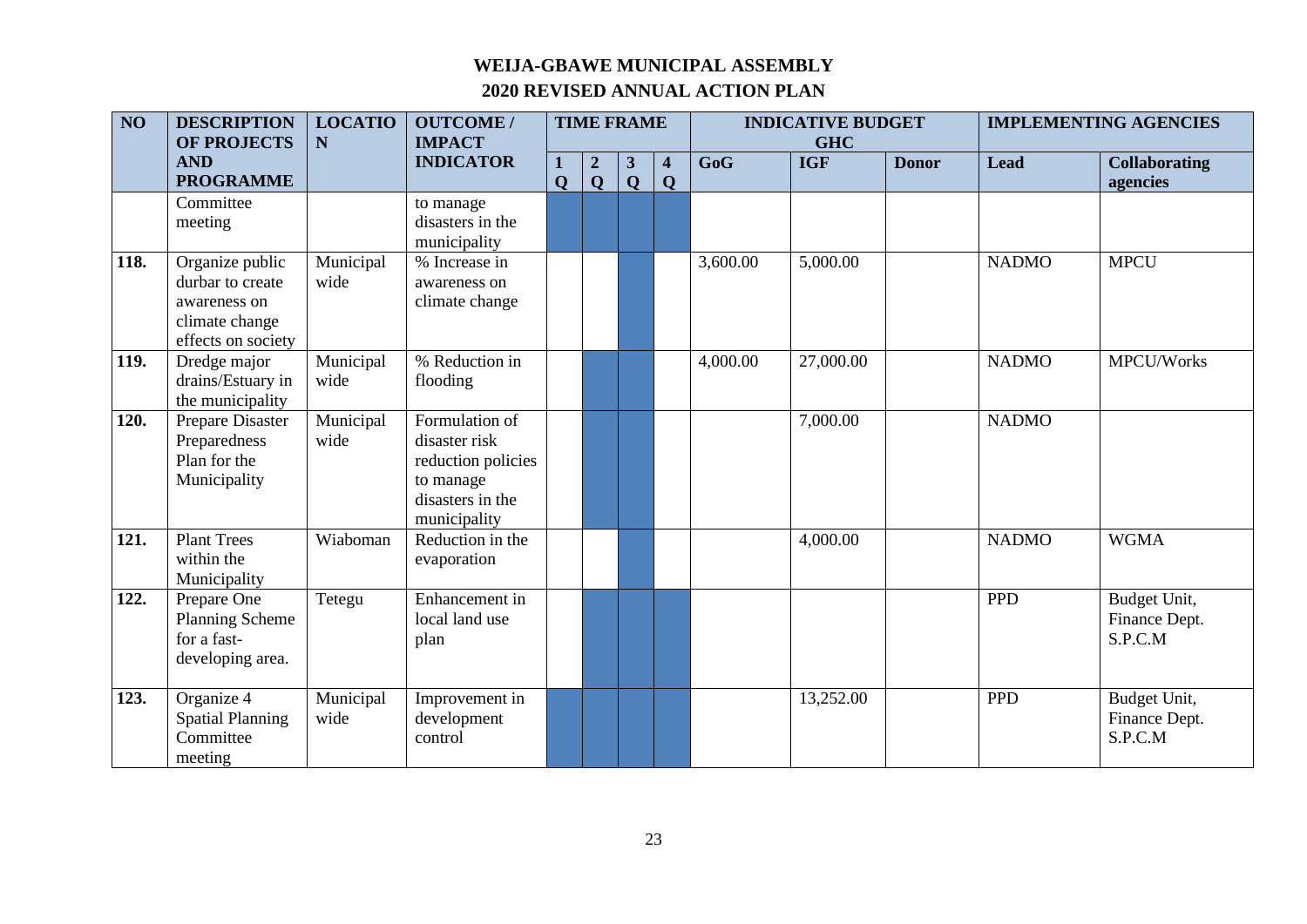| $\overline{NO}$ | <b>DESCRIPTION</b><br><b>OF PROJECTS</b>                                                                          | <b>LOCATIO</b><br>N | <b>OUTCOME/</b><br><b>IMPACT</b>           |             |                                             | <b>TIME FRAME</b>            |                                        |            | <b>INDICATIVE BUDGET</b><br><b>GHC</b> |              |              | <b>IMPLEMENTING AGENCIES</b>                      |
|-----------------|-------------------------------------------------------------------------------------------------------------------|---------------------|--------------------------------------------|-------------|---------------------------------------------|------------------------------|----------------------------------------|------------|----------------------------------------|--------------|--------------|---------------------------------------------------|
|                 | <b>AND</b><br><b>PROGRAMME</b>                                                                                    |                     | <b>INDICATOR</b>                           | $\mathbf 0$ | $\boldsymbol{2}$<br>$\overline{\mathbf{Q}}$ | 3<br>$\overline{\mathbf{Q}}$ | $\overline{\mathbf{4}}$<br>$\mathbf Q$ | GoG        | <b>IGF</b>                             | <b>Donor</b> | <b>Lead</b>  | <b>Collaborating</b><br>agencies                  |
| 124.            | Organize 6<br><b>Technical Sub</b><br>/Site inspection<br>Committee<br>meeting                                    | Municipal<br>wide   | Improvement in<br>development<br>control   |             |                                             |                              |                                        |            | 8,800.00                               |              | <b>PPD</b>   | Budget Unit,<br>Finance Dept.<br>S.P.C.M          |
| 125.            | Prepare Street<br>Address Maps,<br>Generate<br>Codification and<br>conduct ground<br>trothing                     | Gbawe               | Improvement in<br>development<br>control   |             |                                             |                              |                                        |            | 100,000                                |              | <b>PPD</b>   |                                                   |
| 126.            | Organize 4 S.A.T<br>review meeting                                                                                | <b>WGMA</b>         | Improvement in<br>development<br>control   |             |                                             |                              |                                        |            | 7,623.00                               |              | <b>PPD</b>   | Budget Unit,<br>Finance Dept.<br>S.P.C.M          |
| 127.            | Construct 2 Unit<br>KG classroom<br><b>Block</b> with<br>Office Store,<br><b>Toilet Facility</b><br>and Furniture | Weija               | % Increase in<br>educational<br>facilities |             |                                             |                              |                                        | 479,706.40 |                                        |              | Works        | Procurement/Devel<br>opment<br>Planning/Education |
| 128.            | Construct 2 Unit<br>KG classroom<br><b>Block with</b><br>Office Store,<br><b>Toilet Facility</b><br>and Furniture | Oblogo              | % Increase in<br>educational<br>facilities |             |                                             |                              |                                        | 481,067.24 |                                        |              | Works        | Procurement/Devel<br>opment<br>Planning/Education |
| 129.            | Construct 6 bed<br>capacity clinic<br>with ancillary<br>facilities                                                | Oblogo              | Improvement in<br>the health sector        |             |                                             |                              |                                        | 400,000.00 |                                        |              | <b>WORKS</b> | Health                                            |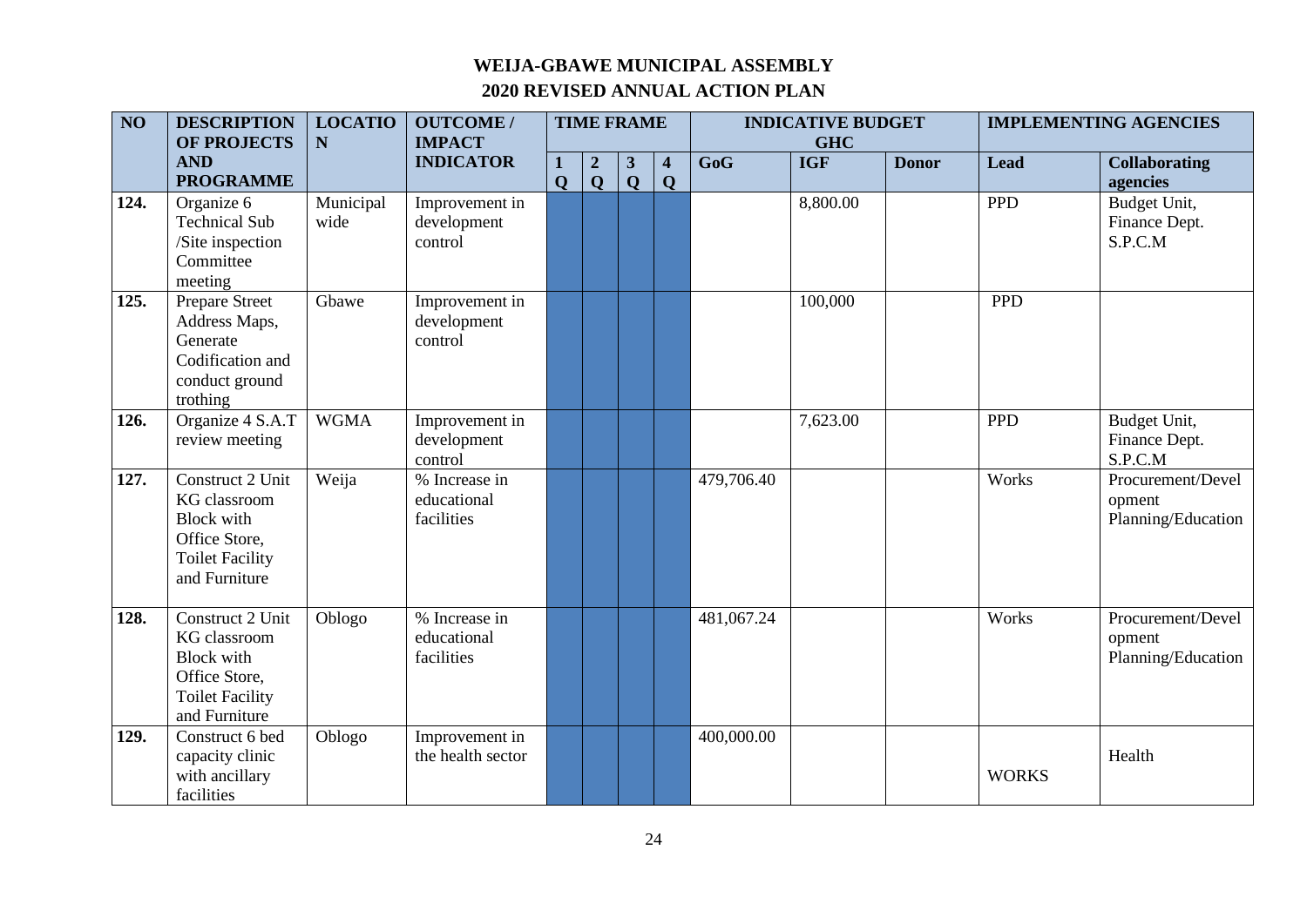| $\overline{NO}$ | <b>DESCRIPTION</b><br><b>OF PROJECTS</b>                                                                                                                                                                         | <b>LOCATIO</b><br>$\mathbf N$ | <b>OUTCOME/</b><br><b>IMPACT</b>               | <b>TIME FRAME</b> |                                 |                             |                                        | <b>INDICATIVE BUDGET</b><br><b>GHC</b> |            |                               | <b>IMPLEMENTING AGENCIES</b> |                                                       |
|-----------------|------------------------------------------------------------------------------------------------------------------------------------------------------------------------------------------------------------------|-------------------------------|------------------------------------------------|-------------------|---------------------------------|-----------------------------|----------------------------------------|----------------------------------------|------------|-------------------------------|------------------------------|-------------------------------------------------------|
|                 | <b>AND</b><br><b>PROGRAMME</b>                                                                                                                                                                                   |                               | <b>INDICATOR</b>                               | $\mathbf Q$       | $\boldsymbol{2}$<br>$\mathbf Q$ | $\mathbf{3}$<br>$\mathbf Q$ | $\overline{\mathbf{4}}$<br>$\mathbf Q$ | GoG                                    | <b>IGF</b> | <b>Donor</b>                  | <b>Lead</b>                  | <b>Collaborating</b><br>agencies                      |
| 130.            | Implement<br>Assembly<br>member area<br>project                                                                                                                                                                  | Municipal<br>wide             | Improvement in<br>service delivery             |                   |                                 |                             |                                        |                                        | 280,000.00 |                               | <b>WORKS</b>                 | <b>URBAN ROADS</b>                                    |
| 131.            | <b>Construct Ground</b><br>floor 8 Unit Class<br>room Block with<br>Ancillary<br>facilities at<br>Tetegu-Phase 1<br>(Construct 4 Unit)<br><b>Classroom Block</b><br>with, Store and<br><b>Toilet Facilities)</b> | Tetegu                        | % Increase in<br>educational<br>facilities     |                   |                                 |                             |                                        | 779,229.50                             |            |                               | Works                        | Procurement/<br>Development<br>Planning/<br>Education |
| 132.            | <b>Construct Feed</b><br>mill                                                                                                                                                                                    | Gbawe                         | Improvement in<br><b>LED</b>                   |                   |                                 |                             |                                        |                                        |            | 132,256.5<br>$\boldsymbol{0}$ | Works                        | Procurement/Devel<br>opment<br>planning/Agric         |
| 133.            | <b>Construct EU</b><br>Office Block and<br>Storage                                                                                                                                                               | Gbawe                         | Improvement in<br><b>LED</b>                   |                   |                                 |                             |                                        |                                        |            | 184,806.4<br>$\boldsymbol{0}$ | Works                        | Procurement/Devel<br>opment<br>planning/Agric         |
| 134.            | Construct<br><b>Breeding Centre</b><br>for Pigs                                                                                                                                                                  | Gbawe                         | Improvement in<br><b>LED</b>                   |                   |                                 |                             |                                        |                                        |            | 323,511.0<br>$\theta$         | Works                        | Procurement/Devel<br>opment<br>planning/Agric         |
| 135.            | Beautify the<br>immediate<br>environs of Weija<br>Zonal Council<br>Office                                                                                                                                        | Weija                         | % Reduction in<br>erosion                      |                   |                                 |                             |                                        | 90,000.00                              |            |                               | Works                        | Procurement/Devel<br>opment planning                  |
| 136.            | Construct a<br>Modern Abattoir                                                                                                                                                                                   | Gbawe                         | Enhancement in<br>hygienic meat<br>consumption |                   |                                 |                             |                                        | 500,000.00                             |            |                               | Works                        | Procurement<br>Development<br>planning/Agric          |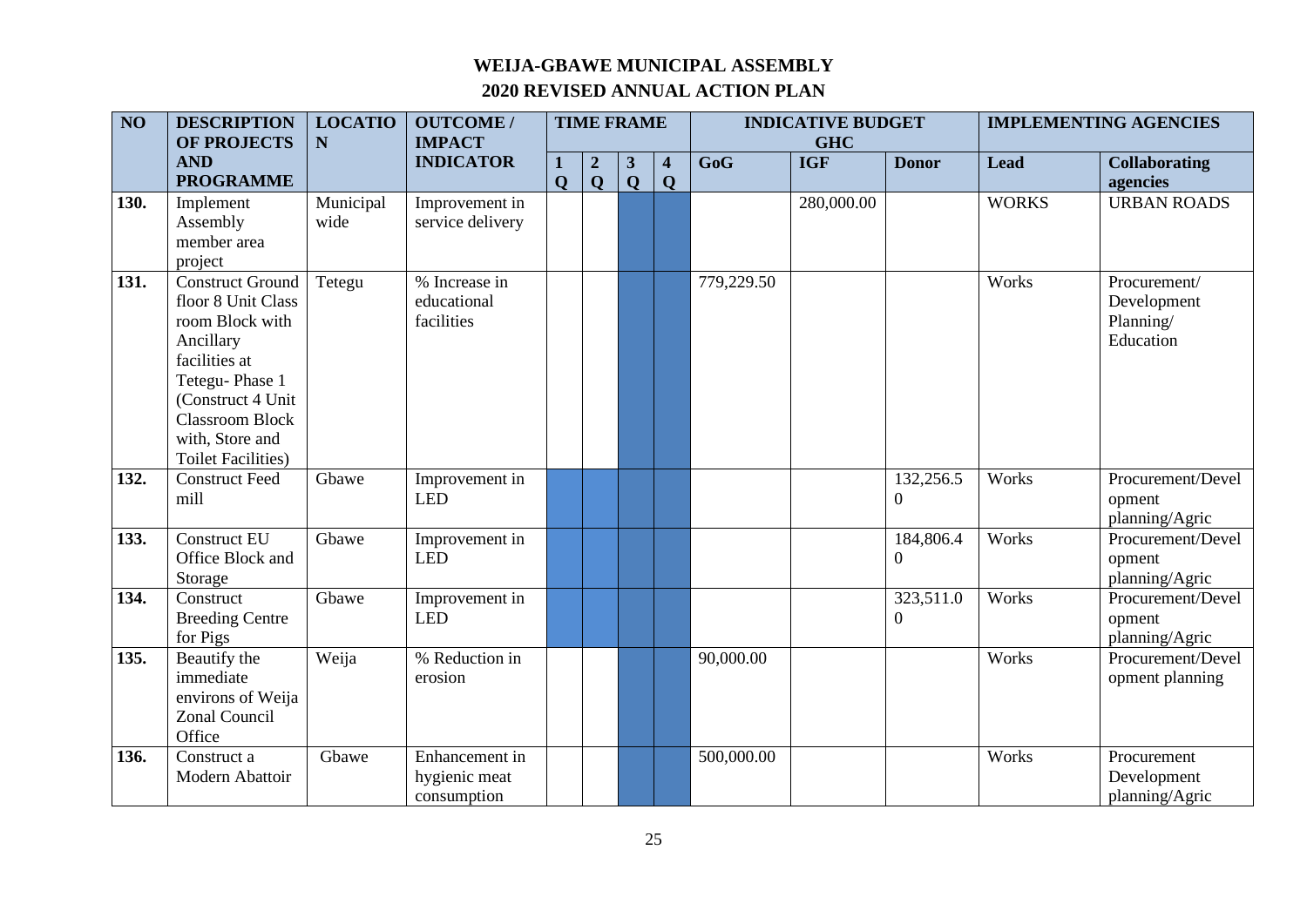| $\overline{NO}$ | <b>DESCRIPTION</b><br>OF PROJECTS                                                                                     | <b>LOCATIO</b><br>N                                                      | <b>OUTCOME/</b><br><b>IMPACT</b>                     | <b>TIME FRAME</b> |                                 |                                |                              | <b>INDICATIVE BUDGET</b><br><b>GHC</b> |            |              | <b>IMPLEMENTING AGENCIES</b> |                                                                |
|-----------------|-----------------------------------------------------------------------------------------------------------------------|--------------------------------------------------------------------------|------------------------------------------------------|-------------------|---------------------------------|--------------------------------|------------------------------|----------------------------------------|------------|--------------|------------------------------|----------------------------------------------------------------|
|                 | <b>AND</b><br><b>PROGRAMME</b>                                                                                        |                                                                          | <b>INDICATOR</b>                                     | $\mathbf{O}$      | $\boldsymbol{2}$<br>$\mathbf 0$ | $\mathbf{3}$<br>$\overline{Q}$ | $\overline{\mathbf{4}}$<br>Q | GoG                                    | <b>IGF</b> | <b>Donor</b> | <b>Lead</b>                  | <b>Collaborating</b><br>agencies                               |
|                 | with Ancillary<br>Facilities                                                                                          |                                                                          |                                                      |                   |                                 |                                |                              |                                        |            |              |                              |                                                                |
| 137.            | Erect 6no 10,000<br><b>Litres Water</b><br>Tank on Concrete<br>Platform with<br>Two (2) Months<br><b>Water Supply</b> | Weija<br>Djaman<br>Gonse<br>Gbawe<br>Sunny<br>Coast<br>Azuma<br>Dam site | % Increase in<br>water supply in<br>the municipality |                   |                                 |                                |                              | 162,500.00                             |            |              | Works                        | Procurement<br>Development<br>planning                         |
| 138.            | Supply 6no<br>10,000 Litres<br>Water Tank on<br>Concrete<br>Platform for 4<br>months                                  | Weija<br>Djaman<br>Gonse<br>Gbawe<br>Sunny<br>Coast<br>Azuma<br>Dam site | % Increase in<br>water supply in<br>the municipality |                   |                                 |                                |                              |                                        | 50,000.00  |              | Works                        | Procurement<br>Development<br>planning                         |
| 139.            | Construction of<br>11-unit classroom<br>block with<br>offices, library,<br>kitchen and toilet<br>at Gonse             | Gonse                                                                    | % Increase in<br>educational<br>facilities           |                   |                                 |                                |                              | 1,500,000.0<br>$\overline{0}$          |            |              | Works                        | Procurement<br>Development<br>planning and Agric<br>Department |
| 140.            | Organize routine<br>Decongestion and<br>Demolition<br>exercises.                                                      | Municipal<br>wide                                                        | Improvement in<br>settlement pattern                 |                   |                                 |                                |                              |                                        |            |              | Works                        |                                                                |
| 141.            | Renovate and<br>wall Mallam                                                                                           | Mallam                                                                   | Enhancement in<br>health service<br>delivery         |                   |                                 |                                |                              | 450,000.00                             |            |              | Works                        | Procurement/<br>Development<br>planning / Health               |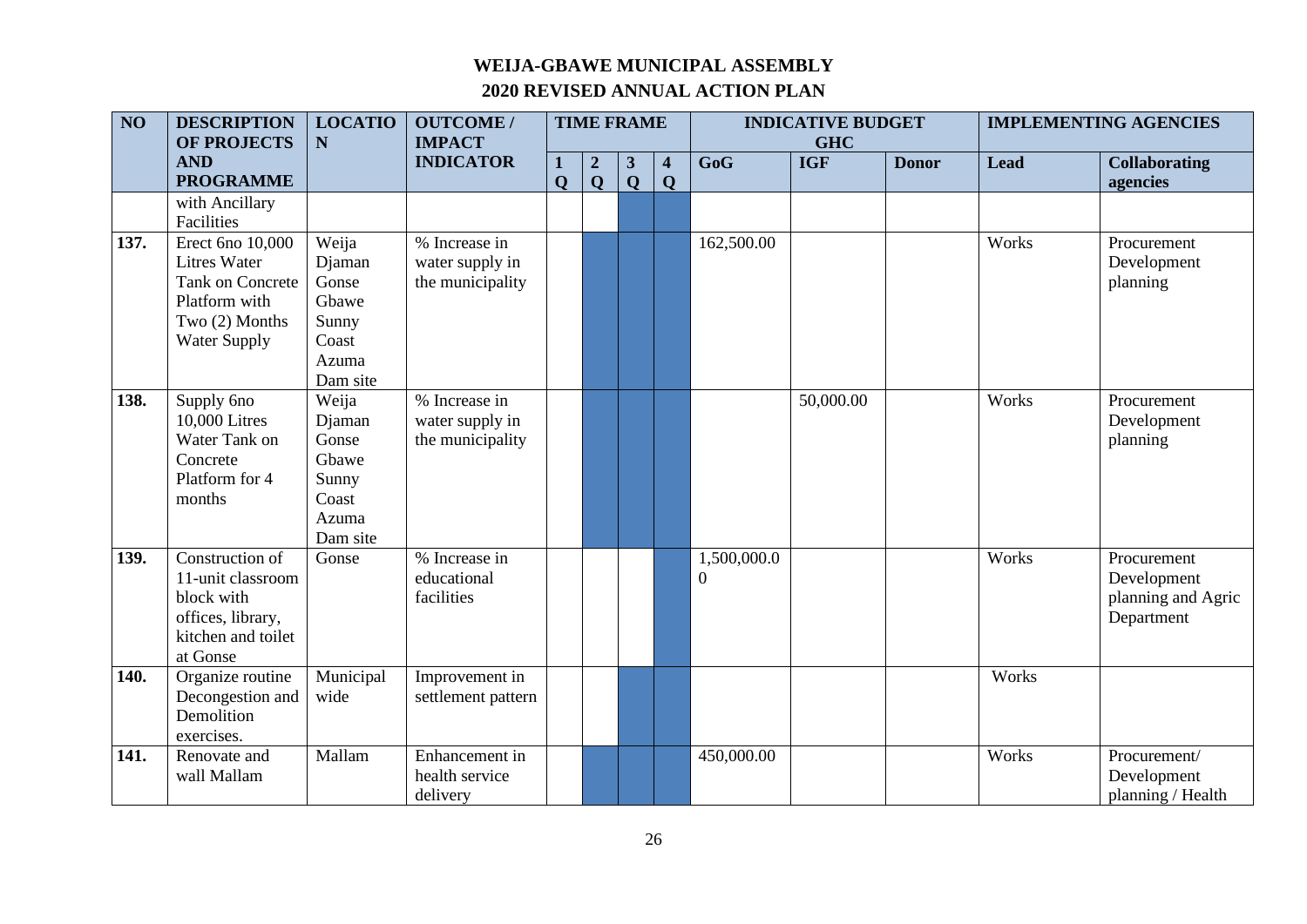| $\overline{NO}$ | <b>DESCRIPTION</b><br>OF PROJECTS                                                               | <b>LOCATIO</b><br>$\mathbf N$                                     | <b>OUTCOME/</b><br><b>IMPACT</b>                              |             |                                 | <b>TIME FRAME</b><br><b>INDICATIVE BUDGET</b><br><b>GHC</b> |                              |            |            | <b>IMPLEMENTING AGENCIES</b> |                    |                                         |
|-----------------|-------------------------------------------------------------------------------------------------|-------------------------------------------------------------------|---------------------------------------------------------------|-------------|---------------------------------|-------------------------------------------------------------|------------------------------|------------|------------|------------------------------|--------------------|-----------------------------------------|
|                 | <b>AND</b><br><b>PROGRAMME</b>                                                                  |                                                                   | <b>INDICATOR</b>                                              | $\mathbf 0$ | $\boldsymbol{2}$<br>$\mathbf Q$ | $\mathbf{3}$<br>$\overline{\mathbf{Q}}$                     | $\overline{\mathbf{4}}$<br>Q | GoG        | <b>IGF</b> | <b>Donor</b>                 | <b>Lead</b>        | <b>Collaborating</b><br>agencies        |
|                 | Demonstration<br>Clinic                                                                         |                                                                   |                                                               |             |                                 |                                                             |                              |            |            |                              |                    |                                         |
| 142.            | Support self-help<br>projects                                                                   | Municipal<br>wide                                                 | Availability of<br>infrastructural<br>facilities              |             |                                 |                                                             |                              | 300,000.00 | 150,000.00 |                              | Works              | <b>Budget</b>                           |
| 143.            | Acquire lands in<br>the Municipality                                                            | Municipal<br>wide                                                 | Availability of<br>lands for<br>infrastructural<br>facilities |             |                                 |                                                             |                              |            | 60,000.00  |                              | Works              | Procurement/<br>Development<br>planning |
| 144.            | Supervise the<br>rehabilitation of<br>18.8km of<br>selected roads<br>within the<br>Municipality | <b>Tetegu</b><br>Gbawe<br>Mallam<br><b>Top Base</b><br><b>SCC</b> | % Reduction in<br>road accidents<br>and conditions.           |             |                                 |                                                             |                              |            |            | 45,847,20<br>0.71            | <b>Urban Roads</b> |                                         |
| 145.            | Road clearance at<br>Mayas - Sunny<br><b>Coast Road</b>                                         | Ayigbe<br>Town                                                    | Improvement in<br>road surface<br>condition                   |             |                                 |                                                             |                              | 75,787.71  |            |                              | <b>Urban Roads</b> |                                         |
| 146.            | De-silt selected<br>drains within the<br>Municipality                                           | Municipal<br>wide                                                 | % Reduction in<br>flooding                                    |             |                                 |                                                             |                              | 310,000.00 | 70,000.00  |                              | <b>Urban Roads</b> |                                         |
| 147.            | Reshape/re-<br>gravelling of<br>selected roads<br>within the<br>Municipality                    | Municipal<br>wide                                                 | Improvement in<br>road surface<br>conditions                  |             |                                 |                                                             |                              | 760,000.00 | 200,000.00 |                              | <b>Urban Roads</b> | <b>MPCU</b>                             |
| 148.            | Procure and<br>install streetlights<br>within the<br>Municipality                               | Municipal<br>wide                                                 | Improvement in<br>security                                    |             |                                 |                                                             |                              | 100,000.00 |            |                              | Works              | <b>MPCU</b>                             |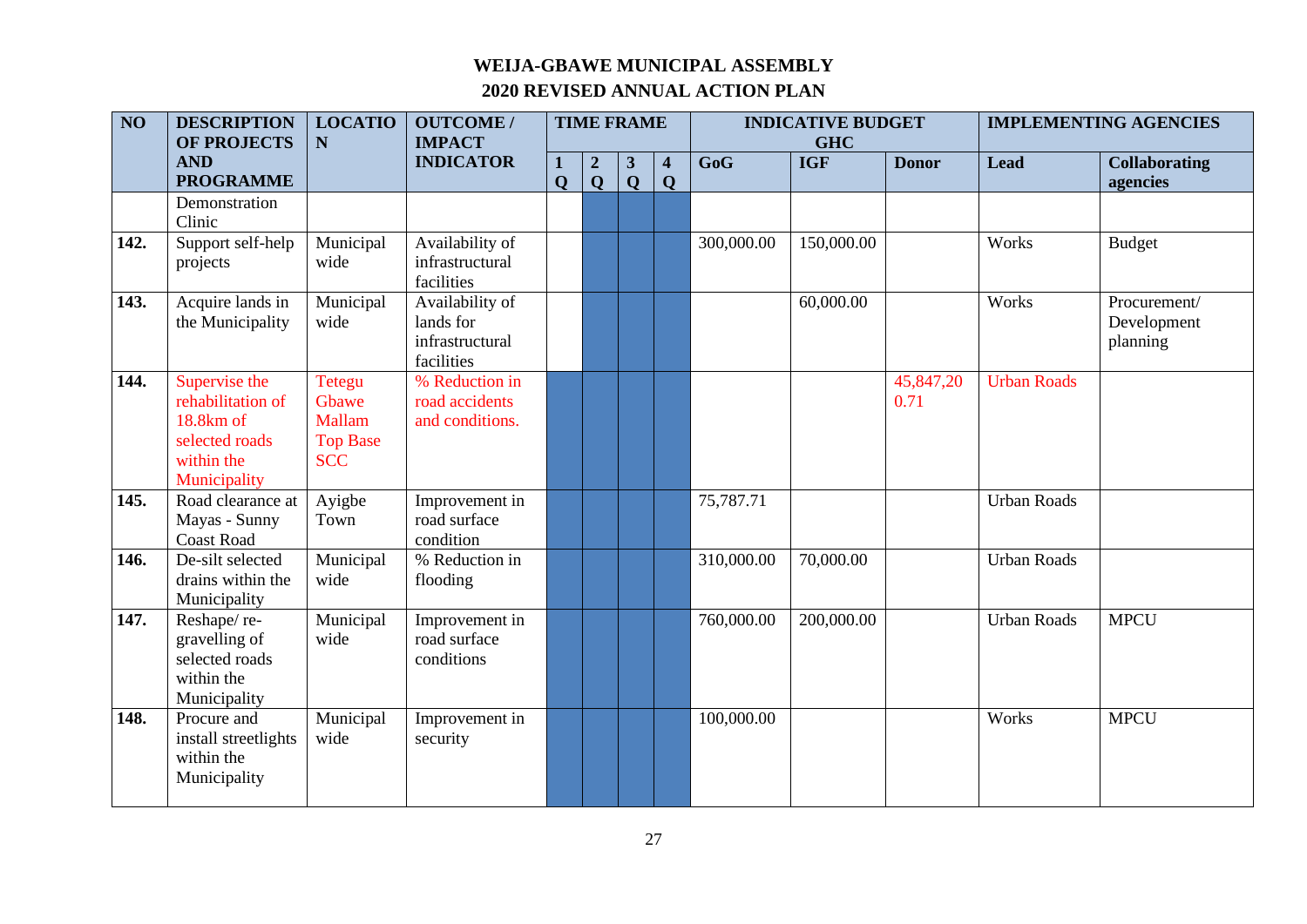| $\overline{NO}$ | <b>DESCRIPTION</b>             | <b>LOCATIO</b> | <b>OUTCOME/</b>                                         |             |                  | <b>TIME FRAME</b> |                                        | <b>INDICATIVE BUDGET</b><br><b>GHC</b> |            |              | <b>IMPLEMENTING AGENCIES</b> |                                  |
|-----------------|--------------------------------|----------------|---------------------------------------------------------|-------------|------------------|-------------------|----------------------------------------|----------------------------------------|------------|--------------|------------------------------|----------------------------------|
|                 | <b>OF PROJECTS</b>             | N              | <b>IMPACT</b>                                           |             |                  |                   |                                        |                                        |            |              |                              |                                  |
|                 | <b>AND</b><br><b>PROGRAMME</b> |                | <b>INDICATOR</b>                                        |             | $\boldsymbol{2}$ | 3<br>$\mathbf 0$  | $\overline{\mathbf{4}}$<br>$\mathbf 0$ | GoG                                    | <b>IGF</b> | <b>Donor</b> | <b>Lead</b>                  | <b>Collaborating</b><br>agencies |
|                 |                                |                |                                                         | $\mathbf 0$ | $\mathbf Q$      |                   |                                        |                                        |            |              |                              |                                  |
|                 |                                |                | <b>GOVERNANCE, CORRUPTION AND PUBLIC ACCOUNTABILITY</b> |             |                  |                   |                                        |                                        |            |              |                              |                                  |
| 149.            | Procure one                    | <b>WGMA</b>    | Improvement in                                          |             |                  |                   |                                        |                                        | 2,000.00   |              | Procurement                  | <b>Entity Tender</b>             |
|                 | wooden office                  |                | productivity and                                        |             |                  |                   |                                        |                                        |            |              |                              | Committee                        |
|                 | cabinet by                     |                | efficiency of                                           |             |                  |                   |                                        |                                        |            |              |                              |                                  |
|                 | December 2020                  |                | work                                                    |             |                  |                   |                                        |                                        |            |              |                              |                                  |
| 150.            | Undertake IT                   | <b>WGMA</b>    | Improvement in                                          |             |                  |                   |                                        |                                        | 15,000.00  |              | <b>MIS</b>                   | <b>WGMA</b>                      |
|                 | resource                       |                | productivity and                                        |             |                  |                   |                                        |                                        |            |              |                              |                                  |
|                 | maintenance                    |                | efficiency of                                           |             |                  |                   |                                        |                                        |            |              |                              |                                  |
|                 | (minor & major)                |                | work                                                    |             |                  |                   |                                        |                                        |            |              |                              |                                  |
| 151.            | Print Bills (BOP,              | <b>WGMA</b>    | % In internally                                         |             |                  |                   |                                        |                                        | 3,000.00   |              | <b>MIS</b>                   | Revenue unit                     |
|                 | Property Rate,                 |                | generated funds                                         |             |                  |                   |                                        |                                        |            |              |                              |                                  |
|                 | Signage)                       |                | of the Assembly                                         |             |                  |                   |                                        |                                        |            |              |                              |                                  |
| 152.            | Maintain and                   | <b>WGMA</b>    | Improvement in                                          |             |                  |                   |                                        |                                        | 2,000.00   |              | <b>MIS</b>                   | <b>WGMA</b>                      |
|                 | Update                         |                | I.T service                                             |             |                  |                   |                                        |                                        |            |              |                              |                                  |
|                 | Assembly's                     |                | delivery                                                |             |                  |                   |                                        |                                        |            |              |                              |                                  |
|                 | Website regularly              |                |                                                         |             |                  |                   |                                        |                                        |            |              |                              |                                  |
| 153.            | Design and                     | <b>WGMA</b>    | Improvement in                                          |             |                  |                   |                                        |                                        | 5,000.00   |              | <b>MIS</b>                   | <b>WGMA</b>                      |
|                 | develop an                     |                | I.T service                                             |             |                  |                   |                                        |                                        |            |              |                              |                                  |
|                 | Inventory                      |                | delivery                                                |             |                  |                   |                                        |                                        |            |              |                              |                                  |
|                 | Management                     |                |                                                         |             |                  |                   |                                        |                                        |            |              |                              |                                  |
|                 | System                         |                |                                                         |             |                  |                   |                                        |                                        |            |              |                              |                                  |
| 154.            | Design and                     | <b>WGMA</b>    | Improvement in                                          |             |                  |                   |                                        |                                        | 7,000.00   |              | <b>MIS</b>                   | <b>WGMA</b>                      |
|                 | develop WGMA                   |                | I.T service                                             |             |                  |                   |                                        |                                        |            |              |                              |                                  |
|                 | web portal                     |                | delivery                                                |             |                  |                   |                                        |                                        |            |              |                              |                                  |
| 155.            | Renew antivirus                | <b>WGMA</b>    | Improvement in                                          |             |                  |                   |                                        |                                        |            |              | <b>MIS</b>                   | <b>WGMA</b>                      |
|                 | licenses annually              |                | I.T service                                             |             |                  |                   |                                        |                                        |            |              |                              |                                  |
|                 |                                |                | delivery                                                |             |                  |                   |                                        |                                        |            |              |                              |                                  |
| 156.            | Organize                       | Municipalit    | Enhancement in                                          |             |                  |                   |                                        |                                        | 10,800.00  |              | <b>YEA</b>                   | <b>WGMA</b>                      |
|                 | <b>Quarterly Field</b>         | y wide         | productivity                                            |             |                  |                   |                                        |                                        |            |              |                              |                                  |
|                 | monitoring on                  |                |                                                         |             |                  |                   |                                        |                                        |            |              |                              |                                  |
|                 | beneficiary's                  |                |                                                         |             |                  |                   |                                        |                                        |            |              |                              |                                  |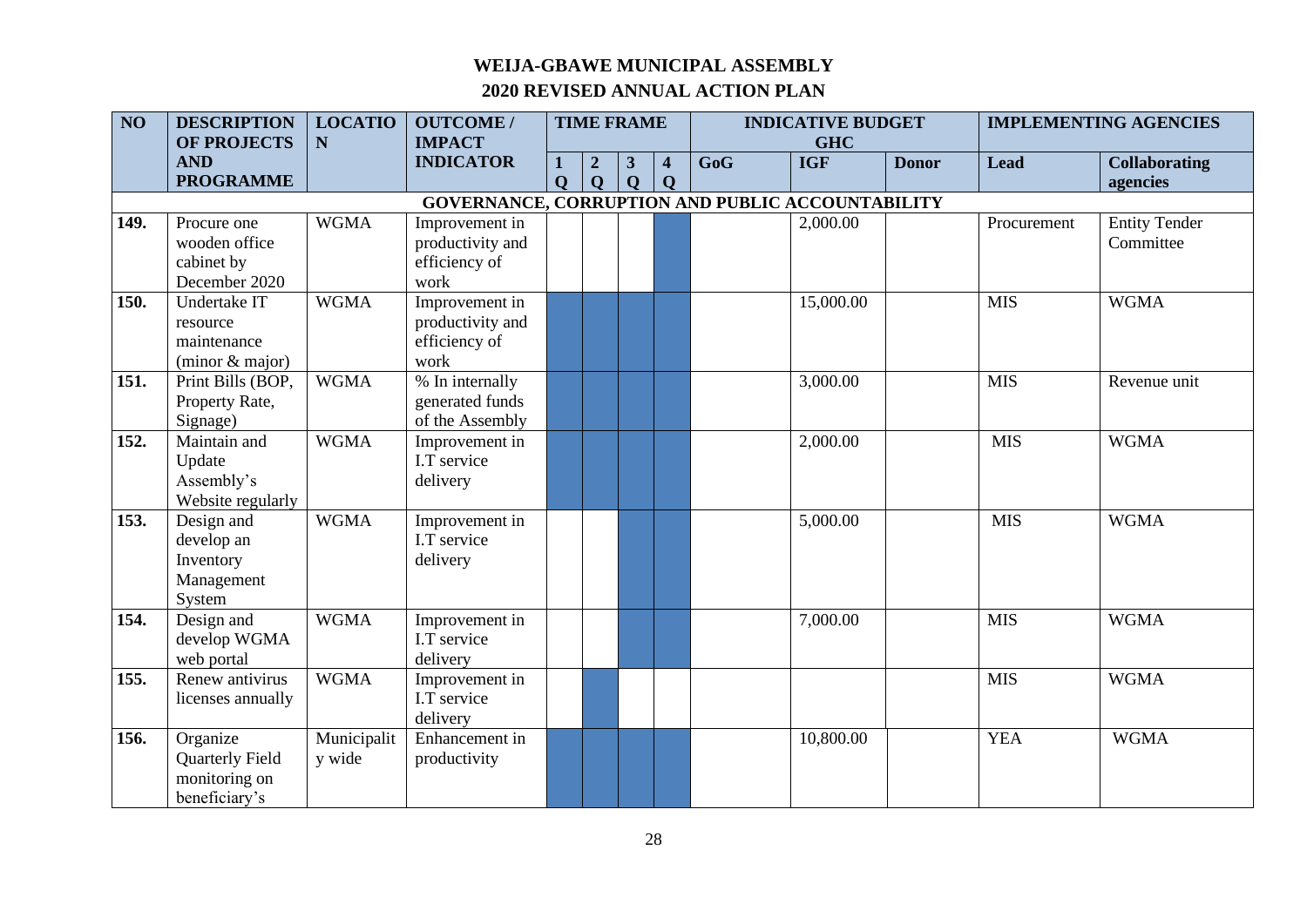| $\overline{NO}$ | <b>DESCRIPTION</b><br>OF PROJECTS                                                                                                         | <b>LOCATIO</b><br>N   | <b>OUTCOME/</b><br><b>IMPACT</b>    | <b>TIME FRAME</b> |                                  |                                         |                              | <b>INDICATIVE BUDGET</b><br><b>GHC</b> |                          |              | <b>IMPLEMENTING AGENCIES</b>      |                                  |
|-----------------|-------------------------------------------------------------------------------------------------------------------------------------------|-----------------------|-------------------------------------|-------------------|----------------------------------|-----------------------------------------|------------------------------|----------------------------------------|--------------------------|--------------|-----------------------------------|----------------------------------|
|                 | <b>AND</b><br><b>PROGRAMME</b>                                                                                                            |                       | <b>INDICATOR</b>                    | 1<br>$\mathbf Q$  | $\boldsymbol{2}$<br>$\mathbf{Q}$ | $\mathbf{3}$<br>$\overline{\mathbf{Q}}$ | $\overline{\mathbf{4}}$<br>Q | $\overline{\text{GoG}}$                | <b>IGF</b>               | <b>Donor</b> | <b>Lead</b>                       | <b>Collaborating</b><br>agencies |
|                 | work<br>performance and<br>timesheets                                                                                                     |                       |                                     |                   |                                  |                                         |                              |                                        |                          |              |                                   |                                  |
| 157.            | Collect<br>institutional data<br>for quarterly and<br>annual progress<br>reports                                                          | Municipalit<br>y wide | Updated<br>institutional data       |                   |                                  |                                         |                              |                                        | 2000.00                  |              | <b>STAT</b>                       | <b>MPCU</b>                      |
| 158.            | Prepare<br>promotion<br>register and other<br>documentation in<br>respect of GOG<br>staffs due for<br>promotion in<br>2020                | HR Office             | Improvement in<br>capacity building |                   |                                  |                                         |                              |                                        | 0.00                     | $\Box$       | <b>HR</b><br>Department           |                                  |
| 159.            | Organize staff<br>meeting / durbar<br>at least twice in<br>the year to<br>provide direct<br>interface between<br>staffs and<br>Management | <b>ITS Hall</b>       | Improvement in<br>capacity building |                   |                                  |                                         |                              |                                        | 4,800                    |              | HR<br>Department<br>Central Admin |                                  |
| 160.            | Prepare<br>composite<br>Capacity<br><b>Building Plan</b><br>and Budget and<br>Submit to<br>OHLGS through<br>RCC                           | Assembly              | Enhancement in<br>capacity building |                   |                                  |                                         |                              |                                        | $\overline{\phantom{a}}$ |              | <b>HR</b><br>Department           |                                  |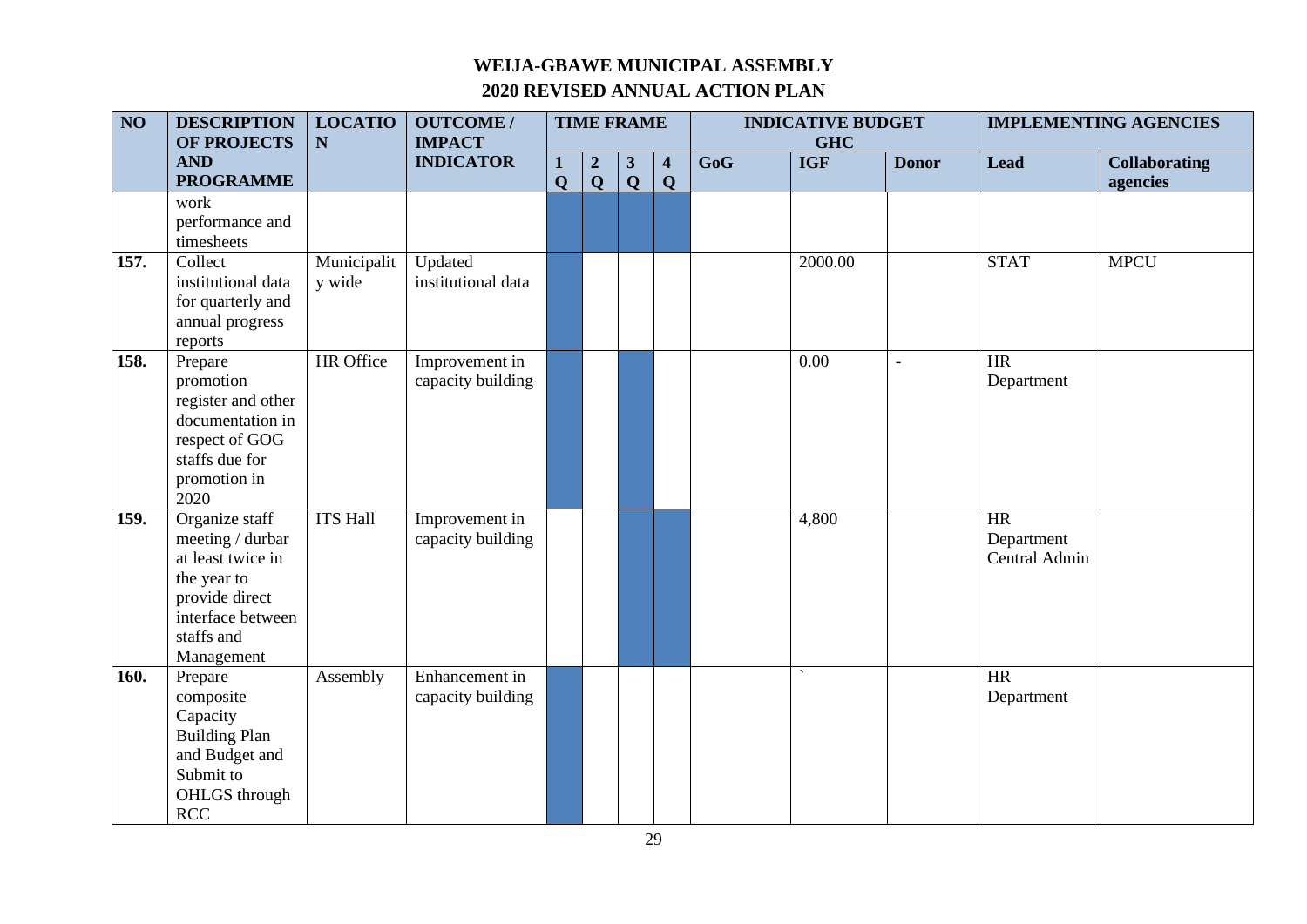| $\overline{NO}$ | <b>DESCRIPTION</b><br><b>OF PROJECTS</b>                                                                                                        | <b>LOCATIO</b><br>N | <b>OUTCOME/</b><br><b>IMPACT</b>                                                | <b>TIME FRAME</b> |                                 |                  | <b>INDICATIVE BUDGET</b><br><b>GHC</b> |     |            | <b>IMPLEMENTING AGENCIES</b> |                         |                                   |
|-----------------|-------------------------------------------------------------------------------------------------------------------------------------------------|---------------------|---------------------------------------------------------------------------------|-------------------|---------------------------------|------------------|----------------------------------------|-----|------------|------------------------------|-------------------------|-----------------------------------|
|                 | <b>AND</b><br><b>PROGRAMME</b>                                                                                                                  |                     | <b>INDICATOR</b>                                                                | 1<br>$\mathbf 0$  | $\boldsymbol{2}$<br>$\mathbf Q$ | 3<br>$\mathbf Q$ | $\overline{\mathbf{4}}$<br>Q           | GoG | <b>IGF</b> | <b>Donor</b>                 | <b>Lead</b>             | <b>Collaborating</b><br>agencies  |
| 161.            | Facilitate one<br><b>Regional Entity</b><br><b>Tender Review</b><br>Meeting by<br>December 2020                                                 | <b>WGMA</b>         | % Increase in<br>accountability<br>and transparency<br>of public<br>procurement |                   |                                 |                  |                                        |     |            |                              | Procurement             | MCE/MCD/MFO                       |
| 162.            | Prepare and<br>submit all duty<br>roster for 12 no.<br>Assembly<br>vehicles by<br>January 15, 2020<br>and 3 No. Motor<br>bikes and<br>tricycles | <b>WGMA</b>         | Improvement in<br>capacity building                                             |                   |                                 |                  |                                        |     |            |                              | Transport<br>Department | Administration                    |
| 163.            | Organize 4<br><b>Statutory Entity</b><br>Tender<br>Committee<br>meetings by Dec.<br>2020                                                        | <b>WGMA</b>         | % Increase in<br>accountability<br>and transparency<br>of public<br>procurement |                   |                                 |                  |                                        |     | 10,000.00  |                              | Procurement             | <b>Entity Tender</b><br>Committee |
| 164.            | Facilitate 4<br>Public<br>Advertisements<br>of Procurement<br>Notices in 2<br>National Daily<br>papers by<br>December 2020                      | <b>WGMA</b>         | % Increase in<br>accountability<br>and transparency<br>of public<br>procurement |                   |                                 |                  |                                        |     |            |                              | Procurement             | MCD/MFO                           |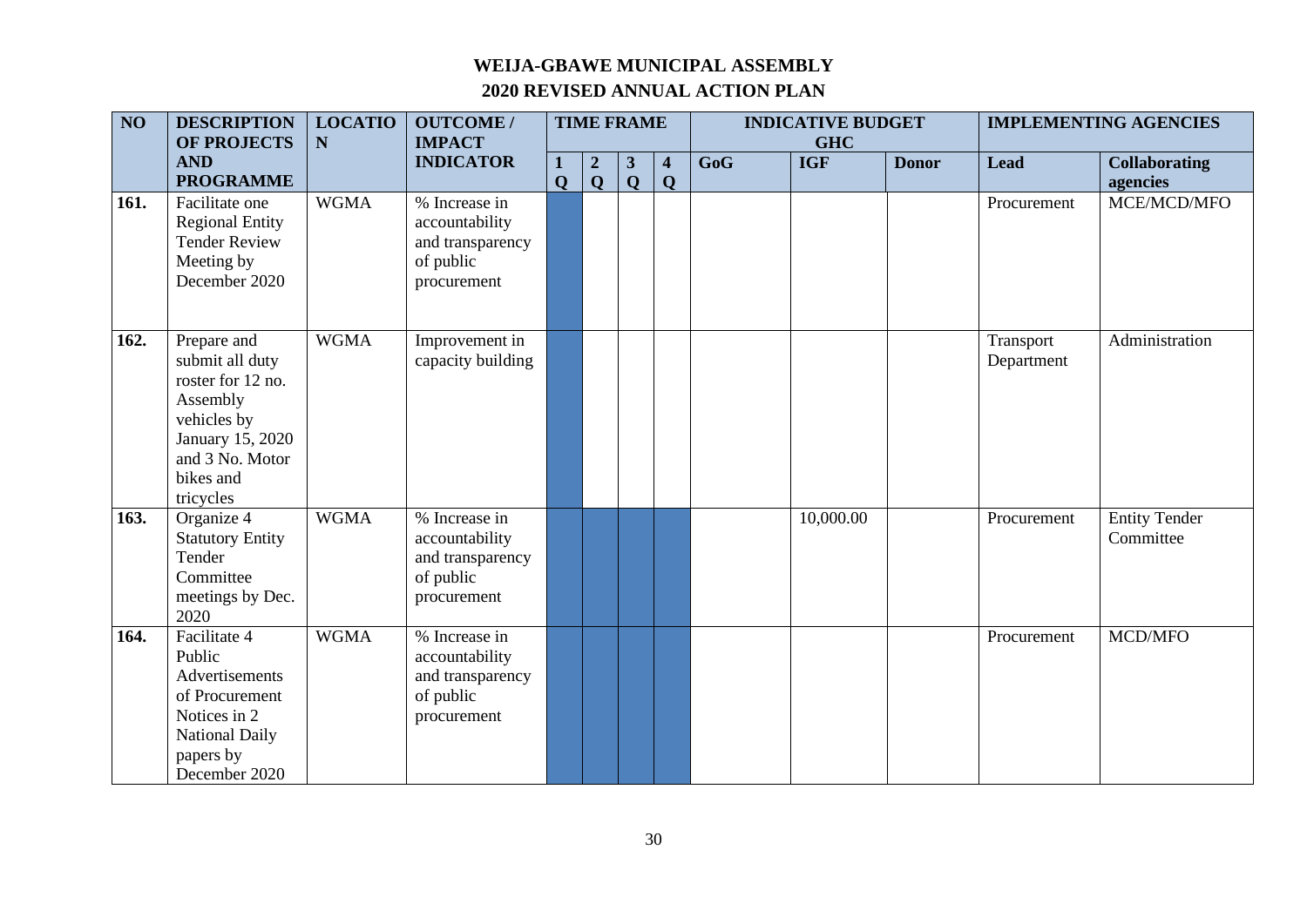| $\overline{NO}$ | <b>DESCRIPTION</b>                                                                                  | <b>LOCATIO</b><br>$\mathbf N$ | <b>OUTCOME/</b><br><b>IMPACT</b>                                                           |              | <b>TIME FRAME</b> |              |             |           | <b>INDICATIVE BUDGET</b> |              |             | <b>IMPLEMENTING AGENCIES</b>                           |
|-----------------|-----------------------------------------------------------------------------------------------------|-------------------------------|--------------------------------------------------------------------------------------------|--------------|-------------------|--------------|-------------|-----------|--------------------------|--------------|-------------|--------------------------------------------------------|
|                 | <b>OF PROJECTS</b><br><b>AND</b>                                                                    |                               | <b>INDICATOR</b>                                                                           |              | $\boldsymbol{2}$  | 3            | 4           | GoG       | <b>GHC</b><br><b>IGF</b> | <b>Donor</b> | <b>Lead</b> | <b>Collaborating</b>                                   |
|                 | <b>PROGRAMME</b>                                                                                    |                               |                                                                                            | $\mathbf{O}$ | $\mathbf Q$       | $\mathbf{Q}$ | $\mathbf Q$ |           |                          |              |             | agencies                                               |
| 165.            | Prepare 25<br>Tender<br>Document &<br>Contract<br>Document for<br>Goods and<br>Works by Dec<br>2020 | <b>WGMA</b>                   | % Increase in<br>accountability<br>and transparency<br>of public<br>procurement            |              |                   |              |             |           |                          |              | Procurement | <b>Entity Tender</b><br>Committee, MCE /<br><b>MCD</b> |
| 166.            | Organise 4 No<br>Adhoc Tender<br>Opening by<br>December 2020                                        | <b>WGMA</b>                   | % Increase in<br>accountability<br>and transparency<br>of public<br>procurement            |              |                   |              |             |           | 10,000.00                |              | Procurement | MCD/MCE                                                |
| 167.            | Prepare 2021<br>Annual<br><b>Procurement Plan</b><br>by Nov 2020                                    | <b>WGMA</b>                   | % Increase in<br>accountability<br>and transparency<br>of public<br>procurement            |              |                   |              |             |           |                          |              | Procurement | <b>Entity Tender</b><br>Committee                      |
| 168.            | Undertake the<br>Quarterly update<br>of 2020 Annual<br>Procurement Plan                             | <b>WGMA</b>                   | % Increase in<br>accountability<br>and transparency<br>of public<br>procurement<br>methods |              |                   |              |             | 16,000,00 |                          |              | Procurement |                                                        |
| 169.            | Organize 4 No.<br>monitoring visits<br>to projects sites<br>and follow up<br>interface sessions     | Municipal<br>wide             | Enhancement in<br>efficiency and<br>effectiveness of<br>service provision                  |              |                   |              |             | 30,000.00 |                          |              | <b>MPCU</b> | <b>WGMA</b>                                            |
| 170.            | Prepare 2021<br>Action Plan by                                                                      | <b>WGMA</b>                   | Enhancement in<br>efficiency and                                                           |              |                   |              |             | 20,000.00 |                          |              | <b>MPCU</b> | <b>WGMA</b>                                            |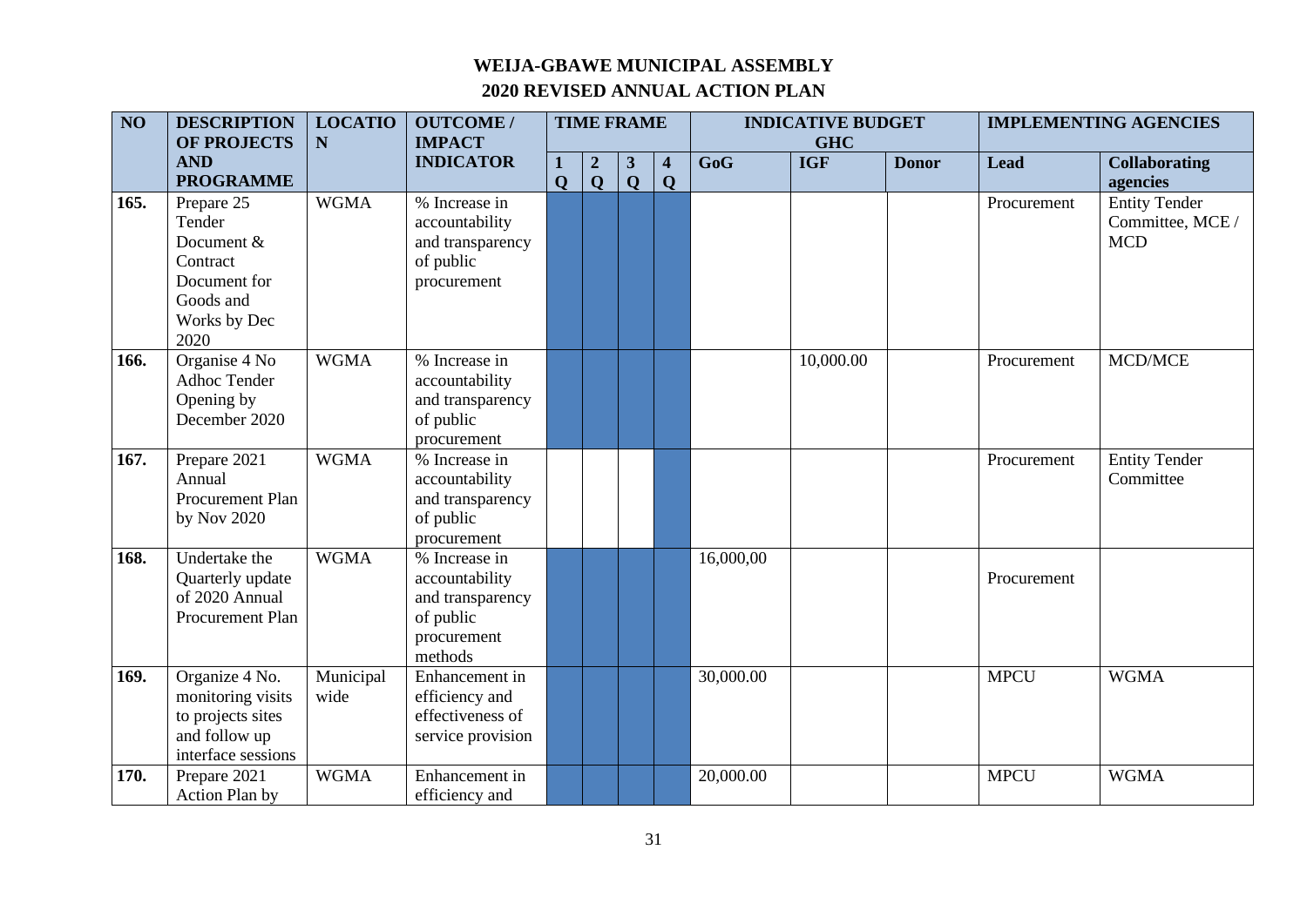| $\overline{NO}$ | <b>DESCRIPTION</b><br><b>OF PROJECTS</b>                                                    | <b>LOCATIO</b><br>N   | <b>OUTCOME/</b><br><b>IMPACT</b>                                          | <b>TIME FRAME</b> |                                 |                              |                                        |           | <b>INDICATIVE BUDGET</b><br><b>GHC</b> |              | <b>IMPLEMENTING AGENCIES</b> |                                  |  |
|-----------------|---------------------------------------------------------------------------------------------|-----------------------|---------------------------------------------------------------------------|-------------------|---------------------------------|------------------------------|----------------------------------------|-----------|----------------------------------------|--------------|------------------------------|----------------------------------|--|
|                 | <b>AND</b><br><b>PROGRAMME</b>                                                              |                       | <b>INDICATOR</b>                                                          | ı<br>$\mathbf 0$  | $\boldsymbol{2}$<br>$\mathbf Q$ | $\mathbf{3}$<br>$\mathbf{Q}$ | $\overline{\mathbf{4}}$<br>$\mathbf Q$ | GoG       | <b>IGF</b>                             | <b>Donor</b> | <b>Lead</b>                  | <b>Collaborating</b><br>agencies |  |
|                 | end of August<br>2020                                                                       |                       | effectiveness of<br>service provision                                     |                   |                                 |                              |                                        |           |                                        |              |                              |                                  |  |
| 171.            | Organize 4<br><b>MPCU</b> meetings                                                          | <b>WGMA</b>           | Enhancement in<br>efficiency and<br>effectiveness of<br>service provision |                   |                                 |                              |                                        | 15,280.00 |                                        |              | <b>MPCU</b>                  | <b>WGMA</b>                      |  |
| 172.            | Prepare and<br>submit 4<br>quarterly<br>progress reports<br>and 1 annual<br>progress report | <b>WGMA</b>           | Enhancement in<br>efficiency and<br>effectiveness of<br>service provision |                   |                                 |                              |                                        | 5,000.00  |                                        |              | <b>MPCU</b>                  | <b>WGMA</b>                      |  |
| 173.            | Organize 2<br>Departmental<br>Review meetings                                               | <b>WGMA</b>           | Enhancement in<br>efficiency and<br>effectiveness of<br>service provision |                   |                                 |                              |                                        | 15,280.00 |                                        |              | <b>MPCU</b>                  | <b>WGMA</b>                      |  |
| 174.            | Organize<br>statutory<br>meetings                                                           | <b>WGMA</b>           | Enhancement in<br>efficiency and<br>effectiveness of<br>service provision |                   |                                 |                              |                                        | 7,340.00  |                                        |              | Admin                        | <b>WGMA</b>                      |  |
| 175.            | Carry out 20No.<br>community level<br><b>MCE</b><br>engagement with<br>residents            | Municipalit<br>y wide | Enhancement in<br>participation at<br>the local level                     |                   |                                 |                              |                                        |           | 12,000.00                              |              | <b>PRO</b>                   | Admin                            |  |
| 176.            | Organize 2 Town<br>hall meetings                                                            | <b>WGMA</b>           | Enhancement in<br>efficiency and<br>effectiveness of<br>service provision |                   |                                 |                              |                                        | 15,100.00 |                                        |              | <b>MPCU</b>                  | <b>WGMA</b>                      |  |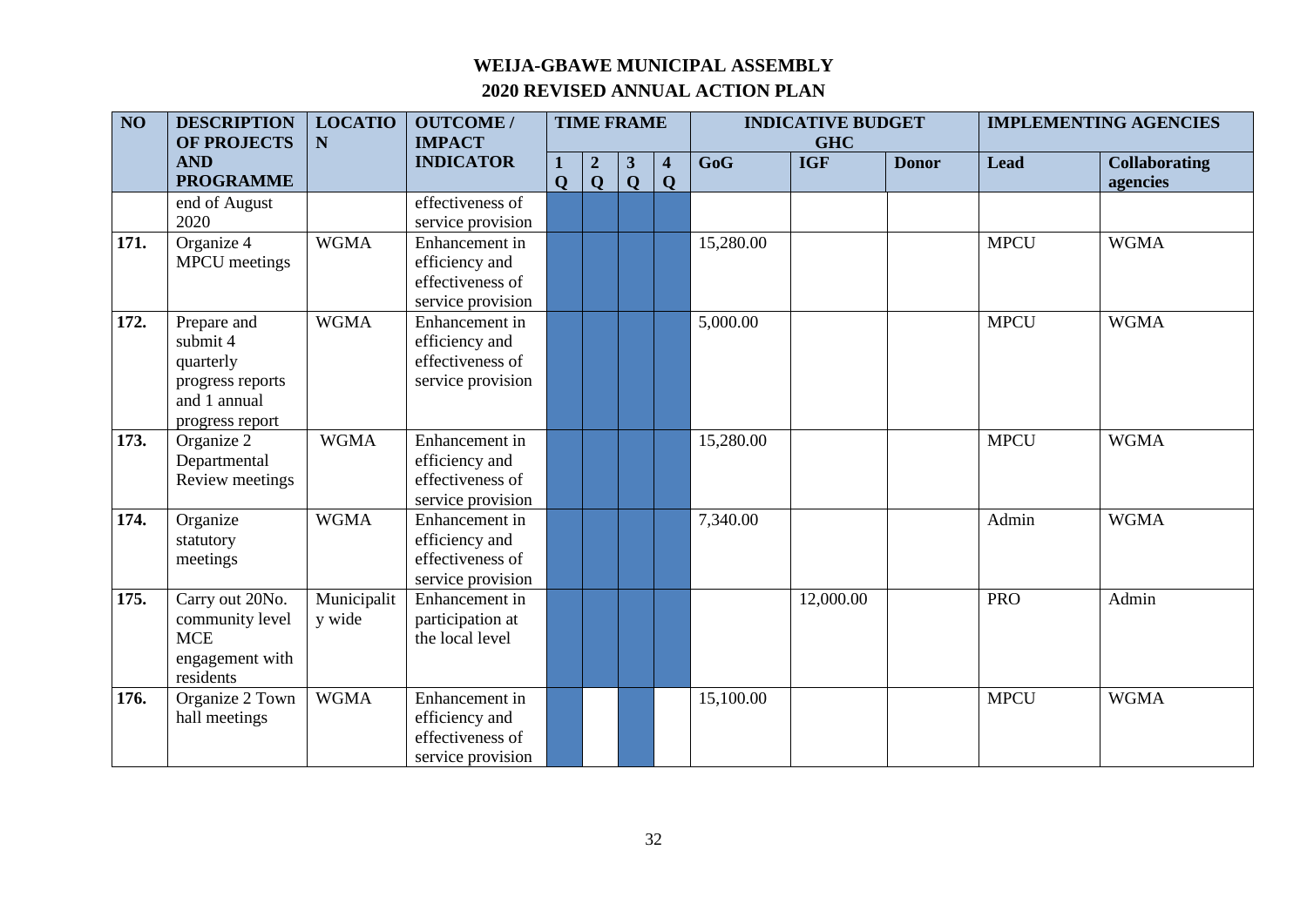| $\overline{NO}$ | <b>DESCRIPTION</b><br><b>OF PROJECTS</b>                                          | <b>LOCATIO</b><br>N                  | <b>OUTCOME/</b><br><b>IMPACT</b>                                          |              |                                 | <b>TIME FRAME</b>            |                                        |     | <b>INDICATIVE BUDGET</b><br><b>GHC</b> |              |               | <b>IMPLEMENTING AGENCIES</b>                         |
|-----------------|-----------------------------------------------------------------------------------|--------------------------------------|---------------------------------------------------------------------------|--------------|---------------------------------|------------------------------|----------------------------------------|-----|----------------------------------------|--------------|---------------|------------------------------------------------------|
|                 | <b>AND</b><br><b>PROGRAMME</b>                                                    |                                      | <b>INDICATOR</b>                                                          | $\mathbf{O}$ | $\boldsymbol{2}$<br>$\mathbf Q$ | $\mathbf{3}$<br>$\mathbf{Q}$ | $\overline{\mathbf{4}}$<br>$\mathbf Q$ | GoG | <b>IGF</b>                             | <b>Donor</b> | <b>Lead</b>   | <b>Collaborating</b><br>agencies                     |
| 177.            | Organize<br><b>Quarterly Budget</b><br>Committee<br>meetings                      | Assembly<br>Office                   | Judicious use of<br>Assembly's<br>finances                                |              |                                 |                              |                                        |     | 18,180.00                              |              | <b>Budget</b> | <b>Budget Committee</b><br><b>Members</b>            |
| 178.            | Prepare 2021<br>Program Based<br><b>Budget</b>                                    | Assembly<br>Office                   | Enhancement in<br>efficiency and<br>effectiveness in<br>service provision |              |                                 |                              |                                        |     | 40,000.00                              |              | <b>Budget</b> | All Units of the<br>Assembly and other<br>Agencies   |
| 179.            | Review 2021 fees<br>in consultation<br>with rate payers<br>and secure<br>approval | Assembly<br>Office/Mar<br>ket square | Improvement in<br>IGF collection                                          |              |                                 |                              |                                        |     | 5,000.00                               |              | <b>Budget</b> | All Stakeholders in<br>the Municipality              |
| 180.            | <b>Submit Quarterly</b><br>report on budget<br>performance to<br>management       | <b>Budget</b><br>Unit                | Judicious use of<br>public funds                                          |              |                                 |                              |                                        |     |                                        |              | <b>Budget</b> | All departments of<br>the Assembly                   |
| 181.            | Prepare and<br>Implement<br>Revenue<br>Mobilization<br><b>Action Plan</b>         | Assembly<br>Office                   | % Increase in<br>revenue<br>mobilised by the<br>Assembly                  |              |                                 |                              |                                        |     | 5,820.00                               |              | Finance       | Revenue/MIS /<br>Physical Planning/<br><b>Budget</b> |
| 182.            | Prepare and<br>submit quarterly<br>reports                                        | Weija                                | Enhancement in<br>efficiency and<br>effectiveness of<br>service provision |              |                                 |                              |                                        |     | 500.00                                 |              | <b>ZC</b>     |                                                      |
| 183.            | Carry out<br>revenue                                                              | Weija                                | % Increase in<br>revenue<br>mobilised                                     |              |                                 |                              |                                        |     | 500.00                                 |              | <b>ZC</b>     |                                                      |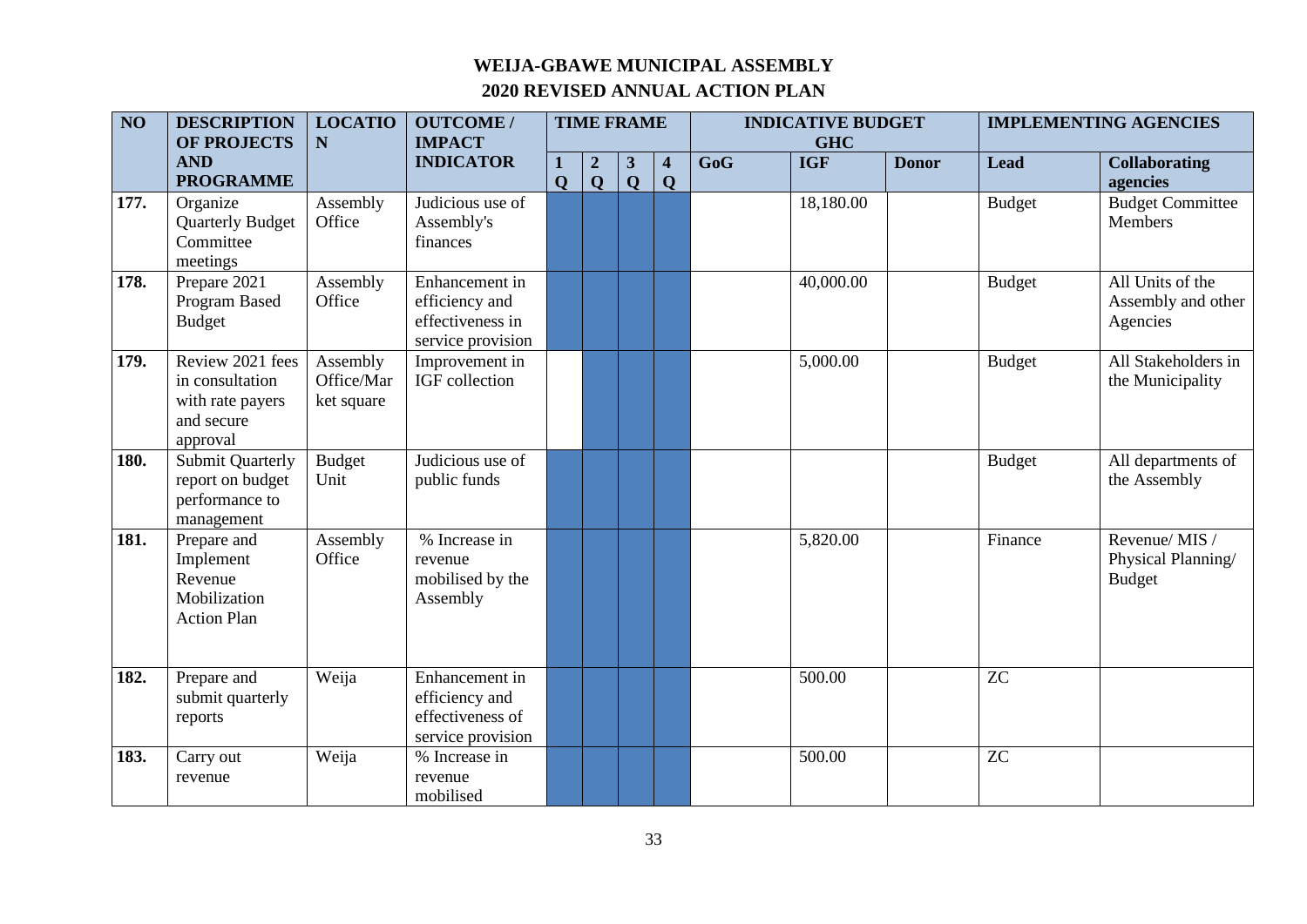| $\overline{NO}$ | <b>DESCRIPTION</b><br><b>OF PROJECTS</b>                                                                                                                                                              | <b>LOCATIO</b><br>N           | <b>OUTCOME/</b><br><b>IMPACT</b>                      |              | <b>TIME FRAME</b>               |                   |                  | <b>INDICATIVE BUDGET</b><br><b>GHC</b> |            |              | <b>IMPLEMENTING AGENCIES</b>     |                                       |
|-----------------|-------------------------------------------------------------------------------------------------------------------------------------------------------------------------------------------------------|-------------------------------|-------------------------------------------------------|--------------|---------------------------------|-------------------|------------------|----------------------------------------|------------|--------------|----------------------------------|---------------------------------------|
|                 | <b>AND</b><br><b>PROGRAMME</b>                                                                                                                                                                        |                               | <b>INDICATOR</b>                                      | $\mathbf{O}$ | $\boldsymbol{2}$<br>$\mathbf Q$ | 3<br>$\mathbf{Q}$ | 4<br>$\mathbf Q$ | GoG                                    | <b>IGF</b> | <b>Donor</b> | <b>Lead</b>                      | <b>Collaborating</b><br>agencies      |
|                 | mobilization<br>activities                                                                                                                                                                            |                               |                                                       |              |                                 |                   |                  |                                        |            |              |                                  |                                       |
| 184.            | Prepare internal<br>audit reports                                                                                                                                                                     | Municipal<br>Assembly         | % Increase in<br>accountability<br>and transparency   |              |                                 |                   |                  |                                        |            |              | <b>Internal Audit</b>            | Budget, Finance<br>and other auditors |
| 185.            | Facilitate in the<br>organisation of<br>audit committee<br>meetings                                                                                                                                   | Assembly<br>Hall              | <b>Effective</b> and<br>efficient use of<br>resources |              |                                 |                   |                  |                                        | 17,600.00  |              | <b>Internal Audit</b>            | Finance MCD                           |
| 186.            | Organize<br>education on<br>good governance<br>for Assembly and<br><b>Unit Committee</b><br>members and<br>also promote<br>good governance<br>and the local<br>government<br>system among<br>citizens | <b>WGMA</b><br>(WEIJA<br>SCC) | Improvement in<br>Local<br>Government<br>System       |              |                                 |                   |                  |                                        |            |              | <b>NCCE</b>                      | <b>WGMA</b>                           |
| 187.            | Prepare monthly<br><b>Financial Reports</b>                                                                                                                                                           | <b>WGMA</b>                   | Enhancement in<br>transparency and<br>accountability  |              |                                 |                   |                  |                                        | 5,000.00   |              | Finance                          | <b>MPCU</b>                           |
| 188.            | Prepare Public<br>Revenue &<br>Expenditure<br><b>Reports Annually</b>                                                                                                                                 | Municipal<br>Wide             | Enhancement in<br>transparency and<br>accountability  |              |                                 |                   |                  |                                        |            |              | Finance                          | <b>Budget Internal</b><br>Audit       |
| 189.            | Organize<br>quarterly<br>meetings with                                                                                                                                                                | Assembly                      | % Increase in<br>internally                           |              |                                 |                   |                  |                                        | 6,000.00   |              | Finance<br>Revenue<br>Accountant | <b>Budget Internal</b><br>Audit       |